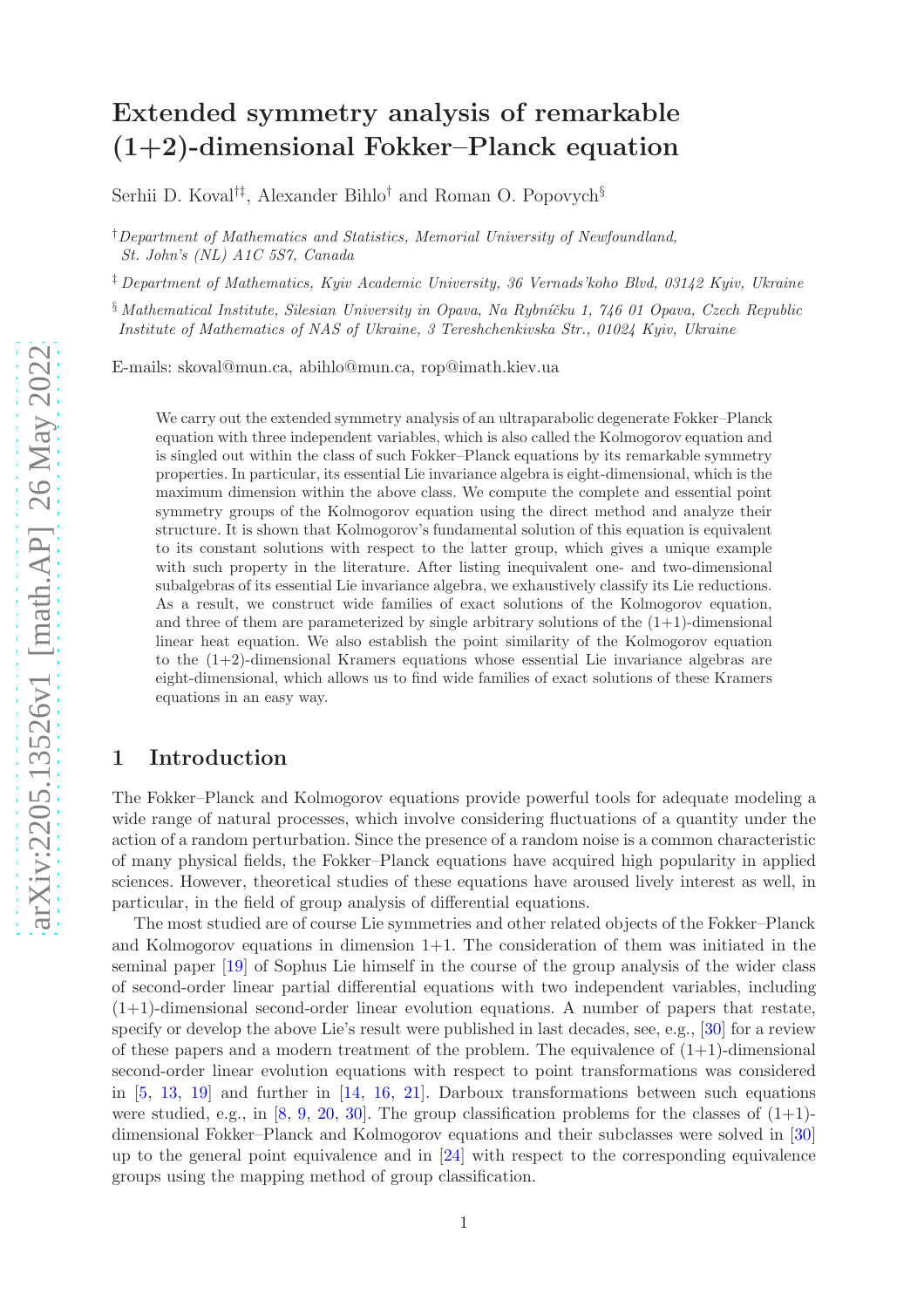The most general form of  $(1+2)$ -dimensional ultraparabolic Fokker–Planck equations is

<span id="page-1-3"></span>
$$
u_t + B(t, x, y)u_y = A^2(t, x, y)u_{xx} + A^1(t, x, y)u_x + A^0(t, x, y)u + C(t, x, y)
$$
  
with 
$$
A^2 \neq 0, \quad B_x \neq 0.
$$
 (1)

We denote the entire class of these equations by  $\bar{\mathcal{F}}$ . Thus, the tuple  $\bar{\theta} := (B, A^2, A^1, A^0, C)$  of arbitrary elements of the class  $\bar{\mathcal{F}}$  runs through the solution set of the system of the inequalities  $A^2 \neq 0$  and  $B_x \neq 0$  with no restrictions on  $A^0$ ,  $A^1$  and C. A partial preliminary group classification of the class  $\bar{\mathcal{F}}$  was carried out in [\[11\]](#page-22-4). Some subclasses of the class  $\bar{\mathcal{F}}$  were considered within the Lie symmetry framework in [\[15,](#page-23-7) [18,](#page-23-8) [31,](#page-23-9) [32,](#page-23-10) [33,](#page-23-11) [37\]](#page-23-12). Despite the number of papers in this subject, there are still many open problems in the symmetry analysis of the entire class  $\bar{\mathcal{F}}$ , its subclasses and even particular equations from this class.

In the present paper, we carry out enhanced symmetry analysis of the equation

<span id="page-1-0"></span>
$$
u_t + xu_y = u_{xx},\tag{2}
$$

which is of the simplest form within the class  $\bar{\mathcal{F}}$  and corresponds to the values  $B = x, A^2 = 1$  and  $A^1 = A^0 = C = 0$  of the arbitrary elements. This equation is distinguished within the class  $\bar{\mathcal{F}}$ by its remarkable symmetry properties. In particular, its essential Lie invariance algebra  $\mathfrak{g}^{\text{ess}}$  is eight-dimensional, which is the maximum dimension for equations from the class  $\bar{\mathcal{F}}$ . Moreover, it is, up to the point equivalence, a unique equation in  $\bar{\mathcal{F}}$  whose essential Lie invariance algebra is of this dimension. That is why we refer to [\(2\)](#page-1-0) as the remarkable Fokker–Planck equation. The study of the equation [\(2\)](#page-1-0) was initiated by Kolmogorov in 1934 [\[17\]](#page-23-13), and hence it is often called the Kolmogorov equation as well. In particular, he constructed its fundamental solution, $<sup>1</sup>$  $<sup>1</sup>$  $<sup>1</sup>$ </sup>

<span id="page-1-2"></span>
$$
F(t, y, x, t', y', x') = \frac{\sqrt{3}}{2\pi(t - t')^2} \exp\left(-\frac{(x - x')^2}{4(t - t')} - \frac{3(y - y' - \frac{1}{2}(x + x')(t - t'))^2}{(t - t')^3}\right).
$$
 (3)

A preliminary study of symmetry properties of [\(2\)](#page-1-0) was carried out in [\[15,](#page-23-7) [18\]](#page-23-8).

The algebra  $\mathfrak{g}^{\text{ess}}$  is nonsolvable and is of complicated and specific structure, which makes the classification of subalgebras of  $\mathfrak{g}^{\text{ess}}$  nontrivial. More specifically, this algebra is isomorphic to a semidirect sum sl(2, R)  $\in$  h(2, R) of the real order-two special linear Lie algebra sl(2, R) and the real rank-two Heisenberg algebra  $h(2, \mathbb{R})$ , where the action of the former algebra on the latter is given by the direct sum of the one- and four-dimensional irreducible representations of  $sl(2,\mathbb{R})$ . Such structure has not been studied before in the literature on symmetry analysis of differential equations from the point of view of classifying subalgebras. This was an obstacle for the complete classification of Lie reductions of the equation [\(2\)](#page-1-0), which we successfully overcome in the present paper.

Moreover, using the direct method, we construct the complete point symmetry group  $G$  of this equation and derive a nice representation for transformations from G. This essentially simplifies the subsequent classification of the one- and two-dimensional subalgebras of the algebra up to the G-equivalence, which is required for optimally accomplishing Lie reductions of the equation [\(2\)](#page-1-0). We carefully analyze the structure of the group  $G$  and surprisingly find out that it contains only one independent, up to combining with elements from the identity component of  $G$ , discrete element. As such an element, one can choose the involution that only alternates the sign of  $u$ . One more unexpected implication of the construction of the group  $G$  is the assertion on that Kolmogorov's fundamental solution of the equation  $(2)$  is  $G<sup>ess</sup>$ -equivalent to its trivial constant solution  $u = 1$ . This gives a unique example with such property in the literature.

The exhaustive classification of Lie reductions of the equation  $(2)$  on the base of listing  $G<sup>ess</sup>$ inequivalent one- and two-dimensional subalgebras of its essential Lie invariance algebra leads to

<span id="page-1-1"></span><sup>&</sup>lt;sup>1</sup>It was shown in [\[15,](#page-23-7) [18\]](#page-23-8) how to find this fundamental solution using tools from group analysis of differential equations. The constant multiplier of the solution presented in [\[17\]](#page-23-13) was corrected in later papers.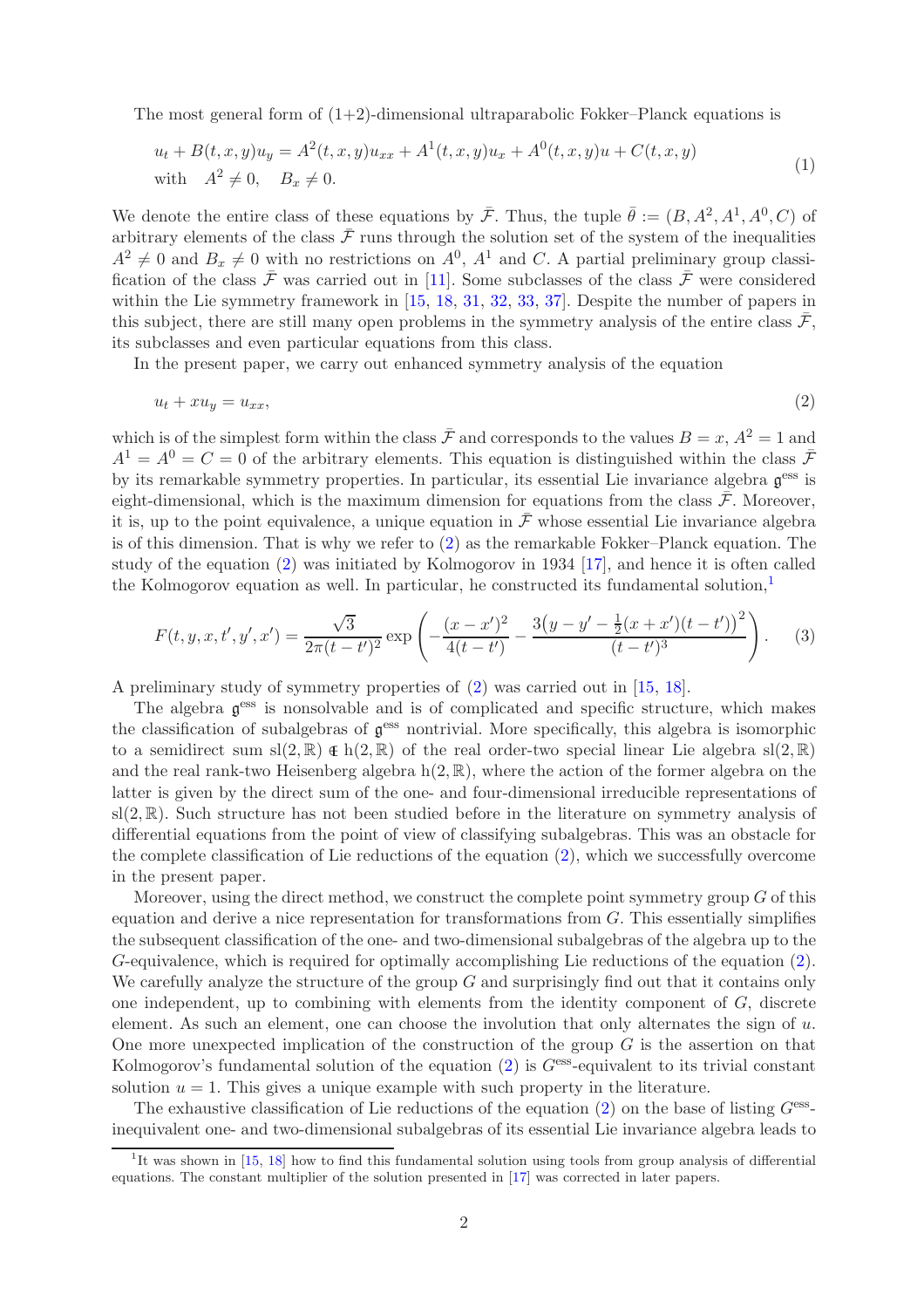finding wide families of its exact solutions, which are in general  $G<sup>ess</sup>$ -inequivalent to each other. The most interesting among these families are three families parameterized by single arbitrary solutions of the classical  $(1+1)$ -dimensional linear heat equation and one family parameterized by an arbitrary solution of the  $(1+1)$ -dimensional linear heat equation with a particular inverse square potential. One more family is thee-parameter and expressed in terms of the general solutions of a one-parameter family of Kummer's equations. We show how to construct more general families of solutions of the equation [\(2\)](#page-1-0) using generalized reductions with respect to generalized symmetries that are generated from elements of  $\mathfrak{g}^{\text{ess}}$  via acting by recursion operators being counterparts of elements of  $\mathfrak{g}^{\text{ess}}$  among first-order differential operators in total derivatives. Since the  $(1+1)$ -dimensional linear heat equation with a particular inverse square potential arises in the course of a Lie reduction of the equation [\(2\)](#page-1-0), we exhaustively carried out the classical symmetry analysis of the  $(1+1)$ -dimensional linear heat equation with a general inverse square potential, including the construction of its complete point symmetry group by the direct method and the comprehensive classification of its Lie reductions.

Among  $(1+2)$ -dimensional ultraparabolic Fokker–Planck equations of specific form, which are called  $(1+2)$ -dimensional Klein–Kramers equations or just Kramers equations, we consider those whose essential Lie invariance algebras are eight-dimensional. We map these equations to the equation [\(2\)](#page-1-0) using point transformations and thus reduce the entire study of these equations within the framework of symmetry analysis, including the construction of exact solutions, to the study of the equation [\(2\)](#page-1-0).

The structure of the paper is the following. In Section [2,](#page-2-0) we present the maximal Lie invariance algebra of the remarkable Fokker–Planck equation [\(2\)](#page-1-0) and describe its key properties. Using the direct method, in Section [3](#page-3-0) we compute the complete point symmetry group of the equation [\(2\)](#page-1-0), and analyze its structure, including the decomposition of this group and the description of its discrete elements. Section [4](#page-7-0) is devoted to the classification of one- and two-dimensional subalgebras of  $g^{ess}$ , which are relevant for the framework of Lie reductions. This classification creates the basis for the comprehensive study of the codimension-one and -two Lie reductions of the equation [\(2\)](#page-1-0) in Sections [5](#page-11-0) and [6,](#page-14-0) respectively, and the subsequent construction of wide families of exact solutions of [\(2\)](#page-1-0). The similarity of Kramers equations from the class  $\bar{\mathcal{F}}$  with eight-dimensional essential Lie symmetry algebras to the equation [\(2\)](#page-1-0) with respect to point transformations is established in an explicit form in Section [7.](#page-15-0) It results in easily finding wide families of exact solutions of such Kramers equations. Section [A](#page-18-0) is devoted to extended symmetry analysis of the  $(1+1)$ -dimensional linear heat equations with inverse square potentials, including the explicit construction of their (real) exact solutions. In view of results of Section [5,](#page-11-0) these solutions directly leads to the solutions of the equation [\(2\)](#page-1-0).

For readers convenience, the constructed exact solutions of the equation [\(2\)](#page-1-0) are marked by bullet • throughout this paper.

# <span id="page-2-0"></span>2 Lie invariance algebra

The classical infinitesimal approach introduce a straightforward algorithm for computing a maximal Lie symmetry algebra of a fixed differential equation. This algorithm is exhaustively described in  $[6, 7, 22]$  $[6, 7, 22]$  $[6, 7, 22]$  $[6, 7, 22]$ . The maximal Lie invariance algebra of the equation  $(2)$  is (see, e.g., [\[18\]](#page-23-8))

$$
\mathfrak{g}:=\langle \mathcal{P}^t, \mathcal{D}, \mathcal{K}, \mathcal{P}^3, \mathcal{P}^2, \mathcal{P}^1, \mathcal{P}^0, \mathcal{I}, \mathcal{Z}(f) \rangle,
$$

where

$$
\mathcal{P}^t = \partial_t, \quad \mathcal{D} = 2t\partial_t + x\partial_x + 3y\partial_y - 2u\partial_u, \quad \mathcal{K} = t^2\partial_t + (tx + 3y)\partial_x + 3ty\partial_y - (x^2 + 2t)u\partial_u,
$$
  

$$
\mathcal{P}^3 = 3t^2\partial_x + t^3\partial_y + 3(y - tx)u\partial_u, \quad \mathcal{P}^2 = 2t\partial_x + t^2\partial_y - xu\partial_u, \quad \mathcal{P}^1 = \partial_x + t\partial_y, \quad \mathcal{P}^0 = \partial_y,
$$
  

$$
\mathcal{I} = u\partial_u, \quad \mathcal{Z}(f) = f(t, x, y)\partial_u.
$$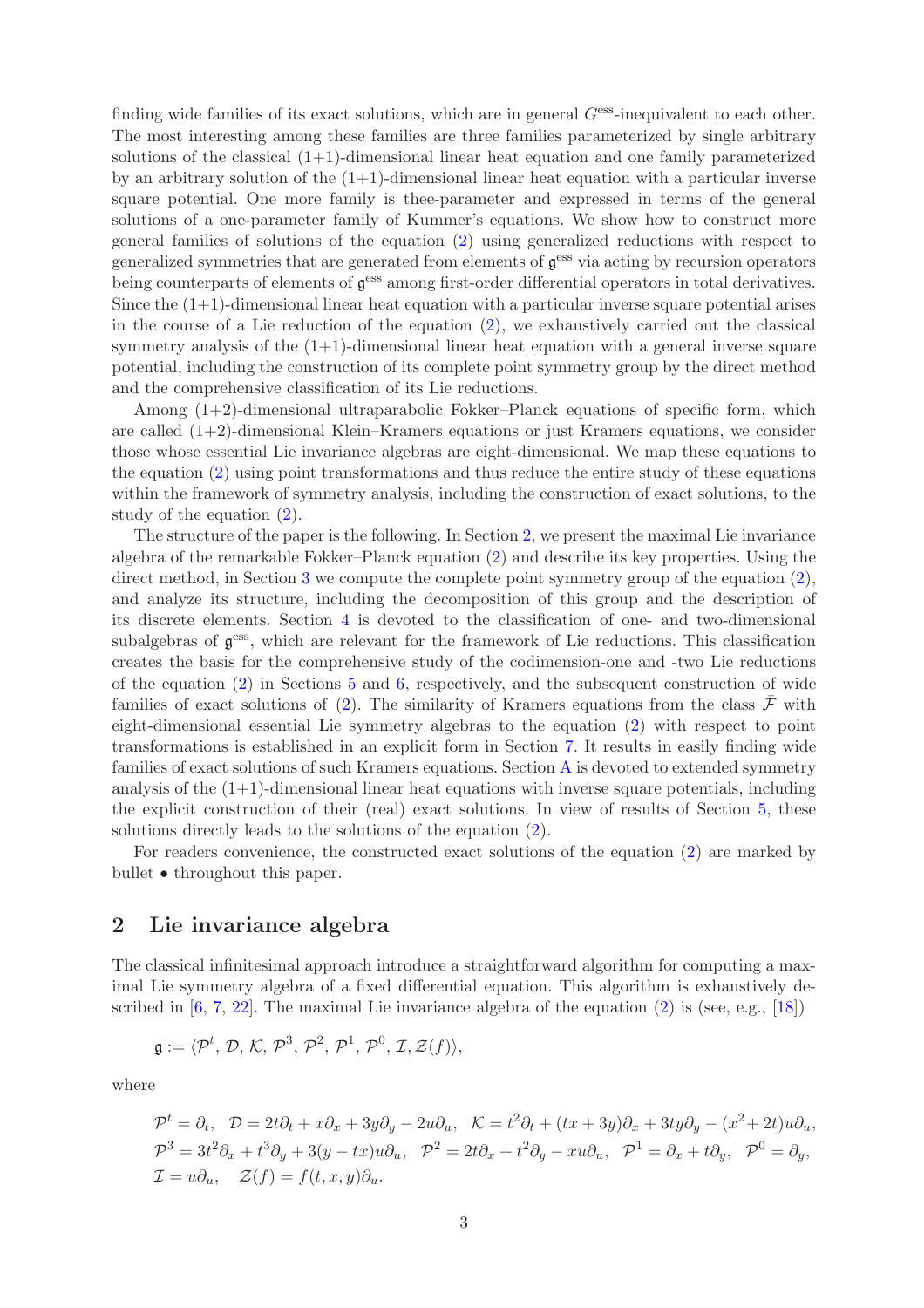Here the parameter function f of  $(t, x, y)$  runs through the solution set of the equation [\(2\)](#page-1-0).

The vector fields  $\mathcal{Z}(f)$  constitute the infinite-dimensional abelian ideal  $\mathfrak{g}^{\text{lin}}$  of  $\mathfrak{g}$ , associated with the linear superposition of solutions of [\(2\)](#page-1-0),  $\mathfrak{g}^{\text{lin}} := \{ \mathcal{Z}(f) \}.$  Thus, the algebra  $\mathfrak{g}$  can be represented as a semi-direct sum,  $\mathfrak{g} = \mathfrak{g}^{\text{ess}} \in \mathfrak{g}^{\text{lin}}$ , where

<span id="page-3-5"></span>
$$
\mathfrak{g}^{\text{ess}} = \langle \mathcal{P}^t, \mathcal{D}, \mathcal{K}, \mathcal{P}^3, \mathcal{P}^2, \mathcal{P}^1, \mathcal{P}^0, \mathcal{I} \rangle \tag{4}
$$

is an (eight-dimensional) subalgebra of  $\mathfrak{g}$ , called the essential Lie invariance algebra of [\(2\)](#page-1-0).

Up to the skew-symmetry of the Lie bracket, the nonzero commutation relations between the basis vector fields of  $\mathfrak{g}^{\text{ess}}$  are the following:

$$
[\mathcal{P}^t, \mathcal{D}] = 2\mathcal{P}^t, \quad [\mathcal{P}^t, \mathcal{K}] = \mathcal{D}, \quad [\mathcal{D}, \mathcal{K}] = 2\mathcal{K}, [\mathcal{P}^t, \mathcal{P}^3] = 3\mathcal{P}^2, \quad [\mathcal{P}^t, \mathcal{P}^2] = 2\mathcal{P}^1, \quad [\mathcal{P}^t, \mathcal{P}^1] = \mathcal{P}^0, [\mathcal{P}^3, \mathcal{D}] = -3\mathcal{P}^3, \quad [\mathcal{P}^2, \mathcal{D}] = -\mathcal{P}^2, \quad [\mathcal{P}^1, \mathcal{D}] = \mathcal{P}^1, \quad [\mathcal{P}^0, \mathcal{D}] = 3\mathcal{P}^0, [\mathcal{P}^2, \mathcal{K}] = \mathcal{P}^3, \quad [\mathcal{P}^1, \mathcal{K}] = 2\mathcal{P}^2, \quad [\mathcal{P}^0, \mathcal{K}] = 3\mathcal{P}^1, [\mathcal{P}^1, \mathcal{P}^2] = -\mathcal{I}, \quad [\mathcal{P}^0, \mathcal{P}^3] = 3\mathcal{I}.
$$

The algebra  $\mathfrak{g}^{\text{ess}}$  is nonsolvable. Its Levi decomposition is given by  $\mathfrak{g}^{\text{ess}} = \mathfrak{f} \oplus \mathfrak{r}$ , where the radical **r** of  $\mathfrak{g}^{\text{ess}}$  coincides with the nilradical of  $\mathfrak{g}^{\text{ess}}$  and is spanned by the vector fields  $\mathcal{P}^3$ ,  $\mathcal{P}^2$ ,  $\mathcal{P}^1$ ,  $\mathcal{P}^0$  and *I*. The Levi factor  $\mathfrak{f} = \langle \mathcal{P}^t, \mathcal{D}, \mathcal{K} \rangle$  of  $\mathfrak{g}^{\text{ess}}$  is isomorphic to sl(2, R), the radical  $\mathfrak{r}$  of  $\mathfrak{g}^{\text{ess}}$ is isomorphic to the rank-two Heisenberg algebra  $h(2, \mathbb{R})$ , and the real representation of the Levi factor f on the radical **r** coincides, in the basis  $(\mathcal{P}^3, \mathcal{P}^2, \mathcal{P}^1, \mathcal{P}^0, \mathcal{I})$ , with the real representation  $\rho_3 \oplus \rho_0$  of sl(2, R). Here  $\rho_n$  is the standard real irreducible representation of sl(2, R) in the  $(n+1)$ dimensional vector space. More specifically,  $\rho_n(\mathcal{D})_{ij} = (n - 2i + 2)\delta_{ij}$ ,  $\rho_n(\mathcal{K})_{ij} = (i - 1)\delta_{i-1,j}$ ,  $\rho_n(\mathcal{P}^t)_{ij} = (n-i+1)\delta_{i,j-1}$ , where  $i, j \in \{1, 2, \ldots, n+1\}$ ,  $n \in \mathbb{N} \cup \{0\}$ , and  $\delta_{kl}$  is the Kronecker delta, i.e.,  $\delta_{kl} = 1$  if  $k = l$  and  $\delta_{kl} = 0$  otherwise,  $k, l \in \mathbb{Z}$ . Thus, the entire algebra  $\mathfrak{g}^{\text{ess}}$ is isomorphic to the algebra  $L_{8,19}$  from the classification of indecomposable Lie algebras of dimensions up to eight with nontrivial Levi decompositions, which was carried out in [\[34\]](#page-23-15).

Lie algebras whose Levi factors are isomorphic to the algebra  $sl(2, \mathbb{R})$  often arise within the field of group analysis of differential equations as Lie invariance algebras of parabolic partial differential equations. At the same time, the action of Levi factors on the corresponding radicals is usually described in terms of the representations  $\rho_0$ ,  $\rho_1$ ,  $\rho_2$  or their direct sums. To the best of our knowledge, algebras similar to  $g<sup>ess</sup>$  were never considered in group analysis from the point of view of their subalgebra structure.

# <span id="page-3-0"></span>3 Complete point symmetry group

We start computing the complete point symmetry group  $G$  of the equation  $(2)$  with presenting the exhaustive description of the equivalence groupoid of the class  $\bar{\mathcal{F}}$ . Then we use special properties of this groupoid for deriving an explicit representation for elements of G. See [\[4,](#page-22-7) [27,](#page-23-16) [35\]](#page-23-17) for definitions and theoretical results on various structures constituted by point transformations within classes of differential equations.

<span id="page-3-1"></span>**Theorem 1.** The class  $\overline{F}$  is normalized. Its (usual) equivalence (pseudo)group  $G_{\overline{F}}^{\sim}$  consist of the point transformations with the components

<span id="page-3-2"></span>
$$
\tilde{t} = T(t, y), \quad \tilde{x} = X(t, x, y), \quad \tilde{y} = Y(t, y), \quad \tilde{u} = U^1(t, x, y)u + U^0(t, x, y),
$$
\n(5a)

<span id="page-3-4"></span>
$$
\tilde{A}^0 = \frac{A^0}{T_t + BT_y} - \frac{A^1}{T_t + BT_y} \frac{U_x^1}{U^1} + \frac{A^2}{T_t + BT_y} \left( \left( \frac{U_x^1}{U^1} \right)^2 - \left( \frac{U_x^1}{U^1} \right)_x \right) + \frac{1}{U^1} \frac{U_t^1 + BU_y^1}{T_t + BT_y}, \quad (5b)
$$

<span id="page-3-3"></span>
$$
\tilde{A}^{1} = A^{1} \frac{X_{x}}{T_{t} + BT_{y}} - \frac{X_{t} + BX_{y}}{T_{t} + BT_{y}} + A^{2} \frac{X_{xx} - 2X_{x}U_{x}^{1}/U^{1}}{T_{t} + BT_{y}},
$$
\n(5c)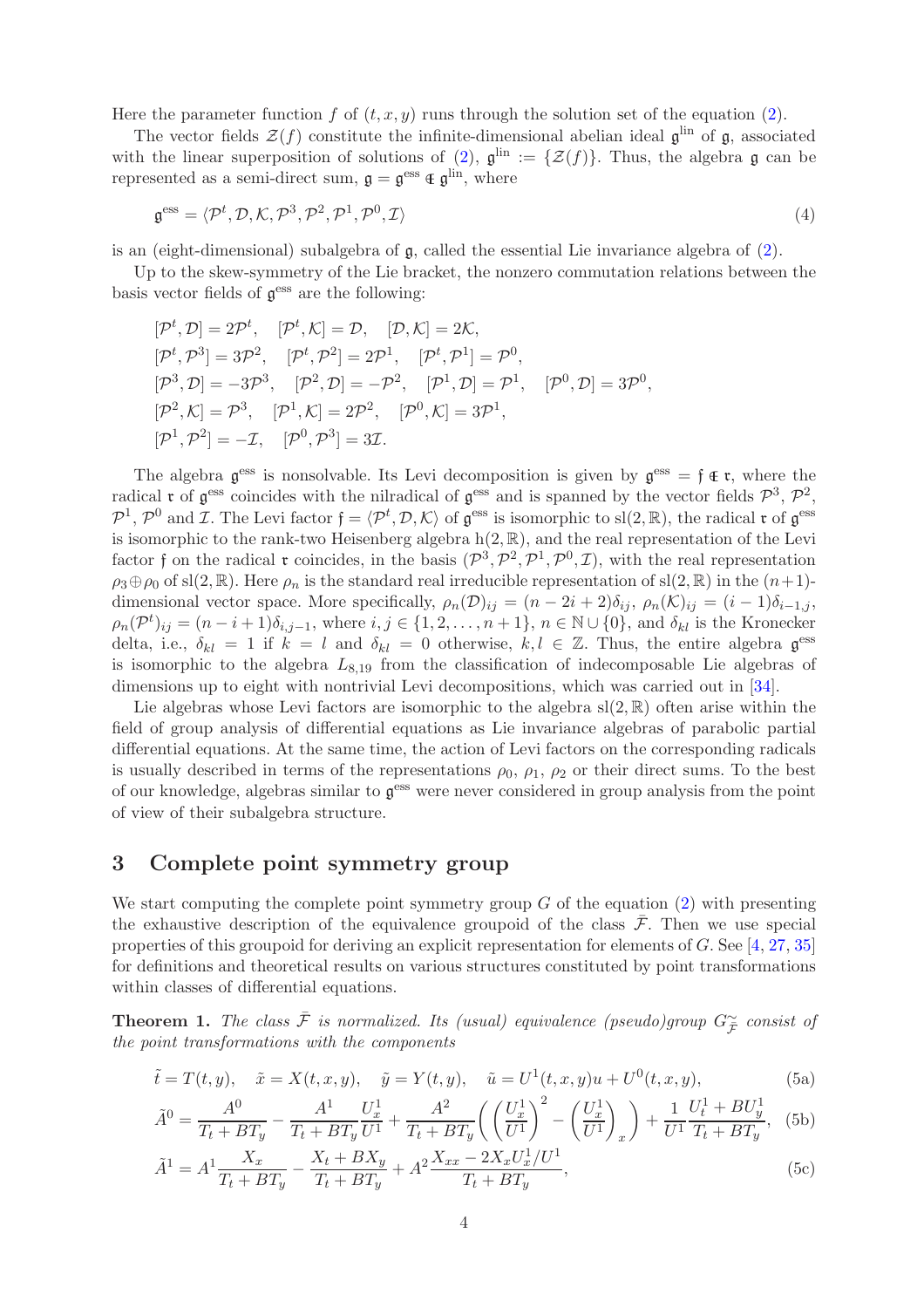<span id="page-4-0"></span>
$$
\tilde{A}^2 = A^2 \frac{X_x^2}{T_t + BT_y}, \quad \tilde{B} = \frac{Y_t + BY_y}{T_t + BT_y},\tag{5d}
$$

<span id="page-4-1"></span>
$$
\tilde{C} = \frac{U^1}{T_t + BT_y} \left( C - E \frac{U^0}{U^1} \right),\tag{5e}
$$

where T, X, Y, U<sup>1</sup> and U<sup>0</sup> are arbitrary smooth functions of their arguments with  $(T_tY_y - T_x)$  $T_y Y_t$ ) $X_x U^1 \neq 0$ , and  $E = \partial_t + B \partial_y - A^2 \partial_{xx} - A^1 \partial_x - A^0$ .

The proof of this theorem is beyond the subject of the present paper and will be presented elsewhere. The normalization of the class  $\bar{\mathcal{F}}$  means that its equivalence groupoid coincides with the action groupoid of the group  $G_{\tilde{\mathcal{F}}}^{\sim}$ .

The remarkable Fokker–Planck equation [\(2\)](#page-1-0) corresponds to the value  $(x, 1, 0, 0, 0) := \bar{\theta}_0$  of the arbitrary-element tuple  $\bar{\theta} = (B, A^2, A^1, A^0, C)$  of the class  $\bar{\mathcal{F}}$ . The vertex group  $\mathcal{G}_{\bar{\theta}_0} := \mathcal{G}^{\sim}_{\bar{\mathcal{F}}}(\bar{\theta}_0, \bar{\theta}_0)$ is the set of admissible transformations of the class  $\bar{\mathcal{F}}$  with  $\bar{\theta}_0$  as both their source and target,  $\mathcal{G}_{\bar{\theta}_0} = \{(\bar{\theta}_0, \Phi, \bar{\theta}_0) \mid \Phi \in G\}$ . This argument allows us to use Theorem [1](#page-3-1) in the course of computing the group G.

<span id="page-4-3"></span>Theorem 2. The complete point symmetry (pseudo)group G of the remarkable Fokker–Planck equation [\(2\)](#page-1-0) consists of the transformations of the form

<span id="page-4-2"></span>
$$
\tilde{t} = \frac{\alpha t + \beta}{\gamma t + \delta}, \quad \tilde{x} = \frac{\hat{x}}{\gamma t + \delta} - \frac{3\gamma \hat{y}}{(\gamma t + \delta)^2}, \quad \tilde{y} = \frac{\hat{y}}{(\gamma t + \delta)^3},
$$
\n
$$
\tilde{u} = \sigma(\gamma t + \delta)^2 \exp\left(\frac{\gamma \hat{x}^2}{\gamma t + \delta} - \frac{3\gamma^2 \hat{x} \hat{y}}{(\gamma t + \delta)^2} + \frac{3\gamma^3 \hat{y}^2}{(\gamma t + \delta)^3}\right)
$$
\n
$$
\times \exp\left(3\lambda_3(y - tx) - \lambda_2 x - (3\lambda_3^2 t^3 + 3\lambda_3 \lambda_2 t^2 + \lambda_2^2 t)\right)(u + f(t, x, y)),
$$
\n(6)

where  $\hat{x} := x + 3\lambda_3 t^2 + 2\lambda_2 t + \lambda_1$ ,  $\hat{y} := y + \lambda_3 t^3 + \lambda_2 t^2 + \lambda_1 t + \lambda_0$ ;  $\alpha$ ,  $\beta$ ,  $\gamma$  and  $\delta$  are arbitrary constants with  $\alpha\delta - \beta\gamma = 1$ ;  $\lambda_0, \ldots, \lambda_3$  and  $\sigma$  are arbitrary constants with  $\sigma \neq 0$ , and f is an arbitrary solution of [\(2\)](#page-1-0).

*Proof.* We should integrate the system [\(5\)](#page-3-2) with  $\bar{\tilde{\theta}} = \bar{\theta} = \bar{\theta}_0$  with respect to the parameter functions T, X, Y and  $U^1$ . The equations [\(5d\)](#page-4-0) take the form

$$
X = \frac{Y_t + xY_y}{T_t + xT_y}, \quad X_x^2 = T_t + xT_y.
$$

In view of the first of these equations, the second equation reduces to  $(T_t Y_y - T_y Y_t)^2 = (T_t + xT_y)^5$ , which implies  $T_y = 0, T_t > 0$  and

$$
Y = \varepsilon T_t^{3/2} y + Y^0(t),
$$

where  $\varepsilon = \pm 1$ , and  $Y^0$  is a function of t arising due to the integration with respect to y. This is why we have  $X = (Y_t + xY_y)/T_t$ , and hence  $X_{xx} = 0$ . Then the equation [\(5c\)](#page-3-3) simplifies to  $X_t + xX_y = -2X_xU_x^1/U^1$  and thus integrates to

$$
U^{1} = V(t, y) \exp\left(-\frac{T_{tt}}{2T_{t}}x^{2} - 3\frac{2T_{ttt}T_{t} - T_{tt}^{2}}{8T_{t}^{2}}xy - \frac{(Y^{0}/T_{t})_{t}}{2T_{t}^{5/2}}x\right),\tag{7}
$$

where V is a nonvanishing smooth function of  $(t, y)$ , the explicit expression for which will be derived below. Substituting the expression for  $U^1$  into the restricted equation [\(5b\)](#page-3-4),

$$
\left(\frac{U_x^1}{U^1}\right)^2 - \left(\frac{U_x^1}{U^1}\right)_x + \frac{U_t^1 + xU_y^1}{U^1} = 0,\tag{8}
$$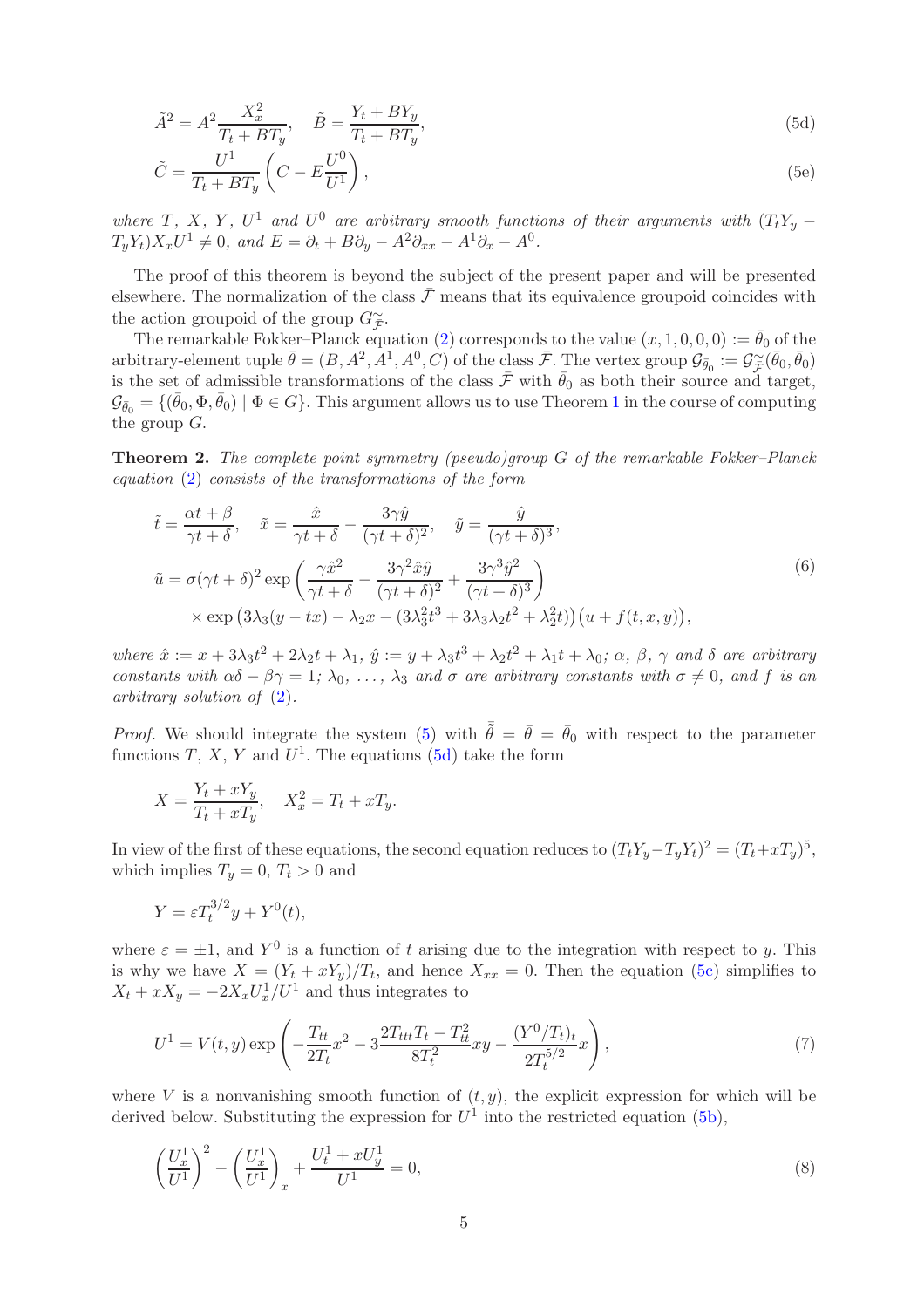leads to an equation whose left-hand side is a quadratic polynomial in  $x$ . Collecting the coefficients of  $x^2$ , we derive the equation  $T_{ttt}/T_t - \frac{3}{2}$  $\frac{3}{2}(T_{tt}/T_t)^2 = 0$  meaning that the Schwarzian derivative of T is zero. Therefore, T is a linear fractional function of t,  $T = (\alpha t + \beta)/(\gamma t + \delta)$ . Since the constants  $\alpha$ ,  $\beta$ ,  $\gamma$  and  $\delta$  are defined up to a constant nonzero multiplier and  $T_t > 0$ , we can assume that  $\alpha\delta - \beta\gamma = 1$ . Then the result of collecting the coefficients of x in the above equation can be represented, up to an inessential multiplier, in the form

$$
\frac{V_y}{V} = \frac{6\gamma^3}{(\gamma t + \delta)^3} y + \left( (\gamma t + \delta)^3 Y^0 \right)_{ttt} - 6\gamma^2 \left( (\gamma t + \delta) Y^0 \right)_t.
$$

The general solution of the last equation as an equation with respect to  $V$  is

$$
V = \phi(t) \exp\left(\frac{3\gamma^3}{(\gamma t + \delta)^3}y^2 + \left((\gamma t + \delta)^3 Y^0\right)_{ttt}y - 6\gamma^2 \left((\gamma t + \delta)Y^0\right)_t y\right),
$$

where  $\phi$  is a nonvanishing smooth function of t. Analogously, we collect the summands without x, substitute the above representation for  $V$  into the obtained equation, split the result with respect to y and additionally neglect inessential multipliers. This gives the system of two equations

$$
((\gamma t + \delta)^3 Y^0)_{tttt} = 0,
$$
  

$$
\frac{\phi_t}{\phi} - \frac{2\gamma}{\gamma t + \delta} + \frac{1}{4}(\gamma t + \delta)^4 ((\gamma t + \delta)Y^0)_{tt})^2 = 0,
$$

whose general solution can be represented as

$$
Y^{0} = \frac{\lambda_{3}t^{3} + \lambda_{2}t^{2} + \lambda_{1}t + \lambda_{0}}{(\gamma t + \delta)^{3}},
$$
  

$$
\phi = \sigma(\gamma t + \delta)^{2} \exp\left(\frac{\gamma \psi_{t}^{2}}{\gamma t + \delta} - \frac{3\gamma^{2}\psi_{t}\psi}{(\gamma t + \delta)^{2}} + \frac{3\gamma^{3}\psi^{2}}{(\gamma t + \delta)^{3}}\right) \exp\left(-\lambda_{2}^{2}t - 3\lambda_{3}\lambda_{2}t^{2} - 3\lambda_{3}^{2}t^{3}\right),
$$

where  $\psi$  is an arbitrary at most cubic polynomial of t,  $\psi(t) := \lambda_3 t^3 + \lambda_2 t^2 + \lambda_1 t + \lambda_0$ , and  $\lambda_0, \ldots, \lambda_3$  and  $\sigma$  are arbitrary constants with  $\sigma \neq 0$ . Since the constant parameters  $\alpha, \beta, \gamma$ and  $\delta$  are still defined up to the multiplier  $\pm 1$ , we can choose these parameters in such a way that  $\varepsilon|\gamma t + \delta| = (\gamma t + \delta)$ , and then neglect the parameter  $\varepsilon$ .

Finally, the equation [\(5e\)](#page-4-1) takes the form

$$
\left(\frac{U^0}{U^1}\right)_t + x \left(\frac{U^0}{U^1}\right)_y = \left(\frac{U^0}{U^1}\right)_{xx}
$$

and thus  $U^0 = U^1 f$ , where  $f = f(t, x, y)$  is an arbitrary solution of [\(2\)](#page-1-0).

,

 $\Box$ 

To avoid a complication of the structure of the (pseudo)group  $G$ , we should properly interpret the form  $(6)$  and the composition of two transformations of this form. Given a fixed transformation of the form  $(6)$ , its domain is assumed to coincide with the relative complement of the hyperplane defined by the equation  $\gamma t + \delta = 0$  in the underlying space with coordinates  $(t, x, y, u)$ with respect to the domain dom  $f$  of the function  $f$ . We modify the standard definition of the transformation composition for transformations of the form  $(6)$ . More specifically, the domain of the standard composition  $\Phi_1 \circ \Phi_2$  of transformations  $\Phi_1$  and  $\Phi_2$  is usually defined as the preimage of the domain of  $\Phi_1$  with respect of  $\Phi_2$ , dom  $\Phi_1 \circ \Phi_2 = \Phi_2^{-1}$  (dom  $\Phi_1$ ). As the *modified* composition  $\Phi_1 \circ^m \Phi_2$  of transformations  $\Phi_1$  and  $\Phi_2$  we take the restriction of the continuous extension of  $\Phi_1 \circ \Phi_2$  to the interior of its domain.

Now we can analyze the structure of G. The point transformations of the form  $\tilde{t} = t$ ,  $\tilde{x} = x$ ,  $\tilde{y} = y$ ,  $\tilde{u} = u + f(t, x, y)$ , where the parameter function  $f = f(t, x, y)$  is an arbitrary solution of the equation [\(2\)](#page-1-0), are associated with the linear superposition of solutions of this equation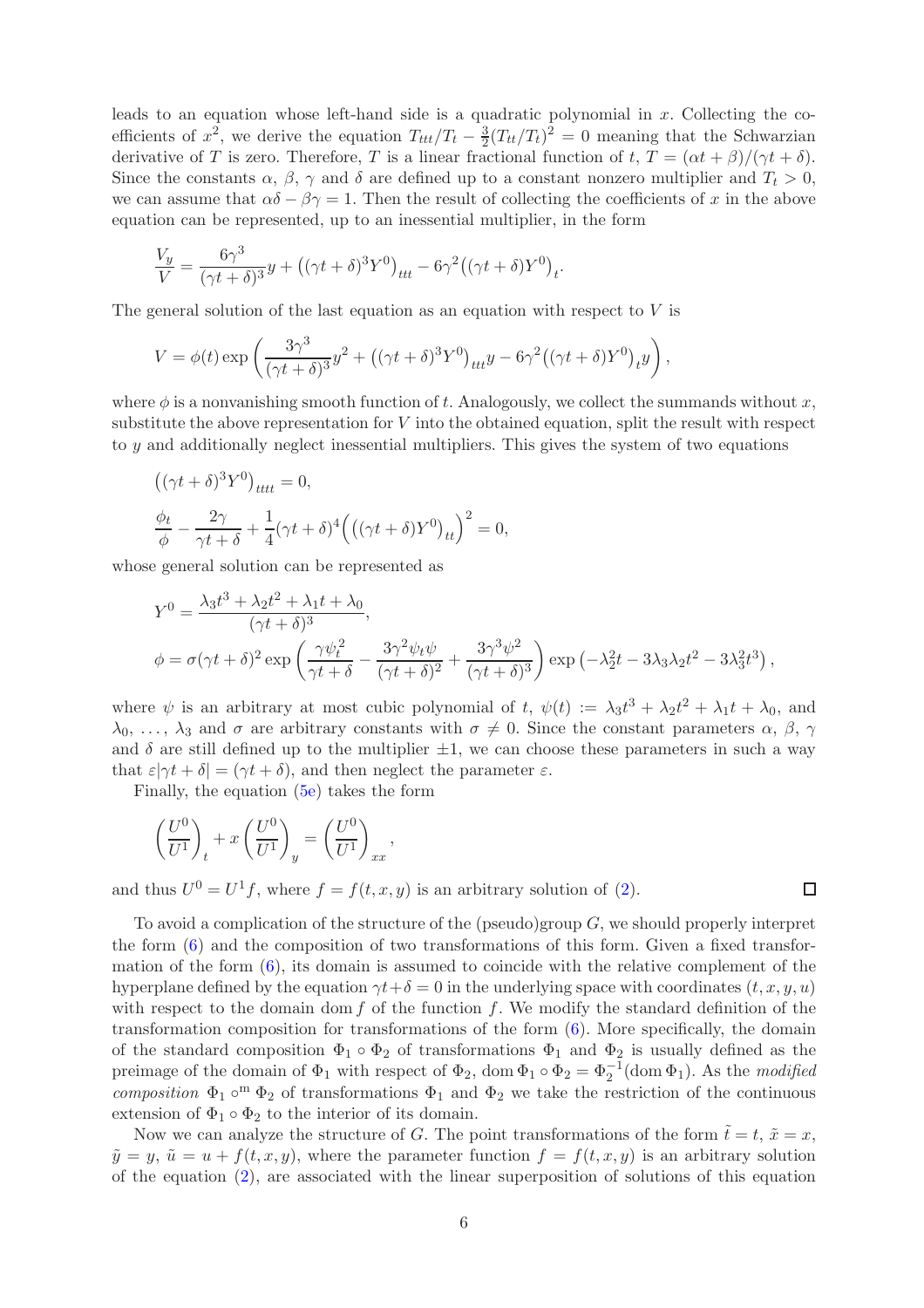and, thus, can be considered as trivial. They constitute the normal (pseudo)subgroup  $G<sup>lin</sup>$  of the (pseudo)group G. The group G splits over  $G^{\text{lin}}$ ,  $G = G^{\text{ess}} \ltimes G^{\text{lin}}$ , where the subgroup  $G^{\text{ess}}$ of G consists of the transformations of the form  $(6)$  with  $f = 0$  and thus is an eight-dimensional Lie group. We call the subgroup  $G<sup>ess</sup>$  the *essential point symmetry group* of the equation  $(2)$ . This subgroup itself splits over R,  $G<sup>ess</sup> = F \ltimes R$ . Here R and F are the normal subgroup and the subgroup of  $G<sup>ess</sup>$  that are singled out by the constraints  $\alpha = \delta = 1, \beta = \gamma = 0$  and  $\lambda_3 = \lambda_2 = \lambda_1 = \lambda_0 = 0, \sigma = 1$ , respectively. They are isomorphic to the groups  $H(2, \mathbb{R}) \times \mathbb{Z}_2$  and SL(2, R), and their Lie algebras coincide with  $\mathfrak{r} \simeq h(2, \mathbb{R})$  and  $\mathfrak{f} \simeq sl(2, \mathbb{R})$ . Here  $H(2, \mathbb{R})$  denotes the rank-two real Heisenberg group. The normal subgroups  $R_c$  and  $R_d$  of R that are isomorphic to  $H(2,\mathbb{R})$  and  $\mathbb{Z}_2$  are constituted by the elements of R with parameter values satisfying the constraints  $\sigma > 0$  and  $\lambda_3 = \lambda_2 = \lambda_1 = \lambda_0 = 0$ ,  $\sigma \in \{-1, 1\}$ , respectively. The isomorphism of  $R_c$ to  $H(2,\mathbb{R})$  is established by the correspondence

$$
(\lambda_0, \lambda_1, \lambda_2, \lambda_3, \sigma), \sigma > 0 \mapsto \begin{pmatrix} 1 & 3\lambda_3 & -\lambda_2 & \ln \sigma \\ 0 & 1 & 0 & \lambda_0 \\ 0 & 0 & 1 & \lambda_1 \\ 0 & 0 & 0 & 1 \end{pmatrix}.
$$

Thus, F and  $R_c$  are connected subgroups of  $G<sup>ess</sup>$ , but  $R_d$  is not.

Transformations from the one-parameter subgroups of  $G<sup>ess</sup>$  that are generated by the basis elements of  $\mathfrak{g}^{\text{ess}}$  given in  $(4)$  are of the following form:

$$
\mathcal{P}^{t}(\epsilon): \quad \tilde{t} = t + \epsilon, \quad \tilde{x} = x, \qquad \tilde{y} = y, \qquad \tilde{u} = u,
$$
\n
$$
\mathcal{D}(\epsilon): \quad \tilde{t} = e^{2\epsilon}t, \qquad \tilde{x} = e^{\epsilon}x, \qquad \tilde{y} = e^{3\epsilon}x, \qquad \tilde{u} = e^{-2\epsilon}u,
$$
\n
$$
\mathcal{K}(\epsilon): \quad \tilde{t} = \frac{t}{1 - \epsilon t}, \quad \tilde{x} = \frac{x}{1 - \epsilon t} + \frac{3\epsilon y}{(1 - \epsilon t)^2}, \quad \tilde{y} = \frac{y}{(1 - \epsilon t)^3}, \quad \tilde{u} = (1 - \epsilon t)^2 e^{\frac{\epsilon x^2}{1 - \epsilon t} + \frac{3\epsilon^2 xy}{(1 - \epsilon t)^3}}u,
$$
\n
$$
\mathcal{P}^{3}(\epsilon): \quad \tilde{t} = t, \qquad \tilde{x} = x + 3\epsilon t^2, \qquad \tilde{y} = y + \epsilon t^3, \qquad \tilde{u} = e^{3\epsilon(y - tx) - 3\epsilon^2 t^3}u,
$$
\n
$$
\mathcal{P}^{2}(\epsilon): \quad \tilde{t} = t, \qquad \tilde{x} = x + 2\epsilon t, \qquad \tilde{y} = y + \epsilon t^2, \qquad \tilde{u} = e^{-\epsilon x + \epsilon^2 t}u,
$$
\n
$$
\mathcal{P}^{0}(\epsilon): \quad \tilde{t} = t, \qquad \tilde{x} = x, \qquad \qquad \tilde{y} = y + \epsilon, \qquad \tilde{u} = u,
$$
\n
$$
\mathcal{P}^{0}(\epsilon): \quad \tilde{t} = t, \qquad \tilde{x} = x, \qquad \qquad \tilde{y} = y, \qquad \tilde{u} = e^{\epsilon}u,
$$

where  $\epsilon$  is an arbitrary constant. At the same time, using this basis of  $\mathfrak{g}^{\text{ess}}$  in the course of studying the structure of the group  $G<sup>ess</sup>$  hides some of its important properties and complicates its study.

Although the pushforward of the group G by the natural projection of  $\mathbb{R}^4_{t,x,y,u}$  onto  $\mathbb{R}_t$  coincides with the group of linear fractional transformations of  $t$  and is thus isomorphic to the group  $PSL(2,\mathbb{R})$ , the subgroup F of G is isomorphic to the group  $SL(2,\mathbb{R})$ , and its Iwasawa decomposition is given by the one-parameter subgroups of G respectively generated by the vector fields  $\mathcal{P}^t + \mathcal{K}, \mathcal{D}$  and  $\mathcal{P}^t$ . The first subgroup, which is associated with  $\mathcal{P}^t + \mathcal{K}$ , consists of the point transformations

<span id="page-6-0"></span>
$$
\tilde{t} = \frac{t \cos \epsilon - \sin \epsilon}{t \sin \epsilon + \cos \epsilon}, \quad \tilde{x} = \frac{x}{t \sin \epsilon + \cos \epsilon} - \frac{3y \sin \epsilon}{(t \sin \epsilon + \cos \epsilon)^2}, \quad \tilde{y} = \frac{y}{(t \sin \epsilon + \cos \epsilon)^3},
$$
  

$$
\tilde{u} = (t \sin \epsilon + \cos \epsilon)^2 \exp\left(\frac{x^2 \sin \epsilon}{t \sin \epsilon + \cos \epsilon} - \frac{3xy \sin^2 \epsilon}{(t \sin \epsilon + \cos \epsilon)^2} + \frac{3y^2 \sin^3 \epsilon}{(t \sin \epsilon + \cos \epsilon)^3}\right) u,
$$

$$
(9)
$$

where  $\epsilon$  is an arbitrary constant parameter, which is defined by the corresponding transformation up to a summand  $2\pi k, k \in \mathbb{Z}$ .

The equation [\(2\)](#page-1-0) is invariant with respect to the involution  $\mathcal{J}$  simultaneously alternating the sign of  $(x, y)$ ,  $\mathcal{J}: (t, x, y, u) \mapsto (t, -x, -y, u)$ , In the context of the one-parameter subgroups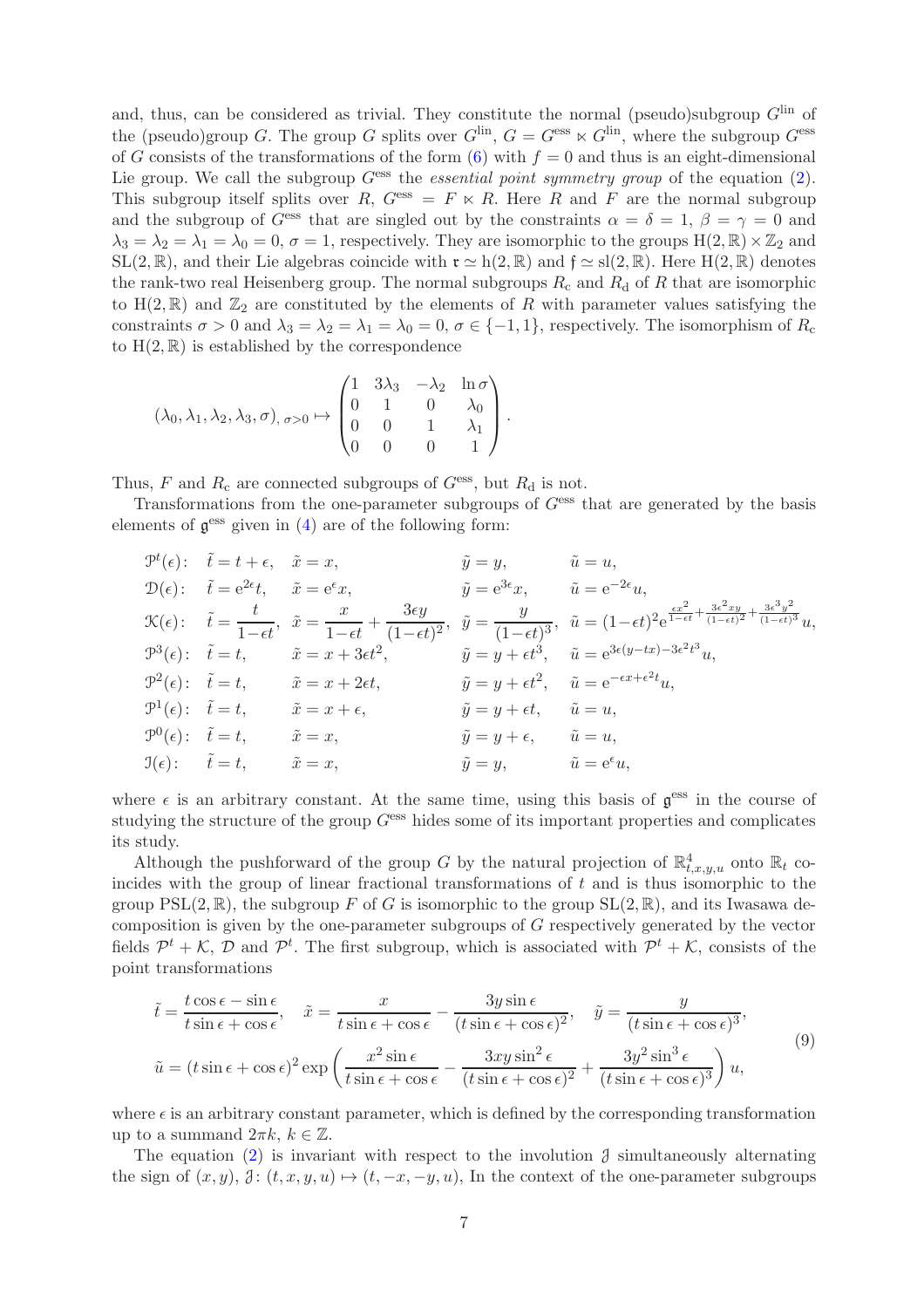of  $G<sup>ess</sup>$  that are generated by the basis elements of  $\mathfrak{g}^{ess}$  listed in [\(4\)](#page-3-5), the involution  $\mathfrak{J}$  looks as a discrete point symmetry transformation of [\(2\)](#page-1-0), but in fact this is not the case. It belongs to the one-parameter subgroup of G generated by  $\mathcal{P}^t + \mathcal{K}$ . More precisely, it coincides with the transformation [\(9\)](#page-6-0) with  $\epsilon = \pi$ . The value  $\epsilon = \pi/2$  corresponds to the transformation

$$
\mathcal{K}'\colon\ \ \, \tilde{t}=-\frac{1}{t},\ \ \, \tilde{x}=\frac{x}{t}-3\frac{y}{t^2},\ \ \, \tilde{y}=\frac{y}{t^3},\ \ \, \tilde{u}=t^2\mathrm{e}^{\frac{x^2}{t}-\frac{3xy}{t^2}+\frac{3y^2}{t^3}}u,
$$

which is also delusively looks, in the above context, as a discrete point symmetry transformation of [\(2\)](#page-1-0) being independent with  $\beta$  since the factorization  $\partial \circ \mathcal{K}' = \mathcal{P}^t(1) \circ \mathcal{K}(1) \circ \mathcal{P}^t(1)$  is not intuitive. This is why it is relevant to accurately describe discrete point symmetries of the equation [\(2\)](#page-1-0).

Corollary 3. A complete list of discrete point symmetry transformations of the remarkable Fokker–Planck equation [\(2\)](#page-1-0) that are independent up to combining with each other and with continuous point symmetry transformations of this equation is exhausted by the single involution I ′ alternating the sign of u,  $\mathcal{I}' : (t, x, y, u) \mapsto (t, x, y, -u)$ . Thus, the factor group of the complete point symmetry group G with respect to its identity component is isomorphic to  $\mathbb{Z}_2$ .

*Proof.* It is obvious that the entire subgroup  $G^{\text{lin}}$  is contained in the connected component of the identity transformation in  $G$ . The same claim holds for the subgroups  $F$  and  $R_c$  in view of their isomorphisms to the groups  $SL(2, \mathbb{R})$  and  $H(2, \mathbb{R})$ , respectively. Therefore, without loss of generality a complete list of independent discrete point symmetry transformations of [\(2\)](#page-1-0) can be assumed to consist of elements of the subgroup  $R_d$ . Thus, the only discrete point symmetry transformations of  $(2)$  that is independent in the above sense is the transformation  $\mathcal{I}'$ .  $\Box$ 

Below, the transformations  $\mathcal{P}^t(\epsilon)$ ,  $\mathcal{D}(\epsilon)$ ,  $\mathcal{K}(\epsilon)$ ,  $\mathcal{P}^3(\epsilon)$ ,  $\mathcal{P}^2(\epsilon)$ ,  $\mathcal{P}^1(\epsilon)$ ,  $\mathcal{P}^0(\epsilon)$ ,  $\mathcal{I}(\epsilon)$ ,  $\mathcal{J}$ ,  $\mathcal{K}'$  and  $\mathcal{J}'$ will be called elementary point symmetry transformations of the equation [\(2\)](#page-1-0).

One of the many remarkable properties of the equation [\(2\)](#page-1-0) is that its fundamental solution [\(3\)](#page-1-2) is  $G<sup>ess</sup>$ -equivalent to the trivial constant solution  $u = 1$ . More specifically, the following assertion, which is obvious in view of Theorem [2,](#page-4-3) holds true.

**Corollary 4.** The point symmetry transformation  $\Phi := \mathfrak{I}(\ln \frac{\sqrt{3}}{2\pi})$  $\frac{\sqrt{3}}{2\pi}$ )  $\circ \mathcal{P}^0(y') \circ \mathcal{P}^1(x') \circ \mathcal{P}^t(t') \circ \mathcal{K}'$  of the equation  $(2)$ ,

$$
\Phi: \quad \tilde{t} = -\frac{1}{t} + t', \quad \tilde{x} = \frac{x}{t} - 3\frac{y}{t^2} + x', \quad \tilde{y} = \frac{y}{t^3} + y', \quad \tilde{u} = F(\tilde{t}, \tilde{x}, \tilde{y}, t', x', y')u
$$

with F defined by [\(3\)](#page-1-2), maps the trivial constant solution  $u = 1$  of this equation to its fundamental solution  $(3)$ .

#### <span id="page-7-0"></span>4 Classification of inequivalent subalgebras

In order to carry out Lie reductions of codimension one and two for the equation [\(2\)](#page-1-0) in the optimal way, we need to classify one- and two-dimensional subalgebras of  $\mathfrak{g}^{\text{ess}}$  up to  $G^{\text{ess}}$ -equivalence. In the course of this classification, we use the Levi decomposition of  $\mathfrak{g}^{\text{ess}}, \mathfrak{g}^{\text{ess}} = \mathfrak{f} \in \mathfrak{r}$ , and the fact that the Levi factor f of  $\mathfrak{g}^{\text{ess}}$  is isomorphic to  $\text{sl}(2,\mathbb{R})$ . This allows us to apply the technique of classifying the subalgebras of an algebra with a proper ideal suggested in [\[25\]](#page-23-18). This technique becomes simpler if the algebra under consideration can be represented as the semi-direct sum of a subalgebra and an ideal, which are  $f$  and  $\mathfrak r$  for the algebra  $\mathfrak g^{\text{ess}}$ , respectively. An additional simplification is that an optimal list of subalgebras of  $sl(2, \mathbb{R})$  is well known (see, e.g., [\[26,](#page-23-19) [28\]](#page-23-20)). Thus, for the realization f of sl $(2, \mathbb{R})$ , this list consists of the subalgebras  $\{0\}$ ,  $\langle \mathcal{P}^t \rangle$ ,  $\langle \mathcal{D} \rangle$ ,  $\langle \mathcal{P}^t + \mathcal{K} \rangle$ ,  $\langle P^t, \mathcal{D} \rangle$  and f itself. The subalgebras  $\mathfrak{s}_1$  and  $\mathfrak{s}_2$  of  $\mathfrak{g}^{\text{ess}}$  are definitely  $G^{\text{ess}}$ -inequivalent if their projections  $\pi_f$ **s**<sub>1</sub> and  $\pi_f$ **s**<sub>2</sub> are *F*-inequivalent, see Section [3.](#page-3-0) Here and in what follows  $\pi_f$  and  $\pi_r$ denote the natural projections of  $\mathfrak{g}^{\text{ess}}$  onto f and  $\mathfrak{r}$  according to the decomposition  $\mathfrak{g}^{\text{ess}} = \mathfrak{f} + \mathfrak{r}$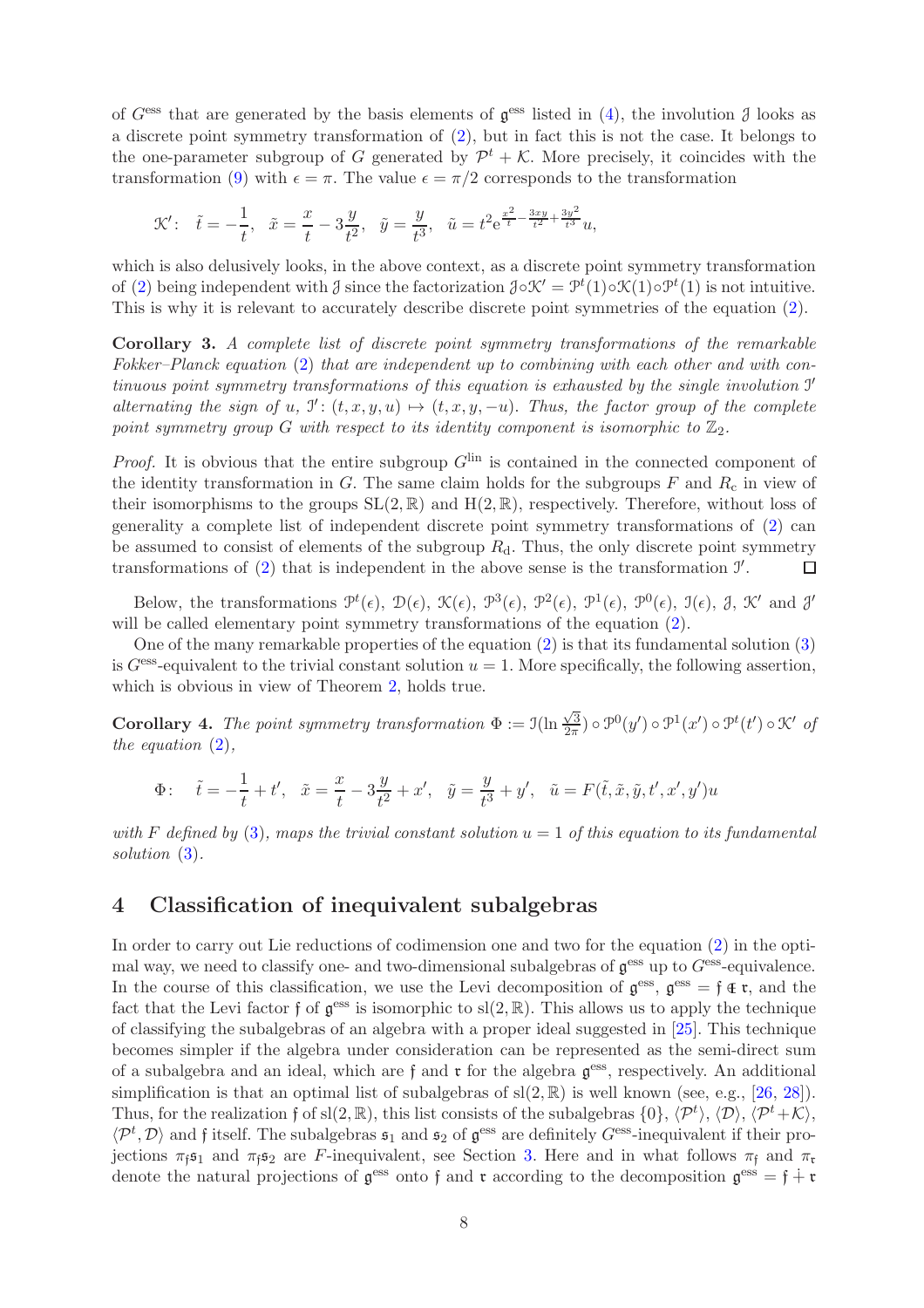of the vector space  $\mathfrak{g}^{\text{ess}}$  as the direct sum of its subspaces f and  $\mathfrak{r}$ . In other words, we can use the projections  $\pi_{\mathfrak{f}}$  of the subalgebras s of  $\mathfrak{g}^{\text{ess}}$  of the same dimension for partitioning the set of these subalgebras into subsets such that each subset contains no subalgebra being equivalent to a subalgebra from another subset.

Let us specifically describe the application of the above technique to the classification of one- and two-dimensional subalgebras of  $\mathfrak{g}^{\text{ess}}$  up to  $G^{\text{ess}}$ -equivalence. We fix the dimension d of subalgebras  $\mathfrak s$  to be classified, either  $d = 1$  or  $d = 2$ , and consider those subalgebras  $\mathfrak s_f$  of f from the above list with dimension  $d'$  less than or equal to  $d$ . For each of these subalgebras, we take the set of d-dimensional subalgebras of  $\mathfrak{g}^{\text{ess}}$  with  $\pi_{\mathfrak{f}} \mathfrak{s} = \mathfrak{s}_{\mathfrak{f}}$  and construct a complete list of  $G<sup>ess</sup>$ -inequivalent subalgebras in this set.

One usually classifies subalgebras of a Lie algebra up to their equivalence generated by the group of inner automorphisms of this algebra, and this group is computed via summing up Lie series or solving Cauchy problems with the adjoint action of the algebra on itself, see, e.g., [\[22,](#page-23-14) Section 3.3]. At the same time, we already know that the algebra  $\mathfrak{g}^{\text{ess}}$  is the Lie algebra of the group  $G<sup>ess</sup>$ , and the actions of  $G<sup>ess</sup>$  and of the group of inner automorphisms of  $\mathfrak{g}^{ess}$ on g ess coincide. Moreover, recall that for the purpose of finding Lie invariant solutions of the equation [\(2\)](#page-1-0), subalgebras of  $\mathfrak{g}^{\text{ess}}$  have in fact to be classified up to the  $G^{\text{ess}}$ -equivalence. This is why following, e.g., [\[12\]](#page-22-8), we directly compute the action of  $G^{\text{ess}}$  on  $\mathfrak{g}^{\text{ess}}$  via pushing forward vector fields from  $\mathfrak{g}^{\text{ess}}$  by transformations from  $G^{\text{ess}}$ . The non-identity pushforwards of basis elements of  $\mathfrak{g}^{\text{ess}}$  by the elementary transformations from  $G^{\text{ess}}$  are the following:

$$
\mathcal{P}^{t}(\epsilon)_{*}\mathcal{D} = \mathcal{D} - 2\epsilon \mathcal{P}^{t}, \qquad \mathcal{K}(\epsilon)_{*}\mathcal{D} = \mathcal{D} + 2\epsilon \mathcal{K},
$$
\n
$$
\mathcal{P}^{t}(\epsilon)_{*}\mathcal{K} = \mathcal{K} - \epsilon \mathcal{D} + \epsilon^{2} \mathcal{P}^{t}, \qquad \mathcal{K}(\epsilon)_{*}\mathcal{P}^{t} = \mathcal{P}^{t} + \epsilon \mathcal{D} + \epsilon^{2} \mathcal{K},
$$
\n
$$
\mathcal{P}^{t}(\epsilon)_{*}\mathcal{P}^{3} = \mathcal{P}^{3} - 3\epsilon \mathcal{P}^{2} + 3\epsilon^{2} \mathcal{P}^{1} - \epsilon^{3} \mathcal{P}^{0}, \qquad \mathcal{K}(\epsilon)_{*}\mathcal{P}^{2} = \mathcal{P}^{2} + \epsilon \mathcal{P}^{3},
$$
\n
$$
\mathcal{P}^{t}(\epsilon)_{*}\mathcal{P}^{1} = \mathcal{P}^{1} - \epsilon \mathcal{P}^{0}, \qquad \mathcal{K}(\epsilon)_{*}\mathcal{P}^{1} = \mathcal{P}^{1} + 2\epsilon \mathcal{P}^{2} + \epsilon^{2} \mathcal{P}^{3},
$$
\n
$$
\mathcal{P}^{t}(\epsilon)_{*}\mathcal{P}^{1} = \mathcal{P}^{1} - \epsilon \mathcal{P}^{0}, \qquad \mathcal{K}(\epsilon)_{*}\mathcal{P}^{0} = \mathcal{P}^{0} + 3\epsilon \mathcal{P}^{1} + 3\epsilon^{2} \mathcal{P}^{2} + \epsilon^{3} \mathcal{P}^{3},
$$
\n
$$
\mathcal{D}(\epsilon)_{*}\mathcal{P}^{t} = \mathcal{P}^{t} + 3\epsilon \mathcal{P}^{2}, \qquad \mathcal{D}(\epsilon)_{*}\mathcal{P}^{3} = e^{-3\epsilon} \mathcal{P}^{3}, \qquad \mathcal{D}(\epsilon)_{*}\mathcal{P}^{1} = e^{\epsilon} \mathcal{P}^{1},
$$
\n
$$
\mathcal{D}(\epsilon)_{*}\mathcal{K} = e^{-2\epsilon} \mathcal{K}, \qquad \mathcal{D}(\epsilon)_{*}\math
$$

The result of the classification of one- and two-dimensional subalgebras of  $\mathfrak{g}^{\text{ess}}$  up to  $G^{\text{ess}}$ equivalence is presented in the two subsequent lemmas.

<span id="page-8-0"></span>**Lemma 5.** A complete list of  $G<sup>ess</sup>$ -inequivalent one-dimensional subalgebras of  $\mathfrak{g}^{ess}$  is exhausted by the subalgebras

$$
\mathfrak{s}_{1,1} = \langle \mathcal{P}^t + \mathcal{P}^3 \rangle, \quad \mathfrak{s}_{1,2}^{\delta} = \langle \mathcal{P}^t + \delta \mathcal{I} \rangle, \quad \mathfrak{s}_{1,3}^{\nu} = \langle \mathcal{D} + \nu \mathcal{I} \rangle, \quad \mathfrak{s}_{1,4}^{\mu} = \langle \mathcal{P}^t + \mathcal{K} + \mu \mathcal{I} \rangle,
$$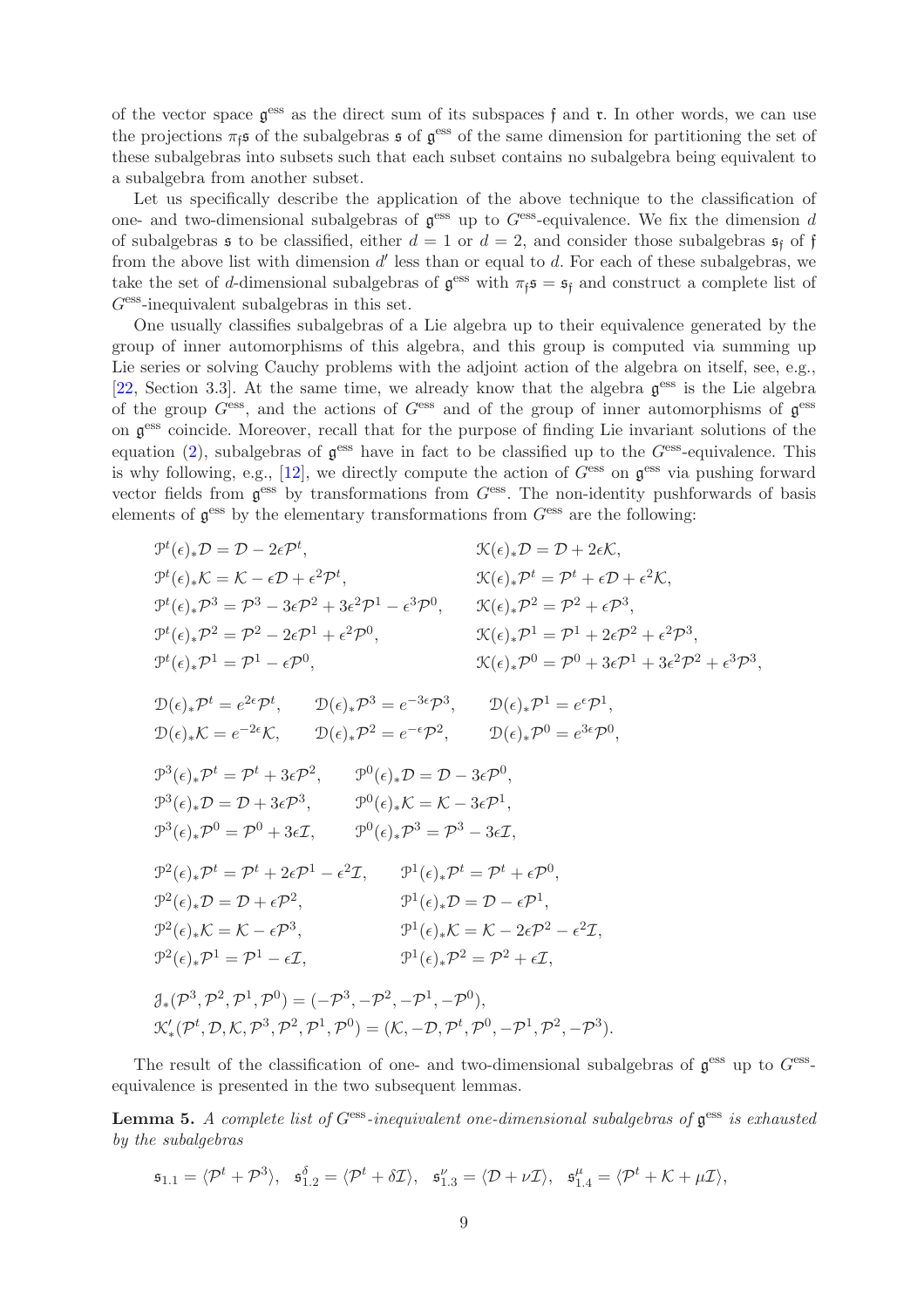$$
\mathfrak{s}_{1.5}^{\varepsilon}=\langle \mathcal{P}^2+\varepsilon\mathcal{P}^0\rangle, \quad \mathfrak{s}_{1.6}=\langle \mathcal{P}^1\rangle, \quad \mathfrak{s}_{1.7}=\langle \mathcal{P}^0\rangle, \quad \mathfrak{s}_{1.8}=\langle \mathcal{I}\rangle,
$$

where  $\varepsilon \in \{-1,1\}, \delta \in \{-1,0,1\}, \text{ and } \mu \text{ and } \nu \text{ are arbitrary real constants with } \nu \geq 0.$ 

*Proof.* A complete set of F-inequivalent d'-dimensional subalgebras of f with  $d' \leq 1$  consists of the subalgebras  $\langle \mathcal{P}^t \rangle$ ,  $\langle \mathcal{D} \rangle$ ,  $\langle \mathcal{P}^t + \mathcal{K} \rangle$  and  $\{0\}$ . Therefore, without loss of generality we can consider only one-dimensional subalgebras of  $\mathfrak{g}^{\text{ess}}$  with basis vector fields  $Q$  of the general form

$$
Q = \hat{Q} + a_3 \mathcal{P}^3 + 3a_2 \mathcal{P}^2 + 3a_1 \mathcal{P}^1 + a_0 \mathcal{P}^0 + b\mathcal{I},
$$

where  $\hat{Q} \in \{P^t, \mathcal{D}, P^t + \mathcal{K}, 0\}$  and  $a_0, \ldots, a_3$  and b are real constants. We factor out the multiplier 3 in the coefficients of  $\mathcal{P}^1$  and  $\mathcal{P}^2$  since then the coefficients  $a_3$ ,  $a_2$ ,  $a_1$  and  $a_0$  are changed under the action of  $F$  in the same way as the coefficients of the real cubic binary form  $a_3x^3 + 3a_2x^2y + 3a_1xy^2 + a_0y^3$  are changed under the standard action of the group of linear fractional transformations in such forms, cf. [\[23,](#page-23-21) Example 2.22]. We need to further simplify the vector fields  $Q$  of the above form by acting with elements of  $G<sup>ess</sup>$  on them and/or scaling them.

Let  $\hat{Q} = \mathcal{P}^t$ . If  $a_3 \neq 0$ , then we successively set  $a_3 = 1$  and  $a_2 = 0$ ,  $a_1 = 0$ ,  $a_0 = 0$  and  $b=0$  using  $\mathcal{D}(e^{\epsilon_4})_*$  simultaneously with rescaling  $Q, \mathcal{P}^3(\epsilon_3)_*, \mathcal{P}^2(\epsilon_2)_*, \mathcal{P}^1(\epsilon_1)_*$  and  $\mathcal{P}^0(\epsilon_0)_*,$  with appropriate constants  $\epsilon_i$ ,  $i = 0, \ldots, 4$ , respectively. This gives the subalgebra  $\mathfrak{s}_{1,1}$ . Similarly, for  $a_3 = 0$  we apply  $\mathcal{P}^3(\epsilon_2)_*, \mathcal{P}^2(\epsilon_1)_*$  and  $\mathcal{P}^1(\epsilon_0)_*$  with appropriate constants  $\epsilon_i, i = 1, 2, 3$ , to get rid of  $a_2$ ,  $a_1$  and  $a_0$ . Then, the action of  $\mathcal{D}(e^{\epsilon_b})_*$  with appropriate  $\epsilon_b$  and rescaling Q allow us to set  $b \in \{-1, 1\}$  if  $b \neq 0$ . Thus, we obtain the subalgebras  $\mathfrak{s}_{1,2}^{\delta}$ .

For  $\hat{Q} = \mathcal{D}$  and  $\hat{Q} = \mathcal{P}^t + \mathcal{K}$ , removing the summands with  $\mathcal{P}^3$ ,  $\mathcal{P}^2$ ,  $\mathcal{P}^1$  and  $\mathcal{P}^0$  is analogous. The only further possible simplification is that in the case  $\hat{Q} = \mathcal{D}$ , the sign of the obtained value of  $b+2$  can be alternated using  $\mathcal{K}'_*$  and alternating the sign of Q. This results in the collections of the subalgebras  $\mathfrak{s}_{1.3}^{\nu}$  and  $\mathfrak{s}_{1.4}^{\mu}$ , res  $l_{1.4}^{\mu}$ , respectively.

Let  $Q = 0$ . The classification of real binary cubics presented in the second table on page 26 in [\[23\]](#page-23-21) implies that up to F-equivalence and rescaling Q, we have  $a_3 = 0$  and  $(a_2, a_1, a_0) \in$  $\{(1, \varepsilon, 0), (0, 1, 0), (0, 0, 1), (0, 0, 0)\}.$  If  $(a_3, a_2, a_1, a_0) \neq (0, 0, 0, 0)$ , then using one of the actions  $\mathcal{P}^3(\epsilon)_*, \mathcal{P}^2(\epsilon)_*, \mathcal{P}^1(\epsilon)_*$  and  $\mathcal{P}^0(\epsilon)_*$  we can set  $b=0$ ; otherwise we set  $b=1$  by rescaling Q. Thus, we obtain the rest of subalgebras from the list given in the lemma's statement.

<span id="page-9-0"></span>**Lemma 6.** A complete list of  $G^{\text{ess}}$ -inequivalent two-dimensional subalgebras of  $\mathfrak{g}^{\text{ess}}$  is given by

$$
\begin{aligned}\n\mathfrak{s}_{2.1}^{\mu} &= \langle \mathcal{P}^{t}, \mathcal{D} + \mu \mathcal{I} \rangle, \quad \mathfrak{s}_{2.2}^{\delta} = \langle \mathcal{P}^{t} + \delta \mathcal{I}, \mathcal{P}^{0} \rangle, \quad \mathfrak{s}_{2.3} = \langle \mathcal{P}^{t}, \mathcal{P}^{0} + \mathcal{I} \rangle, \\
\mathfrak{s}_{2.4}^{\mu} &= \langle \mathcal{D} + \mu \mathcal{I}, \mathcal{P}^{1} \rangle, \quad \mathfrak{s}_{2.5}^{\mu} = \langle \mathcal{D} + \mu \mathcal{I}, \mathcal{P}^{0} \rangle, \\
\mathfrak{s}_{2.6} &= \langle \mathcal{P}^{0}, \mathcal{P}^{1} \rangle, \quad \mathfrak{s}_{2.7} = \langle \mathcal{P}^{0}, \mathcal{P}^{2} \rangle, \quad \mathfrak{s}_{2.8}^{\varepsilon} = \langle \mathcal{P}^{1}, \mathcal{P}^{3} + \varepsilon \mathcal{P}^{0} \rangle, \\
\mathfrak{s}_{2.9} &= \langle \mathcal{P}^{t} + \mathcal{P}^{3}, \mathcal{I} \rangle, \quad \mathfrak{s}_{2.10}^{\delta} = \langle \mathcal{P}^{t}, \mathcal{I} \rangle, \quad \mathfrak{s}_{2.11} = \langle \mathcal{D}, \mathcal{I} \rangle, \quad \mathfrak{s}_{2.12} = \langle \mathcal{P}^{t} + \mathcal{K}, \mathcal{I} \rangle, \\
\mathfrak{s}_{2.13}^{\varepsilon} &= \langle \mathcal{P}^{2} + \varepsilon \mathcal{P}^{0}, \mathcal{I} \rangle, \quad \mathfrak{s}_{2.14} = \langle \mathcal{P}^{1}, \mathcal{I} \rangle, \quad \mathfrak{s}_{2.15} = \langle \mathcal{P}^{0}, \mathcal{I} \rangle,\n\end{aligned}
$$

where  $\varepsilon \in \{-1,1\}$ ,  $\delta \in \{-1,0,1\}$ , and  $\mu$  is an arbitrary real constant.

*Proof.* A complete set of F-inequivalent d'-dimensional subalgebras of f with  $d' \leq 2$  consists of the subalgebras  $\langle \mathcal{P}^t, \mathcal{D} \rangle$ ,  $\langle \mathcal{P}^t \rangle$ ,  $\langle \mathcal{D} \rangle$ ,  $\langle \mathcal{P}^t + \mathcal{K} \rangle$  and  $\{0\}$ . Therefore, without loss of generality we can consider only two-dimensional subalgebras of  $\mathfrak{g}^{\text{ess}}$  with basis vector fields of the general form  $Q_i = \hat{Q}_i + \check{Q}_i, i = 1, 2$ , where

$$
(\hat{Q}_1, \hat{Q}_2) \in \{(\mathcal{P}^t, \mathcal{D}), (\mathcal{P}^t, 0), (\mathcal{D}, 0), (\mathcal{P}^t + \mathcal{K}, 0), (0, 0)\},\
$$

and  $\check{Q}_i = a_{i3}\mathcal{P}^3 + 3a_{i2}\mathcal{P}^2 + 3a_{i1}\mathcal{P}^1 + a_{i0}\mathcal{P}^0 + b_i\mathcal{I}$  with real constants  $a_{ij}$  and  $b_i$ ,  $i = 1, 2, j = 0, \ldots, 3$ . We need to further simplify  $\check{Q}_i$  by linearly recombining the vector fields  $Q_i$  and acting on them by elements from  $G<sup>ess</sup>$ , when simultaneously maintaining the closedness of the subalgebras with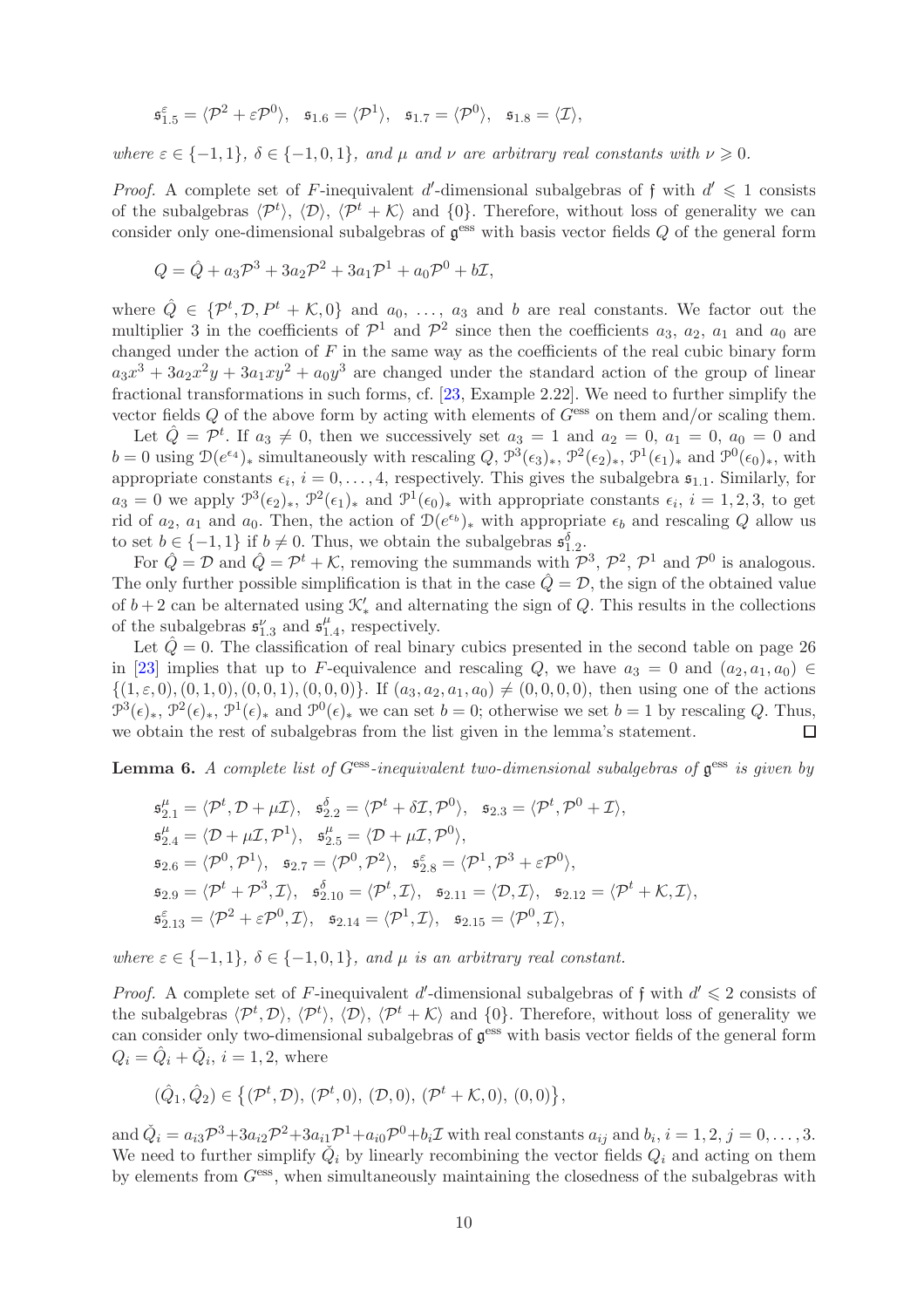respect to the Lie bracket,  $[Q_1, Q_2] \in \langle Q_1, Q_2 \rangle$ , under the condition dim $\langle Q_1, Q_2 \rangle = 2$  and preserving  $\hat{Q}_i$ .

We separately consider each of the values of  $(\hat{Q}_1, \hat{Q}_2)$  in the above set.

 $(\mathcal{P}^t, \mathcal{D})$ . Then according to Lemma [5,](#page-8-0) up to the G<sup>ess</sup>-equivalence the vector field  $Q_1$  is equal to either  $\mathcal{P}^t + \mathcal{P}^3$  or  $\mathcal{P}^t + \delta \mathcal{I}$ . The first value is not appropriate since then  $[Q_1, Q_2] = \mathcal{P}^t - 3\mathcal{P}^3 + \tilde{Q}$ with  $\tilde{Q} \in \langle \mathcal{P}^2, \mathcal{P}^1, \mathcal{P}^0, \mathcal{I} \rangle$  and thus  $[Q_1, Q_2] \notin \langle Q_1, Q_2 \rangle$  for any  $\tilde{Q}_2 \in \mathfrak{r}$ . For the second value, requiring the condition  $[Q_1, Q_2] \in \langle Q_1, Q_2 \rangle$  implies  $a_{23} = a_{22} = a_{21} = \delta = 0$ . Acting by  $\mathcal{P}^0(a_{20})_*$ on  $Q_2$ , we can set  $a_{20} = 0$ . Thus, we obtain the subalgebra  $\mathfrak{s}_{2.1}^{\mu}$  with  $\mu = b_2$ .

In all the other cases, we have  $\hat{Q}_2 = 0$ . If in addition  $a_{2j} = 0, j = 0, \ldots, 3$ , then  $Q_2 = \mathcal{I}$ , and thus the basis elements  $Q_1$  and  $Q_2$  commute, then corresponding canonical forms of  $Q<sup>1</sup>$  modulo the G<sup>ess</sup>-equivalence are given by the basis elements of the one-dimensional algebras  $\mathfrak{s}_{1,1}, \ldots, \mathfrak{s}_{1,7}$ from Lemma  $5$  up to neglecting the summands with  $\mathcal I$  due to the possibility of linearly combining  $Q_1$  with  $Q_2$ . This results in the subalgebras  $\mathfrak{s}_{2.9}, \ldots, \mathfrak{s}_{2.15}$ . Hence below we assume that  $(a_{23}, a_{22}, a_{21}, a_{20}) \neq (0, 0, 0, 0)$  and, moreover,  $\text{rank}(a_{ij})_{j=0,\dots,3}^{i=1,2} = 2$  if  $\hat{Q}_1 = \hat{Q}_2 = 0$ .

 $(\mathcal{P}^t, 0)$ . The closedness of  $\langle Q_1, Q_2 \rangle$  with respect to the Lie bracket implies  $a_{23} = a_{22} = a_{21} = a_{22}$  $a_{13}a_{20} = 0$  and thus  $a_{13} = 0$  since then  $a_{20} \neq 0$ . Hence  $Q_1 = \mathcal{P}^t + b_1\mathcal{I}$  and  $Q_2 = \mathcal{P}^0 + b_2\mathcal{I}$ .

If  $b_2 = 0$ , we can rescale  $b_1$  to  $\delta$  by combining  $\mathcal{D}(\epsilon)_*$  with scaling the entire vector field  $Q^1$ . This results in the subalgebras  $\mathfrak{s}_{2.2}^{\delta}$ .

Let  $b_2 \neq 0$ . Simultaneously acting by  $\mathcal{D}(\epsilon)_*$  with the suitable value of  $\epsilon$ , rescaling  $b_2$  and, if  $b_2 < 0$ , acting by  $\mathcal{J}_*$  and alternating the sign of  $Q^2$ , we we can set  $b_2 = 1$ . Then the pushforward  $\mathcal{P}^1(b_1)_*$  preserves  $Q^2$ , and  $\mathcal{P}^1(b_1)_*Q_1 = \mathcal{P}^t + b_1Q^2$ . After linearly combining  $Q_1$  with  $Q^2$ , we obtain the subalgebras  $\mathfrak{s}_{2,3}$ .

 $(\mathcal{D}, 0)$ . In view of Lemma [5,](#page-8-0) we can reduce  $Q_1$  to  $\mathcal{D} + \mu \mathcal{I}$  modulo the G<sup>ess</sup>-equivalence. The condition  $[Q_1, Q_2] \in \langle Q_1, Q_2 \rangle$  and the commutation relations of D with basis elements of r imply that up to scaling of  $Q^2$ , we have

$$
(a_{23}, a_{22}, a_{21}, a_{20}, b_2) \in \{(1, 0, 0, 0, 0), (0, 1, 0, 0, 0), (0, 0, 1, 0, 0), (0, 0, 0, 1, 0)\},\
$$

where the first and the second values are reduced by  $\mathcal{K}'_*$  to the third and the fourth values, where the first and the second values are reduced by  $\mathcal{L}_{\mathbf{A}}^{\mu}$  and  $\mathfrak{s}_{2.5}^{\mu}$  respectively. Thus, we obtain the subalgebras  $\mathfrak{s}_{2.4}^{\mu}$  and  $\mathfrak{s}_{2.5}^{\mu}$  $_{2.4}^{\mu}$  and  $\mathfrak{s}^{\mu}_2$  $\frac{\mu}{2.5}$ .

 $(\mathcal{P}^t + \mathcal{K}, 0)$ . This pair is not appropriate since from the closedness of  $\langle Q_1, Q_2 \rangle$  of with respect to Lie bracket, we straightforwardly derive  $a_{2j} = 0, j = 0, \ldots, 3$ .

(0,0). Using Lemma [5,](#page-8-0) we can set from the very beginning that  $Q_1 \in \{P^2 + \varepsilon P^0, P^1, P^0\}.$ Since rank $(a_{ij})_{j=0,\dots,3}^{i=1,2} = 2$  here, simultaneously with  $b_1 = 0$  we can set  $b_2 = 0$  using the suitable pushforward  $\mathcal{P}^{\mathbb{1}}(\epsilon)_*.$ 

For  $Q = a_3 \mathcal{P}^3 + 3a_2 \mathcal{P}^2 + 3a_1 \mathcal{P}^1 + a_0 \mathcal{P}^0$  with  $\bar{a} := (a_0, a_1, a_2, a_3) \neq (0, 0, 0, 0)$ , we denote

$$
\text{Discr}(Q) := a_0^2 a_3^2 - 6a_0 a_1 a_2 a_3 + 4a_0 a_2^3 - 3a_1^2 a_2^2 + 4a_1^3 a_3.
$$

The association with cubic binary forms implies that  $Q \in \{P^1, P^0\}$  modulo the  $G^{\text{ess}}$ -equivalence if and only if  $Discr(Q) = 0$ , cf. [\[23,](#page-23-21) Example 2.22]. To distinguish inequivalent subalgebras in the present classification case, we will consider lines in the space run by  $\bar{a}$ , where  $\text{Discr}(Q) = 0$ . We call such lines singular. It is obvious that two-dimensional subalgebras in  $\langle \mathcal{P}^0, \mathcal{P}^1, \mathcal{P}^2, \mathcal{P}^3 \rangle$ are Gess-inequivalent if they possess different numbers of singular lines associated with their elements or, more precisely, different sets of multiplicities of such singular lines.

If  $Q_1 = \mathcal{P}^0$ , then the condition  $[Q_1, Q_2] \in \langle Q_1, Q_2 \rangle$  implies  $a_{23} = 0$ , and we can set  $a_{30} = 0$ at any step, linearly combining  $Q_2$  with  $Q_1$ .

The case  $a_{32} = 0$  correspond to the subalgebra  $\mathfrak{s}_{2.6}$ . Discr $(Q) = 0$  for any  $Q \in \mathfrak{s}_{2.6}$ , i.e., the subalgebra  $\mathfrak{s}_{2.6}$  possesses an infinite number of singular lines.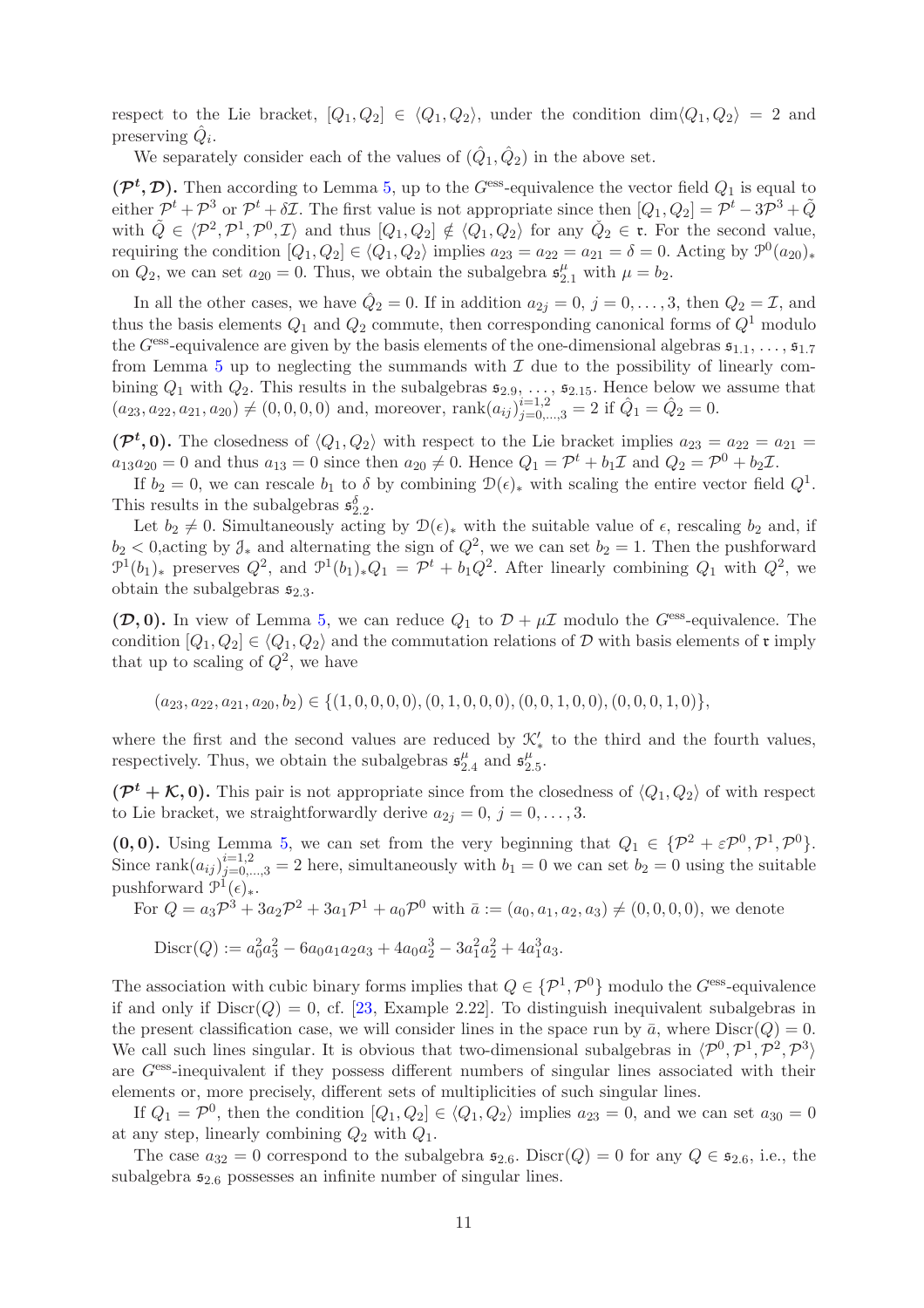For  $a_{32} \neq 0$ , we multiply  $Q_2$  by  $a_{32} \neq 0$ , act by  $\mathcal{P}^t(\epsilon)_*$  with  $\epsilon = a_{22}/(2a_{32})$  and reset  $a_{30} = 0$ , linearly combining  $Q_2$  with  $Q_1$ , which gives the basis of the subalgebra  $\mathfrak{s}_{2.7}$ . For an arbitrary vector field  $Q = a_0 \mathcal{P}^0 + 3a_2 \mathcal{P}^2$  in  $\mathfrak{s}_{2.7}$  we obtain  $Discr(Q) = 4a_0 a_3^3$ , and thus the subalgebra  $\mathfrak{s}_{2.7}$ possesses one singular line of multiplicity one and one singular line of multiplicity three.

If  $Q_1 = \mathcal{P}^1$ , then the condition  $[Q_1, Q_2] \in \langle Q_1, Q_2 \rangle$  implies  $a_{22} = 0$ , and we can set  $a_{31} = 0$ at any step, linearly combining  $Q_2$  with  $Q_1$ . Then  $a_{32} \neq 0$  since otherwise we again obtain the subalgebra  $\mathfrak{s}_{2.6}$ . Rescaling the basis element  $Q_2$ , we set  $a_{32} = 1$ . The subalgebra  $\langle \mathcal{P}^1, \mathcal{P}^3 \rangle$ is mapped by  $\mathcal{K}'_*$  to the subalgebra  $\mathfrak{s}_{2.7}$ . This is why the coefficient  $a_{30}$  should be nonzero as well. The action by  $\mathcal{P}^1(\epsilon)_*$  with the suitable value of  $\epsilon$  allows us to set  $a_{30} = \epsilon$ , i.e., we derive the subalgebras  $\mathfrak{s}_{2,8}^{\varepsilon}$ . For an arbitrary vector field  $Q = 3a_1 \mathcal{P}^1 + a_3(\mathcal{P}^3 + \varepsilon \mathcal{P}^0)$  in  $\mathfrak{s}_{2,8}^{\varepsilon}$  we obtain  $Discr(Q) = a_3(4a_1^3 + a_3^3)$ . This means that each of the subalgebras  $\mathfrak{s}_{2.8}^{\varepsilon}$  possesses two singular line of multiplicity one.

The consideration of the case  $Q_1 = \mathcal{P}^2 + \varepsilon \mathcal{P}^0$  is the most difficult. The span  $\langle Q_1, Q_2 \rangle$  is closed with respect to Lie bracket if and only if  $a_{21} = -3\varepsilon a_{23}$ . The coefficient  $a_{22}$  is set to zero by linearly combining  $Q_2$  with  $Q_1$ . If  $a_{23} = 0$ , then  $a_{21} = 0$  as well, and we again obtain the subalgebra  $\mathfrak{s}_{2.7}$ . Hence  $a_{23} \neq 0$ , and we scale  $Q_2$  to set  $a_{23} = 1$ , which leads to  $Q_2 = \mathcal{P}^3 - 3\varepsilon \mathcal{P}^1 + \alpha \mathcal{P}^0$  with  $\alpha := a_{20}$ . We intend to show that depending on the value of  $\alpha$ , the subalgebra  $\mathfrak{s} := \langle Q_1, Q_2 \rangle$  is  $G<sup>ess</sup>$ -equivalent to either the subalgebra  $\mathfrak{s}_{2.7}$  or the subalgebra  $\mathfrak{s}_{2.8}$ .

We compute that

$$
Discr(Q) = 12\varepsilon a_2^4 + 4\alpha a_3 a_2^3 + 24a_3^2 a_2^2 + 12\varepsilon \alpha a_3^3 a_2 + a_3^4 \alpha^2 - 4a_3^4 \varepsilon
$$

for a vector field  $Q = 3a_2Q_1 + a_3Q_2$  in s. If  $a_3 = 0$  and thus  $a_2 \neq 0$ , then  $Discr(Q) = 12\varepsilon a_2^4 \neq 0$ , i.e., the corresponding line is not singular. Further we can assume without loss of generality that  $a_3 = 1$ . Thus, the finding singular lines associated with the subalgebra s reduces to solving the quartic equation Discr(Q) = 0 with respect to  $a_2$ . The substitution  $a_2 = z - \varepsilon \alpha/12$  and the scaling of the left-hand side reduce this equation to its monic depressed counterpart  $z^4 + pz^2 + qz + r = 0$ , where

$$
p := -\frac{1}{24}\alpha^2 + 2\varepsilon
$$
,  $q := \frac{\varepsilon}{216}\alpha^3 + \frac{2}{3}\alpha$ ,  $r := -\frac{1}{6912}\alpha^4 + \frac{\varepsilon}{72}\alpha^2 - \frac{1}{3}$ .

To find the number of (real) roots of this equation, following [\[3,](#page-22-9) p. 53] we compute

$$
\delta := 256r^3 - 128p^2r^2 + 144pq^2r + 16p^4r - 27q^4 - 4p^3q^2 = -\frac{1}{432}(\alpha^2 + 16\varepsilon)^4,
$$
  
\n
$$
L := 8pr - 9q^2 - 2p^3 = -\frac{\varepsilon}{12}(\alpha^2 + 16\varepsilon)^2.
$$

Thus, there are only two cases of the number of roots of the equation  $Discr(Q) = 0$ .

1. If  $\varepsilon = 1$  or  $(\varepsilon = -1$  and  $\alpha \neq \pm 4$ , then  $\delta < 0$ , and hence the equation  $Discr(Q) = 0$  has two roots of multiplicity one, which corresponds to two singular line of multiplicity one for the subalgebra **s**. Therefore, this algebra is  $G^{\text{ess}}$ -equivalent to one of the subalgebras  $\mathfrak{s}_{2.8}^{\varepsilon}$ .

2. If  $\varepsilon = -1$  and  $\alpha = \pm 4$ , then  $\delta = L = 0$  and  $p < 0$ , and the hence equation  $Discr(Q) = 0$ has one root of multiplicity one and one root of multiplicity three, which corresponds to one singular line of multiplicity one and one singular line of multiplicity three for the subalgebra  $\mathfrak{s}$ . Therefore, this algebra is  $G<sup>ess</sup>$ -equivalent to one of the subalgebras  $\mathfrak{s}_{2.7}$ .  $\Box$ 

#### <span id="page-11-0"></span>5 Lie reductions of codimension one

The classification of Lie reductions of the equation [\(2\)](#page-1-0) to partial differential equations with two independent variables is based on the classification of one-dimensional subalgebras of the algebra  $g^{ess}$ , which is given in Lemma [5.](#page-8-0) In Table [1,](#page-12-0) for each of the subalgebras listed therein, we present an associated ansatz for u and the corresponding reduced equation. Throughout this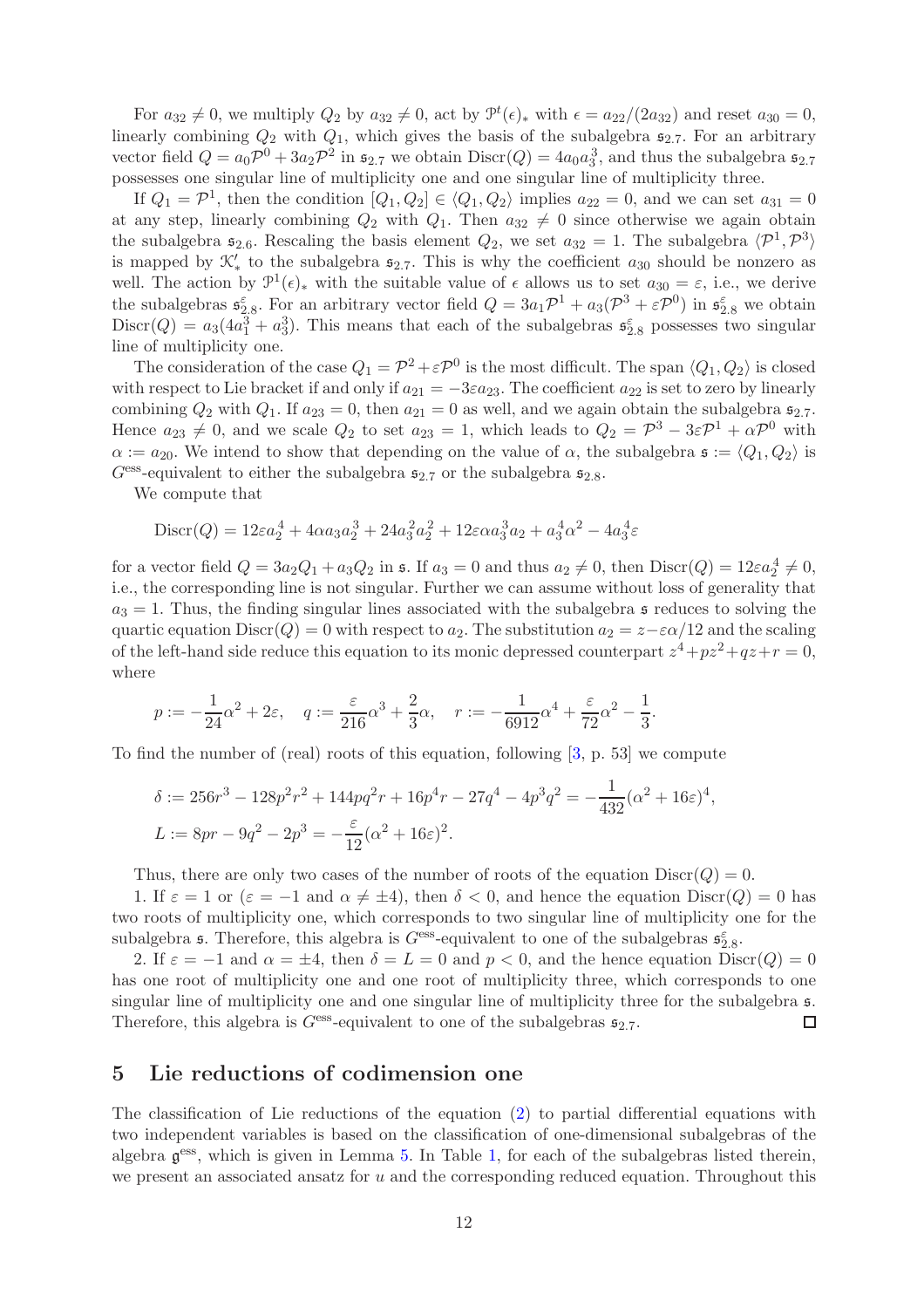<span id="page-12-0"></span>Table 1. G-inequivalent Lie reductions of codimension one

| no.            | $\boldsymbol{u}$                         | $z_1$                   | z <sub>2</sub>                                                              | Reduced equation                                                                          |
|----------------|------------------------------------------|-------------------------|-----------------------------------------------------------------------------|-------------------------------------------------------------------------------------------|
| 1.1            | $e^{\frac{3}{10}t(t^4+5tx-10y)}w$        | $y - \frac{1}{4}t^4$    | $x-t^3$                                                                     | $z_2w_1 = w_{22} - 3z_1w$                                                                 |
| $1.2^{\delta}$ | $e^{\delta t}w$                          | $\mathcal{Y}$           | $\boldsymbol{x}$                                                            | $z_2w_1 = w_{22} - \delta w$                                                              |
| 1.3            | $ t ^{\frac{1}{2}\nu-1}w$                | $ t ^{-\frac{3}{2}}y$   | $ t ^{-\frac{1}{2}}x$                                                       | $(2z_2 - 3\varepsilon' z_1)w_1 = 2w_{22} + z_2\varepsilon' w_2 - (\nu - 2)\varepsilon' w$ |
| 1.4            | $e^{-\psi(t,x,y,\mu)}w$                  | $(t^2+1)^{\frac{3}{2}}$ | $(t^2+1)x-3ty$<br>$(t^2+1)^{\frac{3}{2}}$                                   | $z_2w_1 = 3z_1w_2 + w_{22} + (\mu + z_2^2)w$                                              |
| 1.5            | $ t ^{-\frac{1}{2}}e^{-\frac{x^2}{4t}}w$ |                         | $\frac{1}{3}t^3 + 2\varepsilon t - t^{-1}$ $2y - (t + \varepsilon t^{-1})x$ | $w_1 = w_{22}$                                                                            |
| 1.6            | w                                        | $\frac{1}{3}t^3$        | $y - tx$                                                                    | $w_1 = w_{22}$                                                                            |
| 1.7            | w                                        |                         | $\boldsymbol{x}$                                                            | $w_1 = w_{22}$                                                                            |

Here  $\varepsilon' = \text{sgn } t, \varepsilon \in \{-1, 1\}, \delta \in \{-1, 0, 1\}, w = w(z_1, z_2)$  is the new unknown function of the new independent variables  $(z_1, z_2)$ , and

$$
\psi(t, x, y, \mu) = \frac{3t^3y^2 + t(2x(t^2 + 1) - 3ty)^2}{4(t^2 + 1)^3} + \mu \arctan t.
$$

section, the subscripts 1 and 2 of functions depending on  $(z_1, z_2)$  denote derivatives with respect to  $z_1$  and  $z_2$ , respectively.

Each of reduced equations 1.i presented in Table [1,](#page-12-0)  $i = 1, \ldots, 7$ , is a linear homogenous partial differential equation in two independent variables. Hence its maximal Lie invariance algebra  $\mathfrak{g}_{1,i}$ contains the infinity-dimensional abelian ideal  $\{h(z_1, z_2)\partial_w\}$ , which is associated with the linear superposition of solutions of reduced equation 1.i and thus assumed to be a trivial part of  $\mathfrak{g}_{1,i}$ . Here the parameter function  $h = h(z_1, z_2)$  runs through the solution set of reduced equation 1.*i*. Moreover, the algebra  $\mathfrak{g}_{1,i}$  is the semi-direct sum of the above ideal and a finite-dimensional subalgebra  $a_i$  called the essential Lie invariance algebra of reduced equation 1.*i*, cf. Section [2.](#page-2-0) The algebras  $a_i$  are the following:

$$
\begin{aligned}\n\mathfrak{a}_1 &= \mathfrak{a}_3 = \mathfrak{a}_4 = \langle w \partial_w \rangle, \\
\mathfrak{a}_2^0 &= \langle \partial_{z_1}, 3z_1 \partial_{z_1} + z_2 \partial_{z_2}, 9z_1^2 \partial_{z_1} + 6z_1 z_2 \partial_{z_2} - (6z_1 + z_2^3) w \partial_w, w \partial_w \rangle, \\
\mathfrak{a}_2^{\delta} &= \langle \partial_{z_1}, w \partial_w \rangle \quad \text{if} \quad \delta \neq 0, \\
\mathfrak{a}_5 &= \mathfrak{a}_6 = \mathfrak{a}_7 = \langle \partial_{z_1}, \partial_{z_2}, 2z_1 \partial_{z_1} + z_2 \partial_{z_2}, 2z_1 \partial_{z_2} - z_2 w \partial_w, \\
&\quad 4z_1^2 \partial_{z_1} + 4z_1 z_2 \partial_{z_2} - (2z_1 + z_2^2) w \partial_w, w \partial_w \rangle.\n\end{aligned}
$$

The equation [\(2\)](#page-1-0) admits hidden symmetries with respect to a Lie reduction if the corresponding reduced equation possesses Lie symmetries that are not induced by Lie symmetries of the original equation  $(2)$ . To check which Lie symmetries of reduced equation 1.*i* are induced by Lie symmetries of [\(2\)](#page-1-0), we compute the normalizer of the subalgebra  $\mathfrak{s}_{1,i}$  in the algebra  $\mathfrak{g}^{\text{ess}}$ :

$$
N_{\mathfrak{g}^{\text{ess}}}(\mathfrak{s}_{1.1}) = \langle \mathcal{P}^t + \mathcal{P}^3, \mathcal{I} \rangle, \ N_{\mathfrak{g}^{\text{ess}}}(\mathfrak{s}_{1.2}^0) = \langle \mathcal{P}^t, \mathcal{D}, \mathcal{P}^0, \mathcal{I} \rangle, \ N_{\mathfrak{g}^{\text{ess}}}(\mathfrak{s}_{1.2}^{\delta}) = \langle \mathcal{P}^t, \mathcal{P}^0, \mathcal{I} \rangle \text{ if } \delta \neq 0,
$$
  
\n
$$
N_{\mathfrak{g}^{\text{ess}}}(\mathfrak{s}_{1.3}^{\nu'}) = \langle \mathcal{D}, \mathcal{I} \rangle, \ N_{\mathfrak{g}^{\text{ess}}}(\mathfrak{s}_{1.4}^{\mu'}) = \langle \mathcal{P}^t + \mathcal{K}, \mathcal{I} \rangle, \ N_{\mathfrak{g}^{\text{ess}}}(\mathfrak{s}_{1.5}^{\epsilon}) = \langle \mathcal{P}^2, \mathcal{P}^0, \mathcal{P}^3 - 3\varepsilon \mathcal{P}^1, \mathcal{I} \rangle,
$$
  
\n
$$
N_{\mathfrak{g}^{\text{ess}}}(\mathfrak{s}_{1.6}) = \langle \mathcal{D}, \mathcal{P}^3, \mathcal{P}^1, \mathcal{P}^0, \mathcal{I} \rangle, \ N_{\mathfrak{g}^{\text{ess}}}(\mathfrak{s}_{1.7}) = \langle \mathcal{P}^t, \mathcal{D}, \mathcal{P}^2, \mathcal{P}^1, \mathcal{P}^0, \mathcal{I} \rangle.
$$

The algebra of induced Lie symmetries of reduced equation  $1.i$  is isomorphic to the quotient algebra  $N_{\mathfrak{g}^{\text{ess}}}(\mathfrak{s}_{1,i})/\mathfrak{s}_{1,i}$ . Thus, all Lie symmetries of the reduced equation 1.*i* are induced by Lie symmetries of the original equation [\(2\)](#page-1-0) if and only if  $\dim \mathfrak{a}_i = \dim N_{\mathfrak{g}^{\text{ess}}}(\mathfrak{s}_{1,i}) - 1$ . Comparing the dimensions of  $N_{\mathfrak{g}^{\text{ess}}}(\mathfrak{s}_{1,i})$  and  $\mathfrak{a}_i$ , we conclude that all Lie symmetries of reduced equations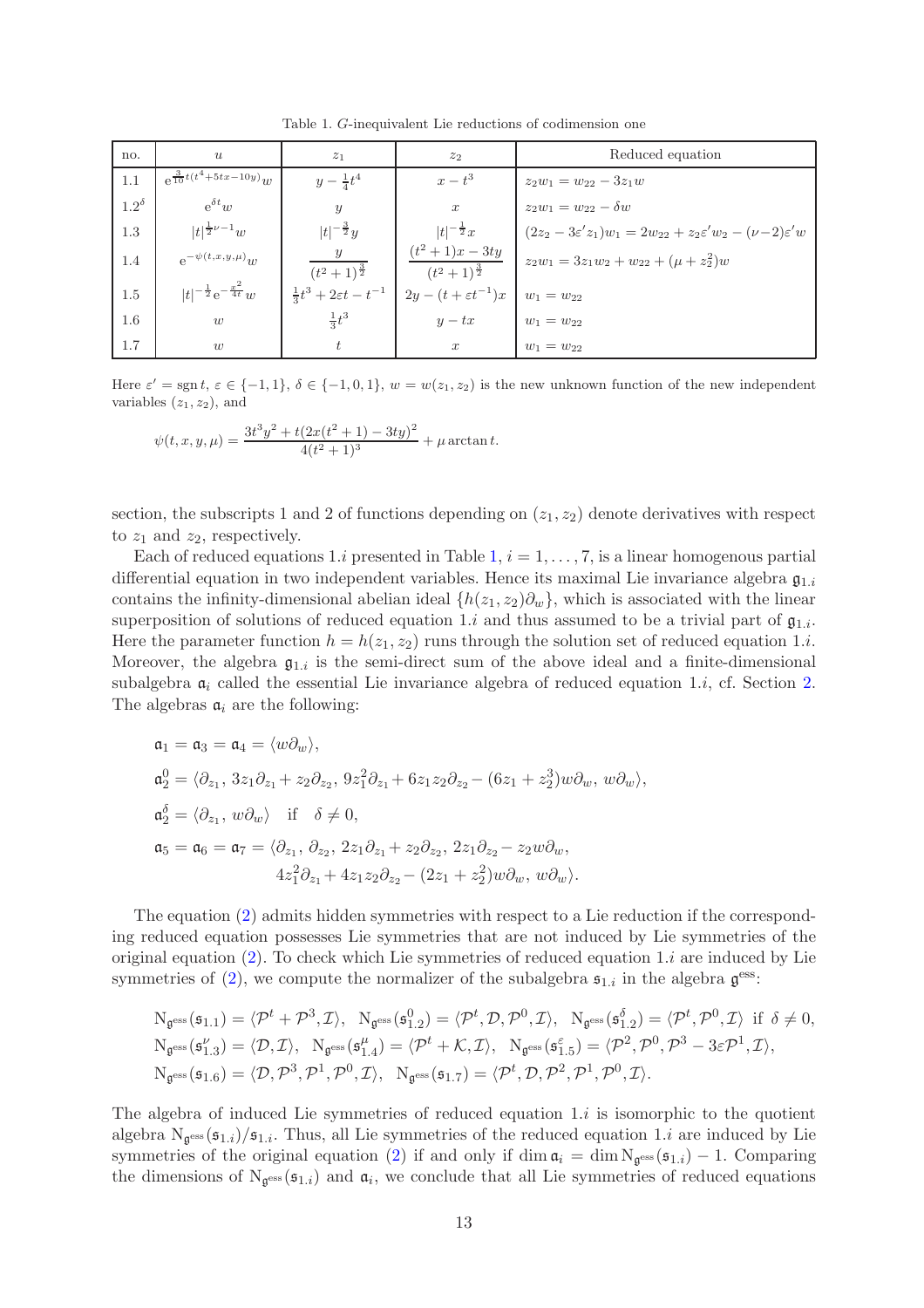1.1, 1.3 and 1.4 are induced by Lie symmetries of [\(2\)](#page-1-0). The subalgebras of induced symmetries in the algebras  $\mathfrak{a}_2^{\delta}$  and  $\mathfrak{a}_5$ - $\mathfrak{a}_7$  are

$$
\tilde{\mathfrak{a}}_2^0 = \langle \partial_{z_1}, 3z_1 \partial_{z_1} + z_2 \partial_{z_2}, w \partial_w \rangle, \quad \tilde{\mathfrak{a}}_2^{\delta} = \langle \partial_{z_1}, w \partial_w \rangle \text{ if } \delta \neq 0,
$$
  
\n
$$
\tilde{\mathfrak{a}}_5 = \langle \partial_{z_2}, 2z_1 \partial_{z_2} - z_2 w \partial_w, w \partial_w \rangle,
$$
  
\n
$$
\tilde{\mathfrak{a}}_6 = \langle \partial_{z_2}, 2z_1 \partial_{z_1} + z_2 \partial_{z_2}, 2z_1 \partial_{z_2} - z_2 w \partial_w, w \partial_w \rangle,
$$
  
\n
$$
\tilde{\mathfrak{a}}_7 = \langle \partial_{z_1}, \partial_{z_2}, 2z_1 \partial_{z_1} + z_2 \partial_{z_2}, 2z_1 \partial_{z_2} - z_2 w \partial_w, w \partial_w \rangle.
$$

For each  $i \in \{2_{\delta=0}, 5, 6, 7\}$ , the elements of the complement  $\mathfrak{a}_i/\tilde{\mathfrak{a}}_i$  are nontrivial hidden symmetries of the equation  $(2)$  that are associated with reduction 1.*i*.

We discuss reduced equations  $1.1-1.7$  and present solutions of [\(2\)](#page-1-0) that can be found using the known solutions of the reduced equations.

Using point transformations, we can further map reduced equations  $1.1-1.4$  to  $(1+1)$ -dimensional linear heat equations with potentials, which are of the general form  $w_1 = w_{22} + V w$ , where V is an arbitrary function of  $(z_1, z_2)$ . These transformations and mapped equations are

1.1. 
$$
\tilde{z}_1 = \frac{9}{4}z_1
$$
,  $\tilde{z}_2 = |z_2|^{\frac{3}{2}}$ ,  $\tilde{w} = |z_2|^{\frac{1}{4}}w$ :  $\tilde{w}_1 = \tilde{w}_{22} - \frac{1}{9}(\frac{16}{3}\tilde{z}_1\tilde{z}_2^{-\frac{2}{3}} - \frac{5}{4}\tilde{z}_2^{-2})\tilde{w}$ ;  
\n1.2<sup>δ</sup>.  $\tilde{z}_1 = \frac{9}{4}z_1$ ,  $\tilde{z}_2 = |z_2|^{\frac{3}{2}}$ ,  $\tilde{w} = |z_2|^{\frac{1}{4}}w$ :  $\tilde{w}_1 = \tilde{w}_{22} - \frac{1}{9}(4\delta\tilde{z}_2^{-\frac{2}{3}} - \frac{5}{4}\tilde{z}_2^{-2})\tilde{w}$ ;  
\n1.3.  $\tilde{z}_1 = \frac{9}{4}\tilde{\epsilon}z_1$ ,  $\tilde{z}_2 = |z_2 - \frac{3}{2}\epsilon'z_1|^{\frac{3}{2}}$ ,  $\tilde{w} = |2z_2 - 3\epsilon'z_1|^{\frac{1}{4}}e^{\frac{1}{8}z_2(4\epsilon'z_2 - 9z_1)}w$  with  $\tilde{\epsilon} := \text{sgn}(z_2 - \frac{3}{2}\epsilon'z_1)$ :  
\n $\tilde{w}_1 = \tilde{w}_{22} + \frac{1}{144}\tilde{z}_2^{-\frac{2}{3}}(16\tilde{z}_1^2 - 40(\tilde{z}_2^{\frac{2}{3}} + \frac{2}{3}\epsilon'\tilde{\epsilon}\tilde{z}_1)^2 + 20\tilde{z}_2^{-\frac{4}{3}} - 32\epsilon'\nu)\tilde{w}$ ;  
\n1.4.  $\tilde{z}_1 = \frac{9}{4}\tilde{\epsilon}z_1$ ,  $\tilde{z}_2 = |z_2|^{\frac{3}{2}}$ ,  $\tilde{w} = |z_2|^{\frac{1}{4}}e^{\frac{3}{2}z_1z_2}w$  with  $\tilde{\epsilon} := \text{sgn } z_2$ :  
\n $\tilde{w}_1 = \tilde{w}_{22}$ 

The essential Lie invariance algebras of reduced equations 1.1, 1.3 and 1.4 are trivial, and thus the further consideration of these equations with the classical framework gives no results

Mapped reduced equation 1.2<sup>0</sup> coincides with the linear heat equation with potential  $V =$  $\mu z_2^{-2}$ , where  $\mu = \frac{5}{36}$ . Hence we construct the following family of solutions of the equation [\(2\)](#page-1-0):

•  $u = |x|^{\frac{1}{4}} \theta^{\mu} (\frac{9}{4})$  $\frac{9}{4}y, |x|^{\frac{3}{2}}$  with  $\mu = \frac{5}{36}$ ,

where  $\theta^{\mu} = \theta^{\mu}(z_1, z_2)$  is an arbitrary solution of the equation  $\theta_1^{\mu} = \theta_{22}^{\mu} + \mu z_2^{-2} \theta^{\mu}$ . A complete collection of inequivalent Lie invariant solutions of such equations with  $\mu \neq 0$  is presented in Section [A.](#page-18-0)

The essential Lie invariance algebra of reduced equation  $1.2^{\delta}$  with  $\delta \neq 0$  is induced by the subalgebra  $\langle \mathcal{P}^0,\mathcal{I}\rangle$  of  $\mathfrak{g}^{\text{ess}}$ . The subalgebras of  $\mathfrak{a}_2^{\delta}$  that are appropriate for Lie reduction of reduced equation 1.2<sup>δ</sup> are exhausted by the subalgebras of the form  $\langle \partial_{z_1} + \nu w \partial_w \rangle$ , which are respectively induced by the subalgebras  $\langle \mathcal{P}^0 + \nu \mathcal{I} \rangle$  of  $\mathfrak{g}^{\text{ess}}$ . This is why the family of solutions of reduced equation 1.2<sup>δ</sup> that are invariant with respect to  $\langle \partial_{z_1} + \nu w \partial_w \rangle$  gives a family of solutions of the equation [\(2\)](#page-1-0) that is contained, up to the  $G<sup>ess</sup>$ -equivalence, in the family of  $\langle \mathcal{P}^0 \rangle$ -invariant solutions, see reduction 1.7.

Each of reduced equations  $1.5-1.7$  themselves coincides with the classical  $(1+1)$ -dimensional linear heat equation, which leads to the following families of solutions of the equation [\(2\)](#page-1-0):

•  $u = |t|^{-\frac{1}{2}} e^{-\frac{x^2}{4t}} \theta(z_1, z_2)$ , where  $z_1 = \frac{1}{3}$  $\frac{1}{3}t^3 + 2\varepsilon t - t^{-1}$ ,  $z_2 = 2y - (t + \varepsilon t^{-1})x$ ,

• 
$$
u = \theta(z_1, z_2)
$$
, where  $z_1 = \frac{1}{3}t^3$ ,  $z_2 = y - tx$ ,

•  $u = \theta(z_1, z_2)$ , where  $z_1 = t$ ,  $z_2 = x$ .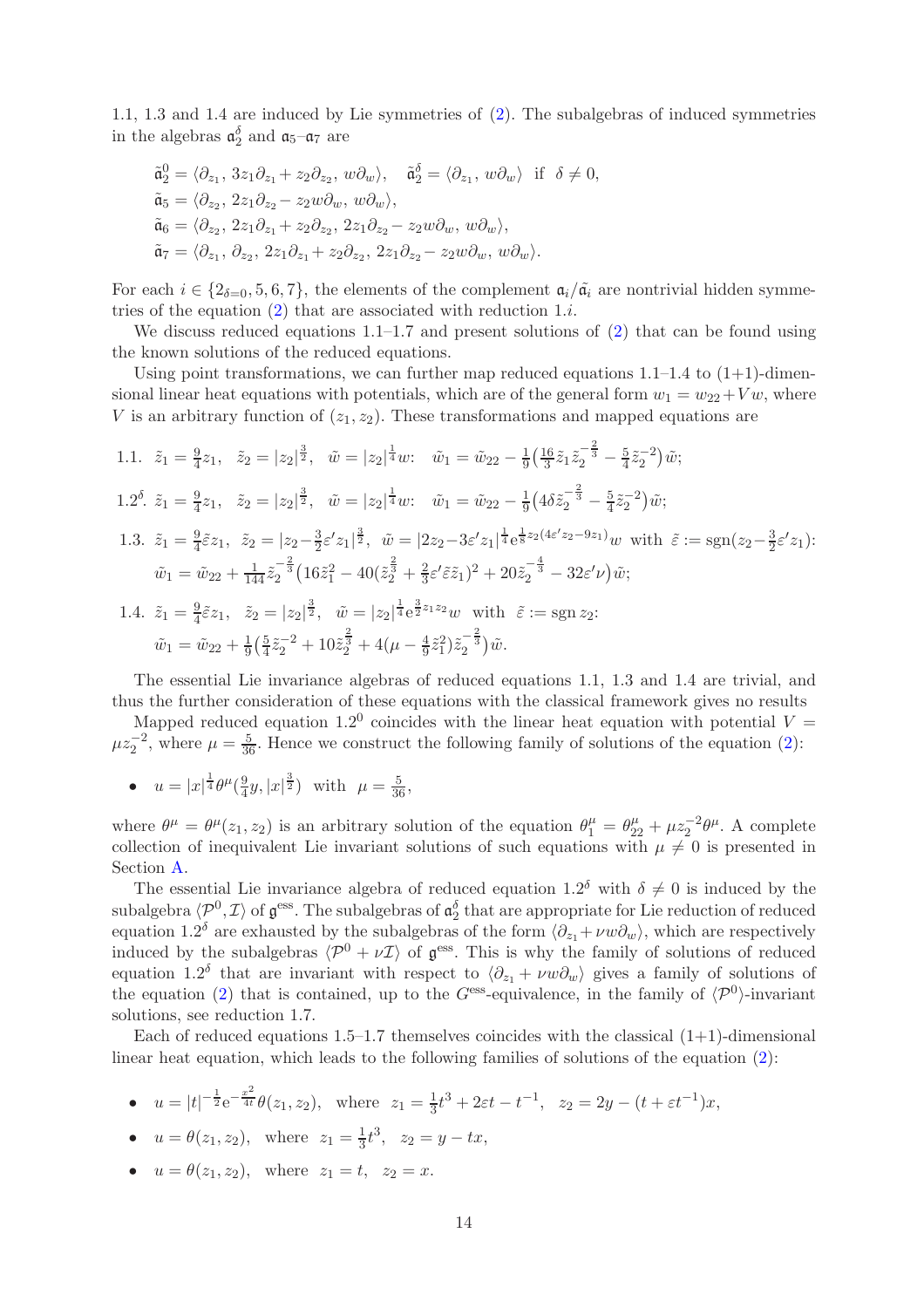Here  $\theta = \theta(z_1, z_2)$  is an arbitrary solution of the (1+1)-dimensional linear heat equation,  $\theta_1 = \theta_{22}$ . An enhanced complete collection of inequivalent Lie invariant solutions of this equation was presented in [\[36,](#page-23-22) Section A], following Examples 3.3 and 3.17 in [\[22\]](#page-23-14). These solutions exhaust, up to their linear superposition, the set of known exact solutions of this equation that are expressed in closed form in terms of elementary and special functions.

# <span id="page-14-0"></span>6 Lie reductions of codimension two

Based on the list of  $G<sup>ess</sup>$ -inequivalent two-dimensional subalgebras from Lemma [6,](#page-9-0) we carry out the exhaustive classification of codimension-two Lie reductions of the equation [\(2\)](#page-1-0). In Table [2,](#page-14-1) for each of these subalgebras, we present an associated ansatz for  $u$  and the corresponding reduced ordinary differential equation.

| no.            | $\boldsymbol{u}$                                 | $\omega$                   | Reduced equation                                                                         |
|----------------|--------------------------------------------------|----------------------------|------------------------------------------------------------------------------------------|
| 2.1            | $ y ^{\mu-2}\varphi$                             | $y^{-1}x^3$                | $9\omega\varphi_{\omega\omega} + (\omega + 6)\varphi_{\omega} = (\mu - 2)\varphi$        |
| $2.2^{\delta}$ | $e^{\delta t} \varphi$                           | $\boldsymbol{x}$           | $\varphi_{\omega\omega}=\delta\varphi$                                                   |
| 2.3            | $e^y\varphi$                                     | $\boldsymbol{x}$           | $\varphi_{\omega\omega}=\omega\varphi$                                                   |
| 2.4            | $ t ^{\frac{1}{2}\mu-1}\varphi$                  | $ t ^{-\frac{3}{2}}(y-tx)$ | $2\varphi_{\omega\omega}=\varepsilon'(\mu-2)\varphi-3\varepsilon'\omega\varphi_{\omega}$ |
| 2.5            | $ t ^{\frac{1}{2}\mu-1}\varphi$                  | $ t ^{-\frac{1}{2}}x$      | $2\varphi_{\omega\omega}=\varepsilon'(\mu-2)\varphi-\varepsilon'\omega\varphi_{\omega}$  |
| 2.6            | $\varphi$                                        | t.                         | $\varphi_{\omega}=0$                                                                     |
| 2.7            | $e^{-\frac{x^2}{4t}}\varphi$                     | t                          | $2\omega\varphi_{\omega}+\varphi=0$                                                      |
| 2.8            | $e^{-\frac{3}{2}\frac{(y-tx)^2}{2t^3-1}}\varphi$ | $\ddot{t}$                 | $(2\omega^3 - 1)\varphi_\omega + 3\omega^2\varphi = 0$                                   |

<span id="page-14-1"></span>Table 2. G-inequivalent Lie reductions of codimension two

Here  $\varepsilon' = \text{sgn } t$ ,  $\varphi = \varphi(\omega)$  is the new unknown function of the invariant independent variable  $\omega$ .

We find (nonzero) exact solutions of the constructed reduced equations and present the associated exact solutions of the equation  $(2)$ . Hereafter,  $C_1$  and  $C_2$  are arbitrary constants.

**2.1**. Only this reduction results in new exact solutions of [\(2\)](#page-1-0). The substitution  $\varphi = |\omega|^{\frac{1}{3}} e^{-\frac{\omega}{9}} \tilde{\varphi}(\omega)$ maps reduced equation 2.1 to well-known Kummer's equation

$$
9\tilde{\varphi}_{\omega\omega} + (12 - \omega)\tilde{\varphi}_{\omega} = (\mu - 1)\tilde{\varphi},
$$

whose general solution is  $\tilde{\varphi} = C_1 M(\mu - 1, \frac{4}{3})$  $\frac{4}{3}, \frac{1}{9}$  $(\frac{1}{9}\omega) + C_2 U(\mu - 1, \frac{4}{3})$  $\frac{4}{3}, \frac{1}{9}$  $\frac{1}{9}\omega$ , where  $M(a, b, z)$  and  $U(a, b, z)$  are the standard solutions of Kummer's equation  $z\varphi_{zz} + (b-z)\varphi_z - a\varphi = 0$ . After taking  $\kappa := \mu - 1$  instead of  $\mu$  as an arbitrary constant parameter, the corresponding family of particular solutions of the equation [\(2\)](#page-1-0) can be represented in the form

• 
$$
u = x|y|^{\kappa - \frac{4}{3}}e^{-\tilde{\omega}}\left(C_1M\left(\kappa, \frac{4}{3}, \tilde{\omega}\right) + C_2U\left(\kappa, \frac{4}{3}, \tilde{\omega}\right)\right)
$$
 with  $\tilde{\omega} := \frac{1}{9}y^{-1}x^3$ .

The rest of reductions only lead to solutions of the equation  $(2)$  each of which is  $G<sup>ess</sup>$ . equivalent to a solution of form 1.6 or 1.7 given in the previous Section [5.](#page-11-0) Indeed, each of the corresponding subalgebras  $\mathfrak{s}_{2.2}$ – $\mathfrak{s}_{2.8}$  contains, up to the Gess-equivalence for the subalgebra  $\mathfrak{s}_{2.3}$ , at least one of the vector fields  $P_0$  and  $P_1$ . Nevertheless, we discuss these reductions below in order to explicitly present solutions of [\(2\)](#page-1-0) that are invariant with respect to two-dimensional algebras of Lie-symmetry vector fields of [\(2\)](#page-1-0).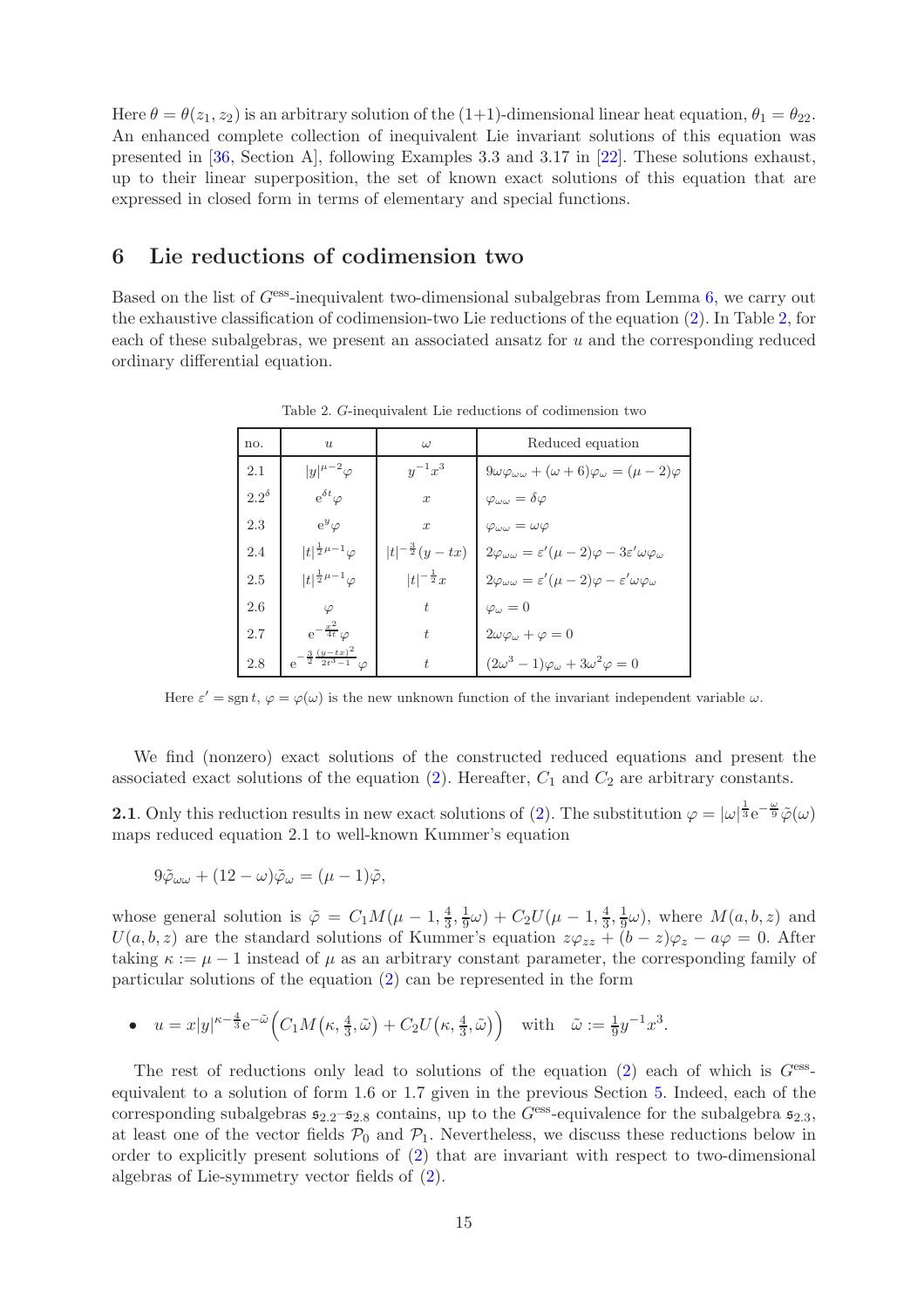**2.2**<sup> $\delta$ </sup>. The reduced equations 2.2<sup> $\delta$ </sup> trivially integrates to

$$
\varphi = \begin{cases} C_1 e^{\omega} + C_2 e^{-\omega} & \text{if } \delta = 1, \\ C_1 \omega + C_2 & \text{if } \delta = 0, \\ C_1 \sin \omega + C_2 \cos \omega & \text{if } \delta = -1. \end{cases}
$$

**2.3**. Reduced equation 2.3 is the Airy equation, whose general solution is  $\varphi = C_1 Ai(\omega) +$  $C_2$  Bi( $\omega$ ).

**2.4, 2.5**. Substituting  $\varphi = \omega e^{-\frac{3}{4}\omega^2} \tilde{\varphi}(\omega)$ , we obtain the equations

$$
2\omega \tilde{\varphi}_{\omega\omega} + (4 - 3\varepsilon'\omega^2)\tilde{\varphi}_{\omega} = \varepsilon'(\mu + 4)\omega\tilde{\varphi},
$$
  

$$
2\omega \tilde{\varphi}_{\omega\omega} + (4 - \varepsilon'\omega^2)\tilde{\varphi}_{\omega} = \varepsilon'\mu\omega\tilde{\varphi},
$$

whose general solutions are respectively

$$
\tilde{\varphi} = C_1 M \left( \frac{\mu}{6} + \frac{2}{3}, \frac{3}{2}, \frac{3}{4} \epsilon' \omega^2 \right) + C_2 U \left( \frac{\mu}{6} + \frac{2}{3}, \frac{3}{2}, \frac{3}{4} \epsilon' \omega^2 \right),
$$
  

$$
\tilde{\varphi} = C_1 M \left( \frac{\mu}{2}, \frac{3}{2}, \frac{1}{4} \epsilon' \omega^2 \right) + C_2 U \left( \frac{\mu}{2}, \frac{3}{2}, \frac{1}{4} \epsilon' \omega^2 \right).
$$

2.6–2.8. Here the reduced equations are ordinary first-order differential equations, which are trivially integrated to

2.6. 
$$
\varphi = C_0
$$
, 2.7.  $\varphi = \frac{C_0}{\sqrt{\omega}}$ , 2.8.  $\varphi = \frac{C_0}{\sqrt{2\omega^3 - 1}}$ .

Substituting the above general solutions of reduced equations 2.2–2.8 into the corresponding ansatzes, we construct the following families of particular solutions of the equation [\(2\)](#page-1-0), which are contained (as mentioned earlier, up to the  $G<sup>ess</sup>$ -equivalence for the fourth family) in the solution families obtained in the previous Section [5](#page-11-0) using Lie reductions 1.6 and 1.7:

•  $u = C_1 e^{t+x} + C_2 e^{t-x}$ , •  $u = C_1 x + C_2$ , •  $u = C_1 e^{-t} \sin x + C_2 e^{-t} \cos x$ , •  $u = C_1 e^y A i(x) + C_2 e^y B i(x),$ 

• 
$$
u = |t|^{\frac{\mu-5}{2}} (y-tx) e^{-\tilde{\omega}} \Big( C_1 M \Big( \frac{\mu}{6} + \frac{2}{3}, \frac{3}{2}, \epsilon' \tilde{\omega} \Big) + C_2 U \Big( \frac{\mu}{6} + \frac{2}{3}, \frac{3}{2}, \epsilon' \tilde{\omega} \Big) \Big)
$$
 with  $\tilde{\omega} := \frac{3}{4} |t|^{-3} (y-tx)^2$ ,  
\n•  $u = |t|^{\frac{\mu-3}{2}} x e^{-\tilde{\omega}} \Big( C_1 M \Big( \frac{\mu}{2}, \frac{3}{2}, \epsilon' \tilde{\omega} \Big) + C_2 U \Big( \frac{\mu}{2}, \frac{3}{2}, \epsilon' \tilde{\omega} \Big) \Big)$  with  $\tilde{\omega} := \frac{1}{4} |t|^{-1} x^2$ ,

• 
$$
u = C_0
$$
,   
•  $u = \frac{C_0}{\sqrt{t}} e^{-\frac{x^2}{4t}}$ ,   
•  $u = \frac{C_0}{\sqrt{2t^3 - 1}} e^{-\frac{3}{2} \frac{(y - tx)^2}{2t^3 - 1}}$ .

# <span id="page-15-0"></span>7 On Kramers equations

An important subclass of the class  $\bar{\mathcal{F}}$  of (1+2)-dimensional ultraparabolic Fokker–Planck equations, which are of the general form  $(1)$ , is the class K of Kramers equations (more commonly called the Klein–Kramers equations)

$$
u_t + xu_y = F(y)u_x + \gamma(xu + u_x)_x,\tag{10}
$$

which describe the evolution of the probability density function  $u(t, x, y)$  of a Brownian particle in the phase space  $(y, x)$  in one spatial dimension. Here the variables t, y and x play the role of the time, the position and the momentum, respectively,  $F$  is an arbitrary smooth function of y that is the derivative of the external potential with respect to y, and  $\gamma$  is an arbitrary nonzero constant, which is related to the friction coefficient. The subclass  $K$  is singled out from the class  $\bar{\mathcal{F}}$  by the auxiliary differential constraints  $C = 0$ ,  $A^0 = A_x^1 = A^2$ ,  $A_t^0 = A_x^0 = A_y^0 = 0$ and  $A_t^1 = 0$ .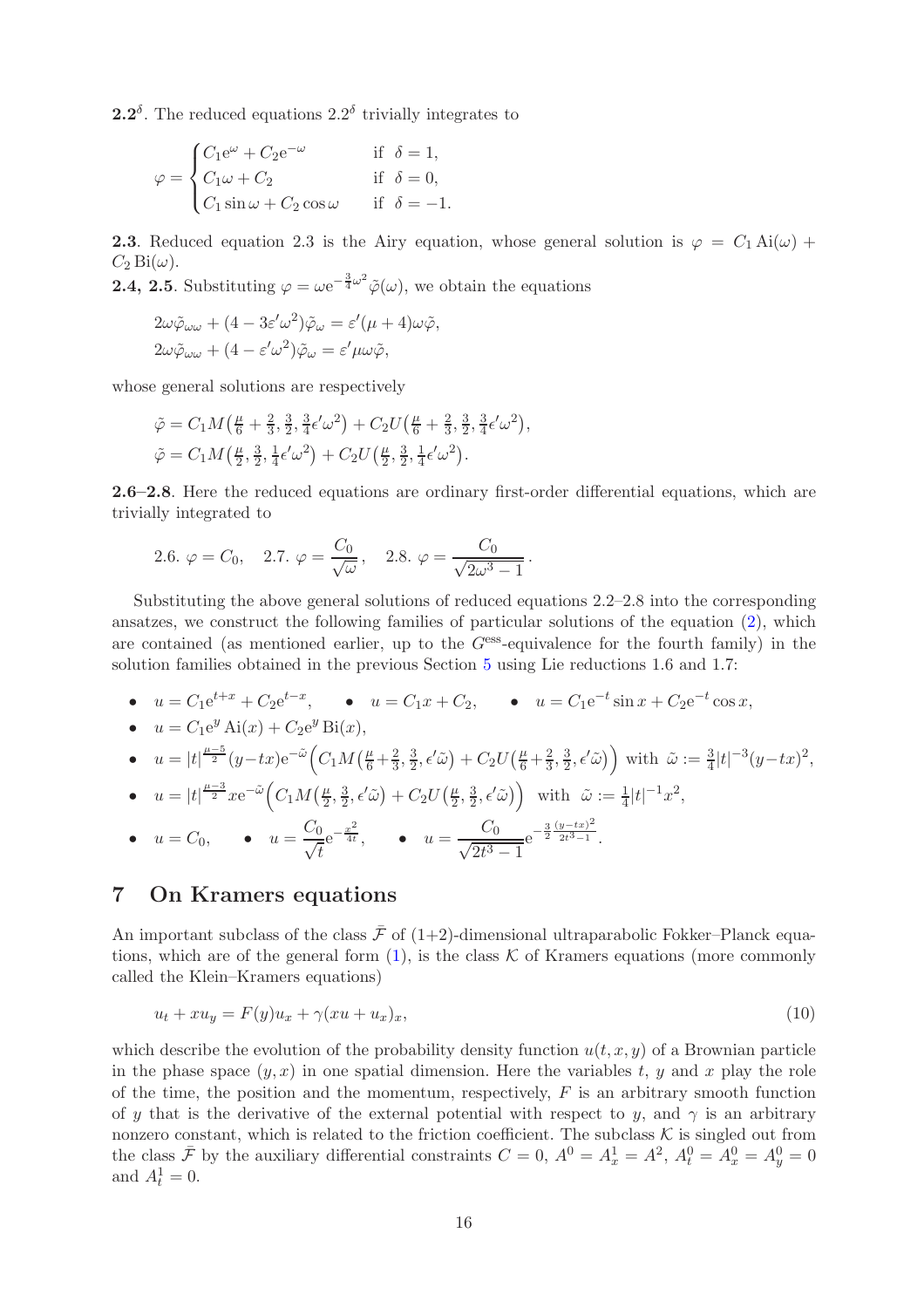A preliminary group classification of the class  $\mathcal K$  was presented in [\[32\]](#page-23-10). In particular, it was proved that the essential Lie invariance algebra of an equation from the class  $K$  is eightdimensional if and only if  $F(y) = ky$ , where  $k = -\frac{3}{4}$  $\frac{3}{4}\gamma^2$  or  $k = \frac{3}{16}\gamma^2$ .

Any equation from the class  $\bar{\mathcal{F}}$  with eight-dimensional essential Lie symmetry algebra is  $\mathcal{G}_{\bar{\mathcal{F}}}$ equivalent to the remarkable Fokker–Planck equation [\(2\)](#page-1-0). (We will present the proof of this fact as well as the complete group classification of the class  $\bar{\mathcal{F}}$  in a future paper.) Therefore, there exist point transformations that map the equations

<span id="page-16-1"></span><span id="page-16-0"></span>
$$
u_t + xu_y = \gamma u_{xx} + \gamma (x - \frac{3}{4}\gamma y)u_x + \gamma u,\tag{11}
$$

$$
u_t + xu_y = \gamma u_{xx} + \gamma \left( x + \frac{3}{16} \gamma y \right) u_x + \gamma u \tag{12}
$$

to the equation [\(2\)](#page-1-0).

Bases of the essential Lie invariance algebras  $\mathfrak{g}_{(11)}^{\text{ess}}$  $\mathfrak{g}_{(11)}^{\text{ess}}$  $\mathfrak{g}_{(11)}^{\text{ess}}$  and  $\mathfrak{g}_{(12)}^{\text{ess}}$  $\mathfrak{g}_{(12)}^{\text{ess}}$  $\mathfrak{g}_{(12)}^{\text{ess}}$  of the equations [\(11\)](#page-16-0) and [\(12\)](#page-16-1) consist of the vector fields

$$
\hat{\mathcal{P}}^t = e^{-\gamma t} \left( \frac{1}{\gamma} \partial_t - \frac{3}{2} y \partial_y + \frac{1}{2} (3\gamma y - x) \partial_x - (\frac{1}{4} x^2 + \frac{3}{4} \gamma xy + \frac{9}{16} \gamma^2 y^2 - \frac{3}{2}) u \partial_u \right),
$$
  
\n
$$
\hat{\mathcal{D}} = \frac{2}{\gamma} \partial_t + 3u \partial_u, \quad \hat{\mathcal{K}} = e^{\gamma t} \left( \frac{1}{\gamma} \partial_t + \frac{3}{2} y \partial_y + \frac{1}{2} (3\gamma y + x) \partial_x - (\frac{3}{4} x^2 + \frac{3}{4} \gamma xy - \frac{9}{16} \gamma^2 y^2 + \frac{1}{2}) u \partial_u \right),
$$
  
\n
$$
\hat{\mathcal{P}}^3 = e^{\frac{3}{2} \gamma t} \left( \frac{1}{\gamma} \partial_y + \frac{3}{2} \partial_x + \frac{3}{4} (\gamma y - 2x) u \partial_u \right), \quad \hat{\mathcal{P}}^2 = e^{\frac{1}{2} \gamma t} \left( \frac{1}{\gamma} \partial_y + \frac{1}{2} \partial_x \right),
$$
  
\n
$$
\hat{\mathcal{P}}^1 = e^{-\frac{1}{2} \gamma t} \left( \frac{1}{\gamma} \partial_y - \frac{1}{2} \partial_x + \frac{1}{4} (3\gamma y + 2x) u \partial_u \right), \quad \hat{\mathcal{P}}^0 = e^{-\frac{3}{2} \gamma t} \left( \frac{1}{2\gamma} \partial_y - \frac{3}{4} \partial_x \right), \quad \hat{\mathcal{I}} = u \partial_u
$$

and

$$
\tilde{\mathcal{P}}^t = e^{-\frac{1}{2}\gamma t} \left( \frac{2}{\gamma} \partial_t - \frac{3}{2} y \partial_y + \frac{1}{4} (3\gamma y - 2x) \partial_x + u \partial_u \right), \quad \tilde{\mathcal{D}} = \frac{4}{\gamma} \partial_t + 4u \partial_u,
$$
  
\n
$$
\tilde{\mathcal{K}} = e^{\frac{1}{2}\gamma t} \left( \frac{2}{\gamma} \partial_t + \frac{3}{2} \gamma y \partial_y + \frac{1}{4} (3\gamma y + 2x) \partial_x - \frac{1}{2} (x^2 + \frac{3}{2} \gamma xy + \frac{9}{16} \gamma^2 y^2) u \partial_u \right),
$$
  
\n
$$
\tilde{\mathcal{P}}^3 = \frac{1}{\sqrt{2}} e^{\frac{3}{4}\gamma t} \left( \frac{4}{\gamma} \partial_y + 3\partial_x - \frac{3}{4} (4x + \gamma y) u \partial_u \right), \quad \tilde{\mathcal{P}}^2 = \frac{1}{\sqrt{2}} e^{\frac{1}{4}\gamma t} \left( \frac{4}{\gamma} \partial_y + \partial_x - (4x + 3\gamma y) u \partial_u \right),
$$
  
\n
$$
\tilde{\mathcal{P}}^1 = \frac{1}{\sqrt{2}} e^{-\frac{1}{4}\gamma t} \left( \frac{4}{\gamma} \partial_y - \partial_x \right), \quad \tilde{\mathcal{P}}^0 = \frac{1}{\sqrt{2}} e^{-\frac{3}{4}\gamma t} \left( \frac{4}{\gamma} \partial_y - 3\partial_x \right), \quad \tilde{\mathcal{I}} = u \partial_u,
$$

respectively. We choose the basis elements of the algebra  $\mathfrak{g}_{(11)}^{\text{ess}}$  $\mathfrak{g}_{(11)}^{\text{ess}}$  $\mathfrak{g}_{(11)}^{\text{ess}}$  (resp.  $\mathfrak{g}_{(12)}^{\text{ess}}$  $\mathfrak{g}_{(12)}^{\text{ess}}$  $\mathfrak{g}_{(12)}^{\text{ess}}$ ) in such a way that the commutation relations between them coincide with those between the basis elements of the algebra  $\mathfrak{g}^{\text{ess}}$  presented in Section [2.](#page-2-0) Thus, the fact that the algebras  $\mathfrak{g}^{\text{ess}}$ ,  $\mathfrak{g}^{\text{ess}}_{(11)}$  $\mathfrak{g}^{\text{ess}}_{(11)}$  $\mathfrak{g}^{\text{ess}}_{(11)}$  and  $\mathfrak{g}^{\text{ess}}_{(12)}$  $\mathfrak{g}^{\text{ess}}_{(12)}$  $\mathfrak{g}^{\text{ess}}_{(12)}$  are isomorphic becomes obvious.

Point transformations  $\Phi_{(11)}$  $\Phi_{(11)}$  $\Phi_{(11)}$  and  $\Phi_{(12)}$  $\Phi_{(12)}$  $\Phi_{(12)}$  that respectively map the equations [\(11\)](#page-16-0) and [\(12\)](#page-16-1) to the remarkable Fokker–Planck equation [\(2\)](#page-1-0) are constructed using the conditions that  $\Phi_{(11)*}\hat{V} = V$  $\Phi_{(11)*}\hat{V} = V$  $\Phi_{(11)*}\hat{V} = V$ and  $\Phi_{(12)*}\check{\mathcal{V}} = \mathcal{V}$  $\Phi_{(12)*}\check{\mathcal{V}} = \mathcal{V}$  $\Phi_{(12)*}\check{\mathcal{V}} = \mathcal{V}$  for  $\mathcal{V} \in \{ \mathcal{P}^t, \mathcal{D}, \mathcal{K}, \mathcal{P}^3, \mathcal{P}^2, \mathcal{P}^1, \mathcal{P}^0, \mathcal{I} \},$  Thus, the pushforwards  $\Phi_{(11)*}$  $\Phi_{(11)*}$  $\Phi_{(11)*}$  and  $\Phi_{(12)*}$ establish the isomorphisms of the algebras  $\mathfrak{g}_{(11)}^{\text{ess}}$  $\mathfrak{g}_{(11)}^{\text{ess}}$  $\mathfrak{g}_{(11)}^{\text{ess}}$  and  $\mathfrak{g}_{(12)}^{\text{ess}}$  $\mathfrak{g}_{(12)}^{\text{ess}}$  $\mathfrak{g}_{(12)}^{\text{ess}}$  to the algebra  $\mathfrak{g}^{\text{ess}}, \Phi_{(11)*}\mathfrak{g}_{(11)}^{\text{ess}} = \mathfrak{g}^{\text{ess}}$ and  $\Phi_{(12)*} \mathfrak{g}^{\text{ess}}_{(12)} = \mathfrak{g}^{\text{ess}}$  $\Phi_{(12)*} \mathfrak{g}^{\text{ess}}_{(12)} = \mathfrak{g}^{\text{ess}}$  $\Phi_{(12)*} \mathfrak{g}^{\text{ess}}_{(12)} = \mathfrak{g}^{\text{ess}}$ . As a result, we obtain the point transformations

$$
\Phi_{(11)}: \quad \tilde{t} = e^{\gamma t}, \quad \tilde{x} = e^{\frac{1}{2}\gamma t}(\frac{3}{2}\gamma y + x), \quad \tilde{y} = \gamma e^{\frac{3}{2}\gamma t}y, \quad \tilde{u} = e^{-\frac{1}{16}(3\gamma y + 2x)^2 - \frac{3}{2}\gamma t}u,
$$
\n
$$
\Phi_{(12)}: \quad \tilde{t} = e^{\frac{1}{2}\gamma t}, \quad \tilde{x} = \frac{1}{2\sqrt{2}}e^{\frac{1}{4}\gamma t}(\frac{3}{4}\gamma y + x), \quad \tilde{y} = \frac{1}{2\sqrt{2}}\gamma e^{\frac{3}{4}\gamma t}y, \quad \tilde{u} = e^{-\gamma t}u,
$$

where the variables with tildes correspond to the equation [\(2\)](#page-1-0), and the variables without tildes correspond to the source equation  $(11)$  or  $(12)$ . By the direct computation, we check that indeed the transformations  $\Phi_{(11)}$  $\Phi_{(11)}$  $\Phi_{(11)}$  and  $\Phi_{(12)}$  $\Phi_{(12)}$  $\Phi_{(12)}$  respectively map the equations [\(11\)](#page-16-0) and [\(12\)](#page-16-1) to the equation [\(2\)](#page-1-0). In other words, an arbitrary solution  $\tilde{u} = f(t, x, y)$  of (2) is pulled back by  $\Phi_{(11)}$  $\Phi_{(11)}$  $\Phi_{(11)}$ and  $\Phi_{(12)}$  $\Phi_{(12)}$  $\Phi_{(12)}$  to the solutions  $u = \Phi_{(11)}^* f$  $u = \Phi_{(11)}^* f$  $u = \Phi_{(11)}^* f$  and  $u = \Phi_{(12)}^* f$  of the equations [\(11\)](#page-16-0) and [\(12\)](#page-16-1), respectively,

$$
u = \Phi_{(11)}^* f = e^{\frac{1}{16}(3\gamma y + 2x)^2 + \frac{3}{2}\gamma t} f\left(e^{\gamma t}, e^{\frac{1}{2}\gamma t}(\frac{3}{2}\gamma y + x), \gamma e^{\frac{3}{2}\gamma t} y\right),
$$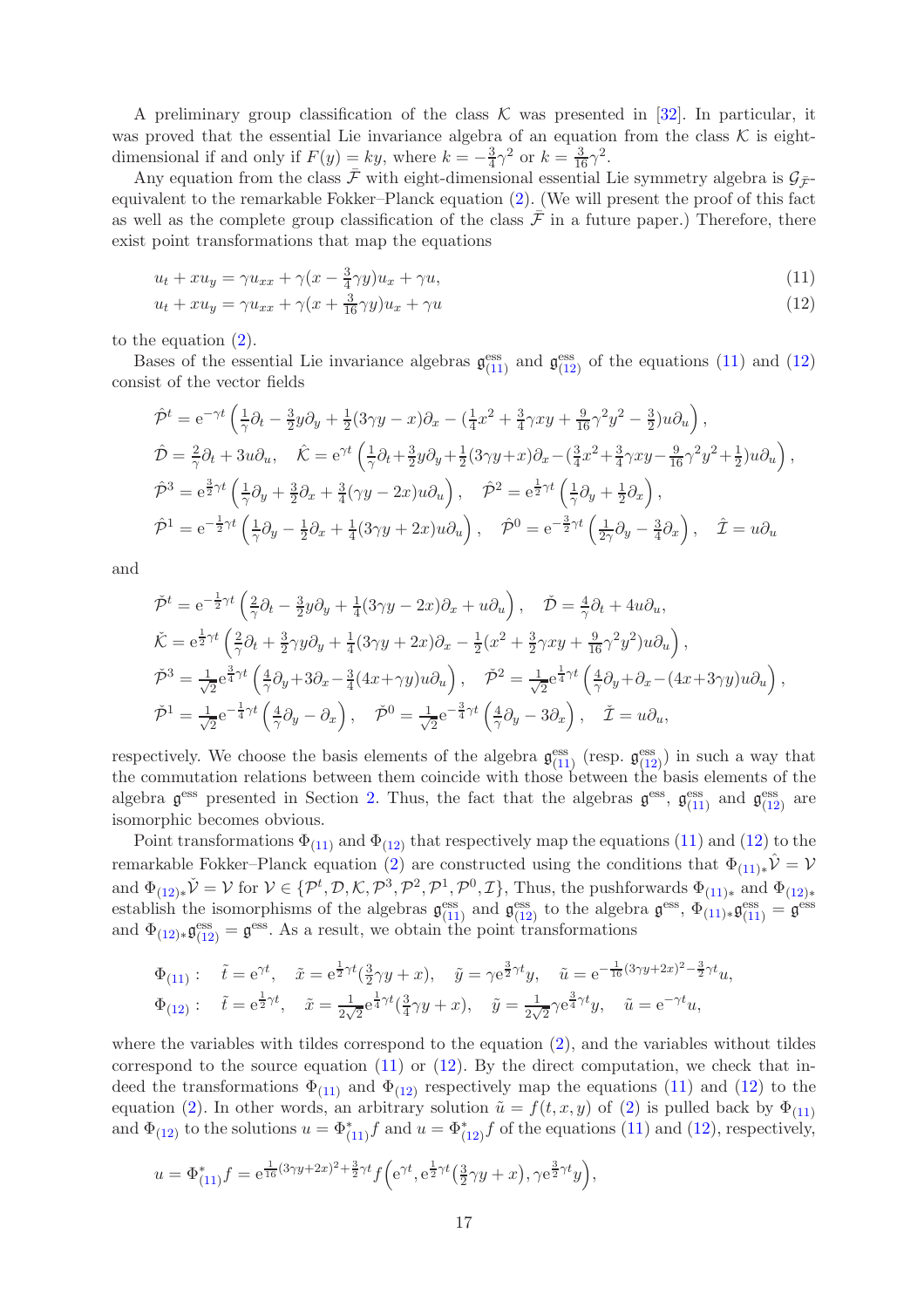$$
u = \Phi_{(12)}^* f = e^{\gamma t} f\left(e^{\frac{1}{2}\gamma t}, \frac{1}{2\sqrt{2}} e^{\frac{1}{4}\gamma t} \left(\frac{3}{4}\gamma y + x\right), \frac{1}{2\sqrt{2}}\gamma e^{\frac{3}{4}\gamma t} y\right).
$$

Using the formulas and families of solutions of the equation [\(2\)](#page-1-0) that have been constructed in Sections [5](#page-11-0) and [6,](#page-14-0) we find the following families of solutions for the equation [\(11\)](#page-16-0):

$$
u = e^{\frac{1}{16}(3\gamma y + 2x)^2 + \frac{13}{8}\gamma t} |\frac{3}{2}\gamma y + x|^{\frac{1}{4}} \theta^{\mu} (\frac{9}{4}\gamma e^{\frac{3}{2}\gamma t} y, e^{\frac{3}{2}\gamma t} |\frac{3}{2}\gamma y + x|^{\frac{3}{2}}) \text{ with } \mu = \frac{5}{36},
$$
  
\n
$$
u = e^{\gamma t} \theta \left( \frac{1}{3} e^{3\gamma t} + 2\varepsilon e^{\gamma t} - e^{-\gamma t}, e^{-\frac{1}{2}\gamma t} (\frac{1}{2}\gamma (e^{2\gamma t} - 3\varepsilon) y - (e^{2\gamma t} + \varepsilon) x) \right),
$$
  
\n
$$
u = e^{\frac{1}{16}(3\gamma y + 2x)^2 + \frac{3}{2}\gamma t} \theta \left( \frac{4}{3} e^{3\gamma t}, e^{\frac{3}{2}\gamma t} (\gamma y + 2x) \right),
$$
  
\n
$$
u = e^{\frac{1}{16}(3\gamma y + 2x)^2 + \frac{3}{2}\gamma t} \theta \left( 4e^{\gamma t}, e^{\frac{1}{2}\gamma t} (3\gamma y + 2x) \right),
$$
  
\n
$$
u = e^{\frac{1}{2}\zeta - \frac{x\zeta^2}{24\gamma y} + \frac{3}{2}\gamma \kappa t} \zeta |y|^{\kappa - \frac{4}{3}} \left( C_1 M(\kappa, \frac{4}{3}, \tilde{\zeta}) + C_2 U(\kappa, \frac{4}{3}, \tilde{\zeta}) \right)
$$
  
\nwith  $\zeta := 3\gamma y + 2x, \quad \tilde{\zeta} := \frac{1}{72} (\gamma y)^{-1} \zeta^3.$ 

In the same way, we can also obtain solutions of the equation [\(12\)](#page-16-1),

$$
u = e^{\frac{17}{16}\gamma t} |\frac{3}{4}\gamma y + x|^{\frac{1}{4}} \theta^{\mu} \left( 18\gamma e^{\frac{3}{4}\gamma t} y, e^{\frac{3}{8}\gamma t} |\frac{3}{4}\gamma y + x|^{\frac{3}{2}} \right) \text{ with } \mu = \frac{5}{36},
$$
  
\n
$$
u = e^{-\frac{1}{32}(\frac{3}{4}\gamma y + x)^2 + \frac{3}{4}\gamma t} \theta \left( \frac{8}{3} e^{\frac{3}{2}\gamma t} + 16\varepsilon e^{\frac{1}{2}\gamma t} - 8e^{-\frac{1}{2}\gamma t}, e^{-\frac{1}{4}\gamma t} (\frac{1}{4}\gamma (5e^{\gamma t} - 3\varepsilon) y - (e^{\gamma t} + \varepsilon) x) \right),
$$
  
\n
$$
u = e^{\gamma t} \theta \left( \frac{128}{3} e^{\frac{3}{2}\gamma t}, \gamma e^{\frac{3}{4}\gamma t} (\gamma y - 4x) \right), \quad u = e^{\gamma t} \theta \left( 128 e^{\frac{1}{2}\gamma t}, e^{\frac{1}{4}\gamma t} (3\gamma y + 4x) \right),
$$
  
\n
$$
u = e^{-\zeta^3 + \frac{1}{4}\gamma t (3\kappa + 1)} \zeta |y|^{\kappa - 1} \left( C_1 M \left( \kappa, \frac{4}{3}, \zeta^3 \right) + C_2 U \left( \mu - 1, \frac{4}{3}, \zeta^3 \right) \right)
$$
  
\nwith  $\zeta := (9\gamma y)^{-\frac{1}{3}} (\frac{3}{4}\gamma y + x).$ 

Recall that  $\theta^{\mu} = \theta^{\mu}(z_1, z_2)$  and  $\theta = \theta(z_1, z_2)$  denote arbitrary solutions of the (1+1)-dimensional linear heat equation with potential  $\mu z_2^{-2}$  and of the (1+1)-dimensional linear heat equation,  $\theta_1^{\mu} = \theta_{22}^{\mu} + \mu z_2^{-2} \theta^{\mu}$  and  $\theta_1 = \theta_{22}$ , respectively.  $M(a, b, \omega)$  and  $U(a, b, \omega)$  are the standard solutions of Kummer's equation  $\omega\varphi_{\omega\omega} + (b - \omega)\varphi_{\omega} - a\varphi = 0$ .

# 8 On generalized reductions

Results obtained in the paper can be extended in many directions. In particular, we can construct more general families of exact solutions of the equation [\(2\)](#page-1-0) using reduction modules [\[10\]](#page-22-10) or, more promising, generalized symmetries. Since the equation [\(2\)](#page-1-0) is linear and homogenous, each firstorder linear differential operator in total derivatives that is associated with an essential Lie symmetry of this equation is its recursion operator. Thus, it is obvious that the equation  $(2)$ admits, in particular, the generalized vector fields  $((\mathfrak{P}^2 + \varepsilon \mathfrak{P}^0)^n u) \partial_u, ((\mathfrak{P}^1)^n u) \partial_u$  and  $((\mathfrak{P}^0)^n u) \partial_u$ as its generalized symmetries. Here  $\mathfrak{P}^2 := 2t \mathcal{D}_x + t^2 \mathcal{D}_y - xu \mathcal{D}_u$ ,  $\mathfrak{P}^1 := \mathcal{D}_x + t \mathcal{D}_y$ ,  $\mathfrak{P}^0 := \mathcal{D}_y$ are the differential operators in total derivatives that are associated with the Lie-symmetry vector fields  $\mathcal{P}^2$ ,  $\mathcal{P}^1$  and  $\mathcal{P}^0$  of the equation [\(2\)](#page-1-0), and  $D_x$ ,  $D_y$  and  $D_u$  denote the operators of total derivatives with respect to  $x, y$  and  $u$  respectively. The corresponding invariant solutions are constructed via solving the equation [\(2\)](#page-1-0) with the associated invariant surface condition,  $(\mathfrak{P}^2 + \varepsilon \mathfrak{P}^0)^n u = 0$ ,  $(\mathfrak{P}^1)^n u = 0$  or  $(\mathfrak{P}^0)^n u = 0$ , respectively. For  $n = 2$ , it is easy to derive the general form of such solutions in terms of solutions of the  $(1+1)$ -dimensional linear heat equation,

- $u = |t|^{-\frac{1}{2}} e^{-\frac{x^2}{4t}}$  $rac{x}{4t}(\frac{1}{2})$  $\frac{1}{2}t^{-1}x\theta^{1} - (t - \varepsilon t^{-1})\theta_{2}^{1} + \theta^{0}$ , where  $z_1 = \frac{1}{3}$  $\frac{1}{3}t^3 + 2\varepsilon t - t^{-1}$ ,  $z_2 = 2y - (t + \varepsilon t^{-1})x$ ,
- $u = x\theta^1 t^2\theta_2^1 + \theta^0$ , where  $z_1 = \frac{1}{3}$  $\frac{1}{3}t^3$ ,  $z_2 = y - tx$ ,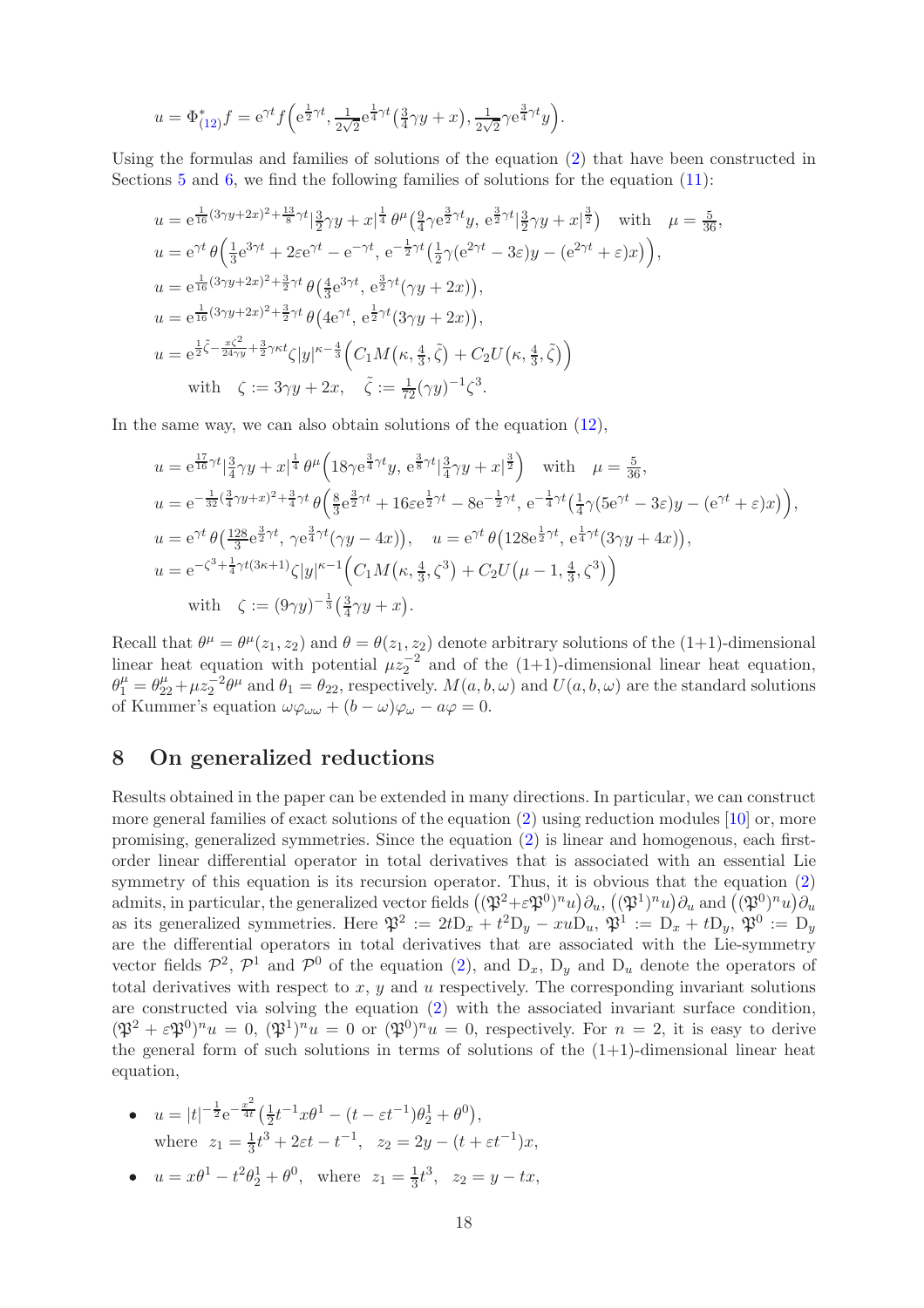•  $u = y\theta_{22}^1 + \frac{1}{4}$  $\frac{1}{4}x^2\theta_2^1 - \frac{1}{4}$  $\frac{1}{4}x\theta^1 + \theta^0$ , where  $z_1 = t$ ,  $z_2 = x$ .

Here  $\theta^i = \theta^i(z_1, z_2)$  is an arbitrary solution of the  $(1+1)$ -dimensional linear heat equation,  $\theta_1^i = \theta_{22}^i$ ,  $i = 0, 1$ . As in Section [5,](#page-11-0) the subscripts 1 and 2 of functions depending on  $(z_1, z_2)$ denote derivatives with respect to  $z_1$  and  $z_2$ , respectively. It is possible but quite challenging to construct similar explicit expressions in the case of general  $n$ , which are combinations of derivatives of arbitrary solutions of the  $(1+1)$ -dimensional linear heat equation with coefficients being polynomials in  $(x, y)$  and in  $(t, x)$ , respectively.

# <span id="page-18-0"></span>A Exact solutions of  $(1+1)$ -dimensional linear heat equation with inverse square potential

Lie reduction of the equation [\(2\)](#page-1-0) with respect to the subalgebra  $\mathfrak{s}_{1,2}^0 = \langle \mathcal{P}^t \rangle$  leads to reduced equation 1.2<sup>0</sup>, which is the linear heat equation with potential  $V = \mu z_2^{-2}$ , where  $\mu = \frac{5}{36}$ . The linear heat equations with general (nonzero) inverse square potentials  $V = \mu z_2^{-2}$ , where  $\mu \neq 0$ , constitute an important case of Lie-symmetry extension in the class of linear secondorder partial differential equations in two independent variables. This result was obtained by Sophus Lie himself [\[19\]](#page-23-0). Lie invariant solutions of such heat equations over the complex field were considered in [\[15\]](#page-23-7). The essential point symmetry group of these equations was constructed as a by-product in the course of proving Theorems 18 in [\[24\]](#page-23-6), and a background that can be used for exhaustively classifying Lie invariant solutions of these equations over the real field was developed in he proof of Theorems 51 therein. We revisit the above results, present them in an enhanced and closed form and complete the study of Lie invariant solutions of linear heat equations with (nonzero) inverse square potentials. Recall that Lie reductions of the  $(1+1)$ dimensional linear heat equation, which corresponds to the value  $\mu = 0$ , were comprehensively studied in [\[36,](#page-23-22) Section A], following Examples 3.3 and 3.17 in [\[22\]](#page-23-14). Hereafter we use notations that differ from those of the other sections of this paper.

Consider a linear heat equation with inverse square potential,

<span id="page-18-1"></span>
$$
u_t = u_{xx} + \frac{\mu}{x^2}u,\tag{13}
$$

where  $\mu \neq 0$ . It belongs to the class  $\mathcal E$  of linear (1+1)-dimensional second-order evolution equations of the general form

$$
u_t = A(t, x)u_{xx} + B(t, x)u_x + C(t, x)u + D(t, x) \text{ with } A \neq 0.
$$
 (14)

Here the tuple of arbitrary elements of  $\mathcal E$  is  $\theta := (A, B, C, D) \in \mathcal S_{\mathcal E}$ , where  $S_{\mathcal E}$  is the solution set of the auxiliary system consisting of the single inequality  $A \neq 0$  with no constraints on B, C and D.

Since the equation  $(13)$  is a linear homogeneous equation, its maximal Lie invariance algebra g contains the infinite-dimensional abelian ideal  $\mathfrak{g}^{\text{lin}} := \{h(t,x)\partial_u\}$ , where the parameter function h runs through its solution set, cf. Section [2.](#page-2-0) This ideal is associated with the linear superposition of solutions of [\(13\)](#page-18-1). The algebra  $\mathfrak g$  splits over the ideal  $\mathfrak g^{\text{lin}}, \mathfrak g = \mathfrak g^{\text{ess}} \oplus \mathfrak g^{\text{lin}},$  where the complement subalgebra  $\mathfrak{g}^{\text{ess}}$  is four-dimensional,

$$
\mathfrak{g}^{\text{ess}} = \langle \mathcal{P}^t = \partial_t, \ \mathcal{D} = t\partial_t + \frac{1}{2}x\partial_x - \frac{1}{4}u\partial_u, \ \mathcal{K} = t^2\partial_t + tx\partial_x - \frac{1}{4}(x^2 + 2t)u\partial_u, \ \mathcal{I} = u\partial_u \rangle.
$$

The subalgebra  $\mathfrak{g}^{\text{ess}}$  is called the essential Lie invariance algebra of [\(13\)](#page-18-1). It is the algebra  $\mathfrak{a}_2^{\delta=0}$ in the notation of Section [5.](#page-11-0) Up to skew-symmetry of Lie brackets, the nonzero commutation relations of this algebra are exhausted by  $[\mathcal{P}^t, \mathcal{D}] = \mathcal{P}^t$ ,  $[\mathcal{D}, \mathcal{K}] = \mathcal{K}$ ,  $[\mathcal{P}^t, \mathcal{K}] = 2\mathcal{D}$ . Therefore, the algebra  $\mathfrak{g}^{\text{ess}}$  is isomorphic to  $\text{sl}(2,\mathbb{R})\oplus A_1$ .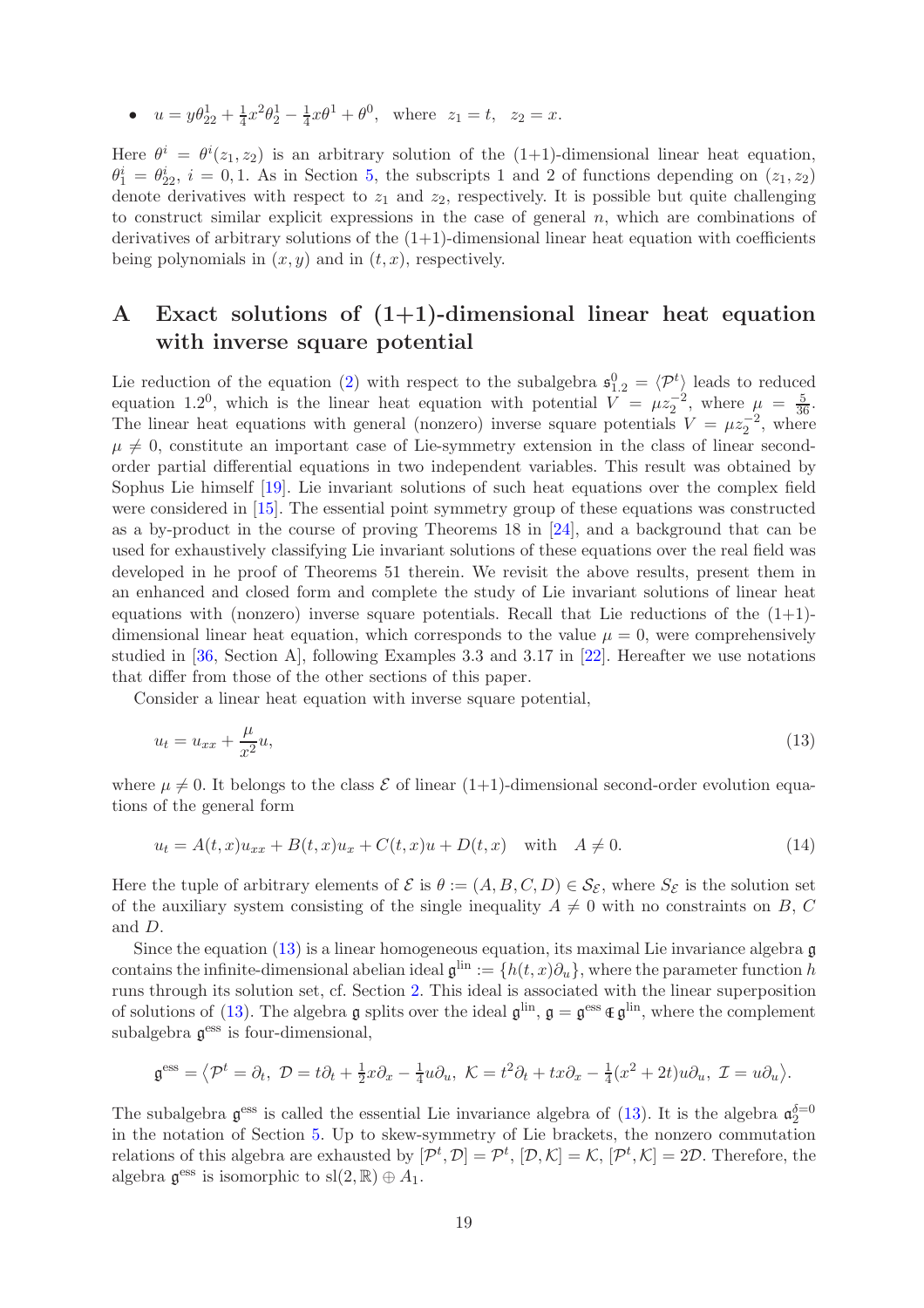To find the complete point symmetry group  $G$  of the equation  $(13)$ , we start with considering the equivalence groupoid of the class  $\mathcal{E}$ , which in its turn is a natural choice for a (normalized) superclass for the equation  $(13)$ . We use the papers  $[24, 30]$  $[24, 30]$  as reference points for known results on admissible transformations of the class  $\mathcal{E}$ .

<span id="page-19-0"></span>**Proposition 7** ([\[30\]](#page-23-1)). The class  $\mathcal{E}$  is normalized in the usual sense. Its usual equivalence (pseudo)group  $G_{\mathcal{E}}^{\sim}$  consists of the transformations of the form

<span id="page-19-1"></span>
$$
\tilde{t} = T(t), \quad \tilde{x} = X(t, x), \quad \tilde{u} = U^1(t, x)u + U^0(t, x),
$$
\n(15a)

<span id="page-19-2"></span>
$$
\tilde{A} = \frac{X_x^2}{T_t} A, \quad \tilde{B} = \frac{X_x}{T_t} \left( B - 2 \frac{U_x^1}{U^1} A \right) - \frac{X_t - X_{xx} A}{T_t}, \quad \tilde{C} = -\frac{U^1}{T_t} E \frac{1}{U^1},\tag{15b}
$$

<span id="page-19-4"></span>
$$
\tilde{D} = \frac{U^1}{T_t} \left( D + \mathcal{E} \frac{U^0}{U^1} \right),\tag{15c}
$$

where T, X,  $U^0$  and  $U^1$  are arbitrary smooth functions of their arguments with  $T_t X_x U^1 \neq 0$ , and  $E := \partial_t - A\partial_{xx} - B\partial_x - C$ .

The normalization of the class  $\mathcal E$  means that its equivalence groupoid coincides with the action groupoid of the group  $G_{\mathcal{E}}^{\sim}$ .

**Theorem 8.** The complete point symmetry (pseudo)group G of the  $(1+1)$ -dimensional linear heat equation with inverse square potential [\(13\)](#page-18-1) consists of the point transformations of the form

$$
\tilde{t} = \frac{\alpha t + \beta}{\gamma t + \delta}, \quad \tilde{x} = \frac{x}{\gamma t + \delta}, \quad \tilde{u} = \sigma \sqrt{|\gamma t + \delta|} (u + h(t, x)) \exp \frac{\gamma x^2}{4(\gamma t + \delta)},
$$
\n(16)

where  $\alpha$ ,  $\beta$ ,  $\gamma$ ,  $\delta$  and  $\sigma$  are arbitrary constants with  $\alpha\delta-\beta\gamma=1$  and  $\sigma\neq 0$ , and h is an arbitrary solution of  $(13)$ .

Proof. The linear heat equation with inverse square potential  $(13)$  corresponds to the value  $(1, 0, \mu x^{-2}, 0) := \theta^{\mu}$  of the arbitrary element tuple  $\theta := (A, B, C, D)$  of class  $\mathcal{E}$ . Its vertex group  $\mathcal{G}_{\theta^{\mu}} := \mathcal{G}_{\mathcal{E}}^{\sim}(\theta^{\mu}, \theta^{\mu})$  is the set of admissible transformations of the class  $\mathcal{E}$  with  $\theta^{\mu}$  as both their Source and target,  $G_{\theta^{\mu}} = \{(\theta^{\mu}, \Phi, \theta^{\mu}) \mid \Phi \in G\}$ . This argument allows us to use Proposition [7](#page-19-0) in the course of computing G.

We should integrate the equations [\(15\)](#page-19-1), where both the source and target values  $\theta$  and  $\tilde{\theta}$  of the arbitrary-element tuple coincides with  $\theta^{\mu}$ , with respect to the parameter functions T, X,  $U^1$ and  $U^0$ . After a simplification, the equations [\(15b\)](#page-19-2) take the form

<span id="page-19-3"></span>
$$
X_x^2 = T_t, \quad \frac{U_x^1}{U^1} = \frac{X_t}{2X_x}, \quad \frac{\mu}{X^2} = -\frac{U^1}{T_t} \mathcal{E} \frac{1}{U^1},\tag{17}
$$

where  $E := \partial_t - \partial_{xx} - \mu x^{-2}$ . The first equation in [\(17\)](#page-19-3) implies that  $T_t > 0$ , and the first two equations in [\(17\)](#page-19-3) can be easily integrated to

$$
X = \varepsilon \sqrt{T_t} x + X^0(t), \quad U^1 = \phi(t) \exp\left(-\frac{T_{tt}}{8T_t} x^2 - \frac{\varepsilon}{2} \frac{X_t^0}{\sqrt{T_t}} x\right),
$$

where  $\varepsilon := \pm 1$  and  $\phi$  is a nonvanishing smooth function of t. By substituting these expressions for X and  $U^1$  into the third equation from  $(17)$  and splitting the obtained equation with respect to powers of x, we derive that  $X^0 = 0$ ,  $4T_t\phi_t + T_{tt}\phi = 0$  and  $T_{ttt}/T_t - \frac{3}{2}$  $\frac{3}{2}(T_{tt}/T_t)^2 = 0$ . The last equation means that the Schwarzian derivative of T is zero. Therefore,  $T$  is a linear fractional function of t,  $T = (\alpha t + \beta)/(\gamma t + \delta)$ . Since the constant parameters  $\alpha$ ,  $\beta$ ,  $\gamma$  and  $\delta$  are defined up to a constant nonzero multiplier and  $T_t > 0$ , we can assume that  $\alpha\delta - \beta\gamma = 1$ . Then these parameters are still defined up to a multiplier in  $\{-1, 1\}$ , and hence we can choose them in such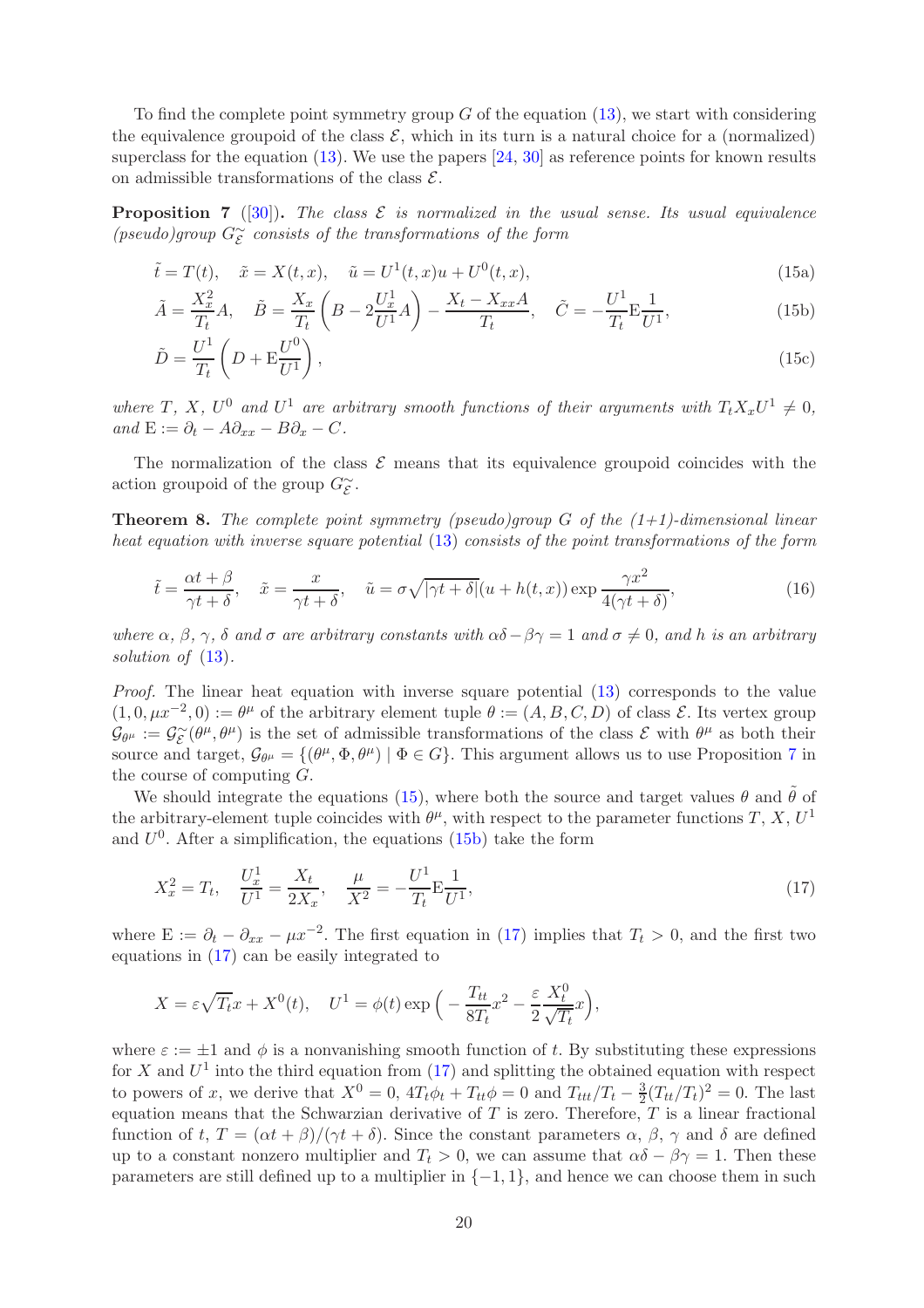a way that  $\varepsilon|\gamma t + \delta| = (\gamma t + \delta)$ , thus neglecting the parameter  $\varepsilon$ . The equation  $4T_t\phi_t + T_{tt}\phi = 0$ takes the form  $2(\gamma t + \delta)\phi_t - \gamma \phi = 0$  and integrates, in view of  $\phi \neq 0$ , to  $\phi = \sigma \sqrt{|\gamma t + \delta|}$  with  $\sigma \in \mathbb{R} \setminus \{0\}.$ 

 $\Box$ 

Finally, the equation [\(15c\)](#page-19-4) takes the form

$$
\left(\frac{U^0}{U^1}\right)_t = \left(\frac{U^0}{U^1}\right)_{xx} + \frac{\mu}{x^2} \left(\frac{U^0}{U^1}\right)
$$

Therefore,  $U^0 = U^1 h$ , where  $h = h(t, x)$  is an arbitrary solution of [\(13\)](#page-18-1).

.

Accurate analysis of the structure of the (pseudo)group G needs a proper interpretation of the corresponding group operation, which we assume to be done in the same way as that in Section [3.](#page-3-0) The point transformations of the form  $\tilde{t} = t$ ,  $\tilde{x} = x$ ,  $\tilde{u} = u + h(t, x)$ , where the parameter function  $h = h(t, x)$  is an arbitrary solution of the equation [\(13\)](#page-18-1), constitute the normal (pseudo)subgroup  $G<sup>lin</sup>$  of G, which is associated with the linear superposition of solutions of [\(13\)](#page-18-1), cf. Section [3.](#page-3-0) Moreover, the group G splits over  $G^{\text{lin}}$ ,  $G = G^{\text{ess}} \ltimes G^{\text{lin}}$ , where the subgroup  $G<sup>ess</sup>$  consists of the elements of G with  $h = 0$  and is a four-dimensional Lie group within the framework of the above interpretation. We call this subgroup the *essential point* symmetry group of the equation [\(13\)](#page-18-1). In turn, the group  $G<sup>ess</sup>$  contains the normal subgroup R that is constituted by the point transformations of the form  $\tilde{t} = t$ ,  $\tilde{x} = x$ ,  $\tilde{u} = \sigma u$  with  $\sigma \in \mathbb{R} \setminus \{0\}$ and is isomorphic to the multiplicative group  $\mathbb{R}^{\times}$  of the real field. The group  $G^{\text{ess}}$  splits over R,  $G<sup>ess</sup> = F \ltimes R$ , where the subgroup F is singled out from  $G<sup>ess</sup>$  by the constraint  $\sigma = 1$  and is isomorphic to the group  $SL(2, \mathbb{R})$ .

Corollary 9. A complete list of discrete point symmetry transformations of the equation [\(13\)](#page-18-1) that are independent up to combining with each other and with continuous point symmetry transformations of this equation is exhausted by the single involution  $J'$  alternating the sign of  $u$ ,  $\mathcal{I}' : (t, x, u) \mapsto (t, x, -u)$ . Thus, the factor group of the complete point symmetry group G of [\(13\)](#page-18-1) with respect to its identity component is isomorphic to  $\mathbb{Z}_2$ .

*Proof.* It is obvious that the subgroups  $G^{\text{lin}}$  and F are connected subgroups of G. Jointly with the splitting of  $G$  over  $R$ , this implies that elements of the required list can be selected from the subgroup  $R$ . Factoring out the elements of the identity component of  $R$ , which is isomorphic to  $\mathbb{R}_{>0}^{\times}$ , we obtain either the identity transformation or  $\mathcal{I}'$ .  $\Box$ 

**Lemma 10.** ([\[26,](#page-23-19) [28\]](#page-23-20)) A complete list of  $G^{\text{ess}}$ -inequivalent subalgebras of  $\mathfrak{g}^{\text{ess}}$  is exhausted by the subalgebras

$$
\begin{aligned}\n\mathfrak{s}_{1.1}^{\delta} &= \langle \mathcal{P}^t + \delta \mathcal{I} \rangle, \quad \mathfrak{s}_{1.2}^{\nu} = \langle \mathcal{D} + \nu \mathcal{I} \rangle, \quad \mathfrak{s}_{1.3}^{\nu} = \langle \mathcal{P}^t + \mathcal{K} + 2\nu \mathcal{I} \rangle, \quad \mathfrak{s}_{1.4} = \langle \mathcal{I} \rangle, \\
\mathfrak{s}_{2.1}^{\nu} &= \langle \mathcal{P}^t, \mathcal{D} + \nu \mathcal{I} \rangle, \quad \mathfrak{s}_{2.2} = \langle \mathcal{P}^t, \mathcal{I} \rangle, \quad \mathfrak{s}_{2.3} = \langle \mathcal{D}, \mathcal{I} \rangle, \quad \mathfrak{s}_{2.4} = \langle \mathcal{P}^t + \mathcal{K}, \mathcal{I} \rangle, \\
\mathfrak{s}_{3.1} &= \langle \mathcal{P}^t, \mathcal{D}, \mathcal{K} \rangle, \quad \mathfrak{s}_{3.1} = \langle \mathcal{P}^t, \mathcal{D}, \mathcal{I} \rangle, \quad \mathfrak{s}_{4.1} = \mathfrak{g}^{\text{ess}},\n\end{aligned}
$$

where  $\delta \in \{-1, 0, 1\}$ , and  $\nu$  is an arbitrary real constant satisfying indicated constraints. The first number in the subscript of s denotes the dimension of the corresponding subalgebra.

We present the exhaustive classification of Lie invariant solutions of the equation [\(13\)](#page-18-1) over the field of real numbers using results from the proof of Theorem 51 in [\[24\]](#page-23-6) for integrating the obtained reduced equations. Hereafter  $C_1$  and  $C_2$  are arbitrary real constants,  $\kappa := \frac{1}{2}\sqrt{1-4\mu}$ ,  $\kappa' := \frac{1}{2}\kappa = \frac{1}{4}\sqrt{1-4\mu}$ , and  $\nu$  is a constant parameter.

The reduction with respect to the subalgebra  $\mathfrak{s}_{1,1}^{\varepsilon}$  with  $\varepsilon \in \{-1,1\}$  results in the solution

$$
u = e^{\varepsilon t} \mathsf{Z}_{|\kappa|}(x),
$$

where the cylinder function  $Z_{|\kappa|}(x)$  is  $\mathcal{Z}_{\kappa}$ ,  $\mathcal{C}_{\kappa}$ ,  $\mathcal{Z}_{|\kappa|}$  or  $\tilde{\mathcal{C}}_{|\kappa|}$  if  $4\mu \leq 1$  and  $\varepsilon = 1, 4\mu \leq 1$  and  $\varepsilon = -1$ ,  $4\mu > 1$  and  $\varepsilon = 1$ ,  $4\mu > 1$  and  $\varepsilon = -1$ , respectively. Here  $\mathcal{Z}_{\kappa}$  and  $\mathcal{C}_{\kappa}$  are linear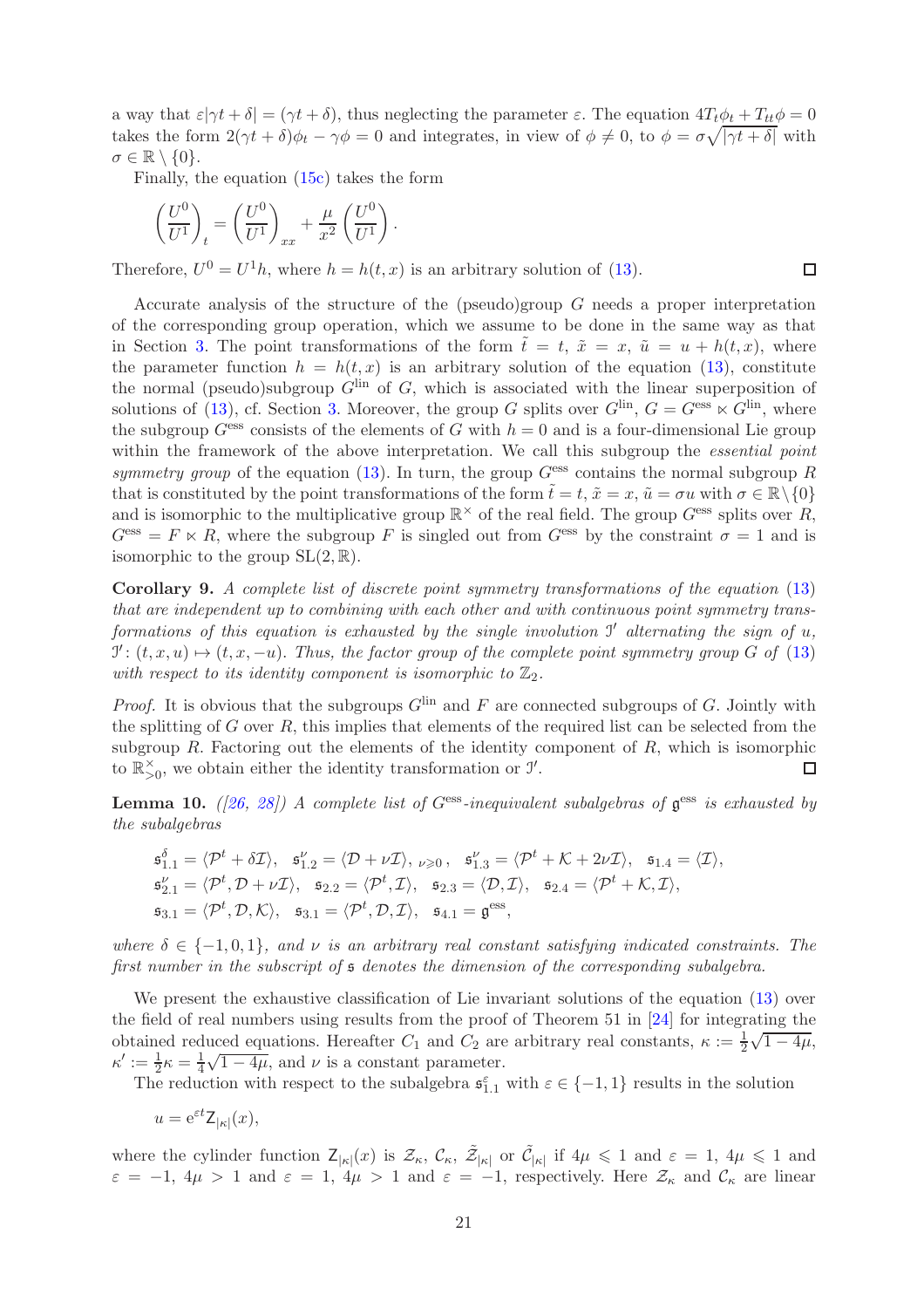combination of Bessel functions and linear combination of modified Bessel functions, respectively,  $\mathcal{Z}_{\kappa} = C_1 J_{\kappa}(x) + C_2 Y_{\kappa}(x), \ \mathcal{C}_{\kappa} = C_1 I_{\kappa}(x) + C_2 K_{\kappa}(x).$  The cylinder function  $\tilde{\mathcal{Z}}_{|\kappa|}$  is a linear combination of the modifications of the Hankel functions  $H_{\kappa}^{(1)}$  and  $H_{\kappa}^{(2)}$ ,

$$
\tilde{\mathcal{Z}}_{|\kappa|} = C_1 \tilde{H}_{\kappa}^{(1)}(x) + C_2 \tilde{H}_{\kappa}^{(2)}(x) \n= \frac{C_1}{2} \left( e^{-\frac{1}{2}\kappa \pi} H_{\kappa}^{(1)}(x) + e^{\frac{1}{2}\kappa \pi} H_{\kappa}^{(2)}(x) \right) + \frac{C_2}{2i} \left( e^{-\frac{1}{2}\kappa \pi} H_{\kappa}^{(1)}(x) - e^{\frac{1}{2}\kappa \pi} H_{\kappa}^{(2)}(x) \right)
$$

and the cylinder function  $\tilde{\mathcal{C}}_{|\kappa|}$  is a linear combination of the modified Bessel function  $K_{\kappa}$  and  $\tilde{I}_{\kappa}$ , which is a modification of modified Bessel function  $I_{\kappa}$  (for  $\kappa \neq 0$ ),

$$
\tilde{\mathcal{C}}_{|\kappa|} = C_1 \tilde{\mathbf{I}}_{\kappa}(x) + C_2 \mathbf{K}_{\kappa}(x), \quad \tilde{\mathbf{I}}_{\kappa}(x) := \frac{\pi i}{2 \sin(\kappa \pi)} \big(\mathbf{I}_{\kappa}(x) + \mathbf{I}_{-\kappa}(x)\big).
$$

Each of the functions  $\mathcal{Z}_{\kappa}$ ,  $\mathcal{Z}_{|\kappa|}$  or  $\tilde{\mathcal{C}}_{|\kappa|}$  is real-valued and represents, for the corresponding values of the parameters  $\kappa$  and  $\varepsilon$ , the general solution of the equation  $\varphi_{\omega\omega} + \mu \omega^{-2} \varphi - \varepsilon \varphi = 0$ , which is obtained by the Lie reduction of [\(13\)](#page-18-1) with respect to the subalgebra  $\langle \mathcal{P}^t + \varepsilon \mathcal{I} \rangle$  using the ansatz  $u = e^{\varepsilon t} \varphi(\omega)$  with  $\omega = x$ .

The Lie reduction of the equation [\(13\)](#page-18-1) with respect to the subalgebra  $\mathfrak{s}_{1,1}^0$  leads to the ansatz  $u = \varphi(\omega)$  with  $\omega = x$  and the Euler equation  $\omega^2 \varphi_{\omega \omega} + \mu \varphi = 0$  as the corresponding reduced equation. We integrate this equation depending on the value of sgn(1 – 4 $\mu$ ) ∈ {-1,0,1} and obtain the following solutions of [\(13\)](#page-18-1):

$$
u = \sqrt{|x|} (C_1 \cos(|\kappa| \ln |x|) + C_2 \sin(|\kappa| \ln |x|)), \quad u = \sqrt{|x|} (C_1 + C_2 \ln |x|),
$$
  

$$
u = \sqrt{|x|} (C_1 |x|^{\kappa} + C_2 |x|^{-\kappa}).
$$

For each of the subalgebras  $\mathfrak{s}_{1,2}^{\nu}$  and  $\mathfrak{s}_{1,3}^{\nu}$ , we first construct an associated ansatz for u, derive the corresponding reduced equation, map this equation to a canonical form, which turns out to be the Whittaker equation

$$
\varphi_{\omega\omega} + \left(-\frac{1}{4} + \frac{a}{\omega} + \frac{1/4 - b^2}{\omega^2}\right)\varphi = 0
$$

with certain  $a$  and  $b$ , by a point transformation of the invariant independent and dependent variables, and then use this transformation for modifying the ansatz. The general solution of the above Whittaker equation is the general linear combination of the Whittaker functions  $W_{a,b}(z)$ and  $M_{a,b}(z)$ , which are linearly independent and whose properties are comprehensively described, e.g., in [\[1\]](#page-22-11).

Thus, for the subalgebra  $\mathfrak{s}_{1,2}^{\nu}$  with a fixed  $\nu \geq 0$ , the used modified ansatz and the values of a and b are

$$
u = |t|^{\nu} |x|^{-\frac{1}{2}} e^{-\varepsilon' \frac{x^2}{8t}} \varphi(\omega), \quad \omega = \frac{x^2}{4t}, \quad a = -\varepsilon' \nu, \quad b = \kappa'.
$$

The representation of the corresponding solutions of [\(13\)](#page-18-1) over the real field depends on the value of sgn(1 – 4 $\mu$ ), either sgn(1 – 4 $\mu$ )  $\geqslant$  0 or sgn(1 – 4 $\mu$ ) < 0, and respectively is

$$
u = |t|^{\nu} |x|^{-\frac{1}{2}} e^{-\varepsilon' \frac{x^2}{8t}} \left( C_1 \mathcal{M}_{-\varepsilon' \nu, \kappa'}(\frac{x^2}{4t}) + C_2 \mathcal{W}_{-\varepsilon' \nu, \kappa'}(\frac{x^2}{4t}) \right),
$$
  

$$
u = |t|^{\nu} |x|^{-\frac{1}{2}} e^{-\varepsilon' \frac{x^2}{8t}} \text{Re} \left( (C_1 - iC_2) \mathcal{W}_{-\varepsilon' \nu, i|\kappa'|}(\frac{x^2}{4t}) \right).
$$

We distinguish the case  $sgn(1-4\mu) < 0$  since then the Whittaker function  $W_{-\varepsilon'\nu,\kappa'}(\omega)$  is complex-valued. However, its real and imaginary parts are linearly independent real solutions of the corresponding Whittaker equation.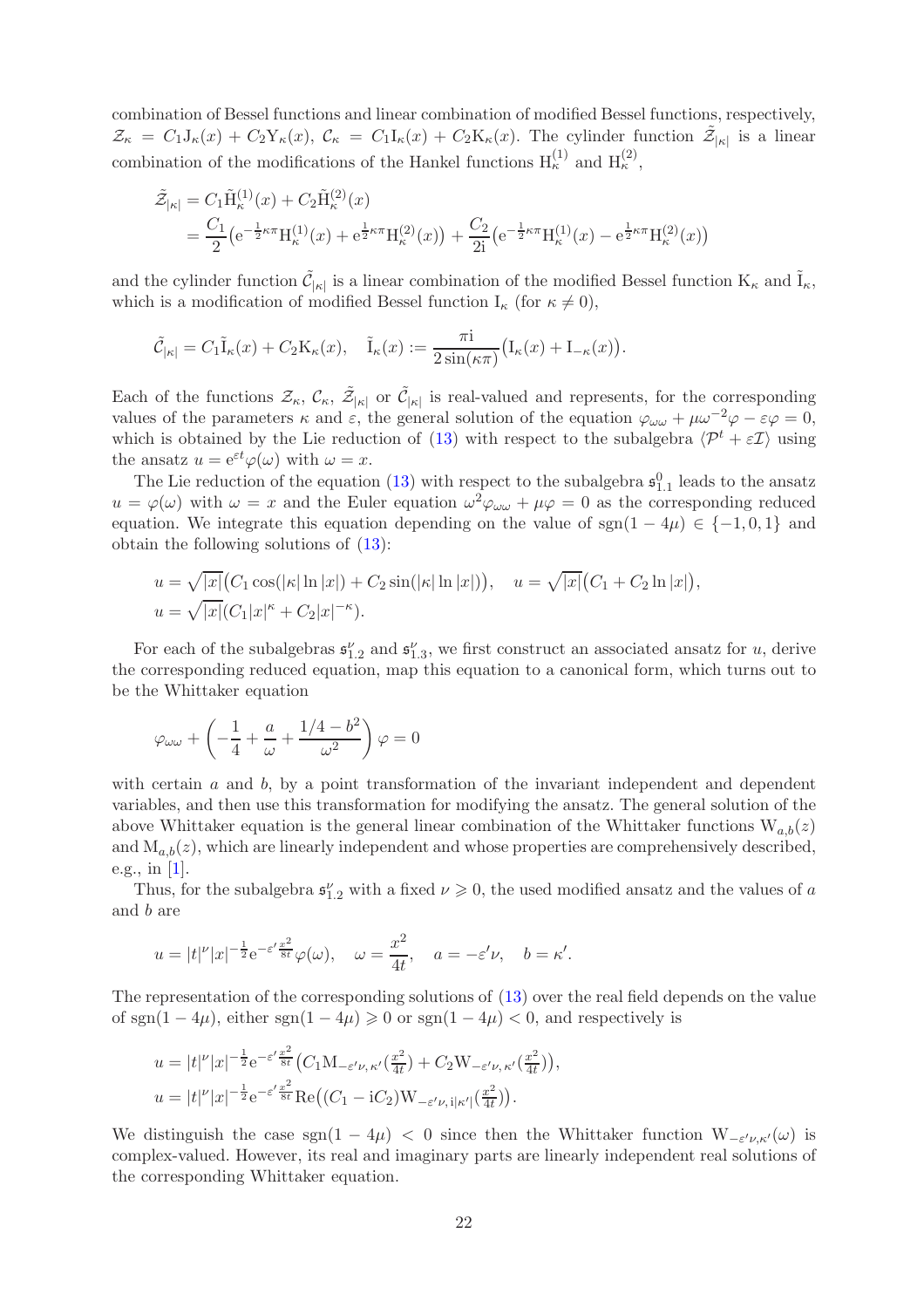For each of the subalgebras  $\mathfrak{s}^{\nu}_{1,3}$ , we use the modified ansatz

$$
u = |x|^{-\frac{1}{2}} e^{-\frac{x^2 t}{t^2 + 1} + 2\nu \arctan t} \varphi(\omega), \quad \omega = \frac{ix^2}{2(t^2 + 1)},
$$

and the values of a and b are  $a = i\nu$  and  $b = \kappa'$ . Hence the corresponding solutions of [\(13\)](#page-18-1) over the real field are

$$
u = |x|^{-\frac{1}{2}} e^{-\frac{x^2 t}{t^2 + 1} + 2\nu \arctan t} \operatorname{Re}\left((C_1 - iC_2) W_{i\nu, \kappa'}\left(\frac{i x^2}{2(t^2 + 1)}\right)\right).
$$

If  $\kappa \in 2\mathbb{N}_0 + 1$ , the solution u can be represented in terms of regular and irregular Coulomb functions,

$$
u=|x|^{-\frac{1}{2}}{\rm e}^{-\frac{x^2t}{t^2+1}+2\nu\arctan t}\left(C_1F_{\kappa'-\frac{1}{2}}\Big(4\nu,\frac{x^2}{4(t^2+1)}\Big)+C_2G_{\kappa'-\frac{1}{2}}\Big(4\nu,\frac{x^2}{4(t^2+1)}\Big)\right).
$$

# Acknowledgements

The authors are grateful to Vyacheslav Boyko, Yevhenii Azarov and Dmytro Popovych for valuable discussions. This research was undertaken thanks to funding from the Canada Research Chairs program, the InnovateNL LeverageR&D program and the NSERC Discovery Grant program. The authors express deepest thanks to the Armed Forces of Ukraine and the civil Ukrainian people for their bravery and courage in defense of peace and freedom in Europe and in the entire world from russism.

# <span id="page-22-11"></span>References

- [1] Abramowitz M.J. and Stegun I., Handbook on mathematical functions, National Bureau of Standards Appl. Math. Series, vol. 55, U.S. Govt. Printing Office, Washington, D.C., 1970.
- [2] Akhatov I.S., Gazizov R.K. and Ibragimov N.Kh., Nonlocal symmetries. A heuristic approach, in Current Problems in Mathematics. Newest Results, Vol. 34, Akad. Nauk SSSR, Vsesoyuz. Inst. Nauchn. i Tekhn. Inform., Moscow, 1989, pp. 3–83. (in Russian); translated in J. Soviet Math. 55 (1991), 1401–1450.
- <span id="page-22-9"></span><span id="page-22-7"></span>[3] Arnon D.S., Geometric reasoning with logic and algebra, Artificial Intelligence 37 (1988), 37–60.
- <span id="page-22-0"></span>[4] Bihlo A., Dos Santos Cardoso-Bihlo E. and Popovych R.O., Complete group classification of a class of nonlinear wave equations, J. Math. Phys. 53 (2012), 123515, [arXiv:1106.4801.](http://arxiv.org/abs/1106.4801)
- <span id="page-22-5"></span>[5] Bluman G., On the transformation of diffusion processes into the Wiener process, SIAM J. Appl. Math. 39 (1980), 238–247.
- <span id="page-22-6"></span>[6] Bluman G.W., Cheviakov A.F. and Anco S.C., Applications of symmetry methods to partial differential equations, Springer, New York, 2010.
- <span id="page-22-2"></span>[7] Bluman G.W. and Kumei S., Symmetries and differential equations, Springer-Verlag, New York, 1989.
- <span id="page-22-3"></span>[8] Bluman G. and Shtelen V., Nonlocal transformations of Kolmogorov equations into the backward heat equation, J. Math. Anal. Appl. 291 (2004), 419–437.
- [9] Bluman G.W. and Yüzbaşı Z.K., How symmetries yield non-invertible mappings of linear partial differential equations, J. Math. Anal. Appl. 491 (2020), 124354.
- <span id="page-22-10"></span><span id="page-22-4"></span>[10] Boyko V.M., Kunzinger M. and Popovych R.O., Singular reduction modules of differential equations, J. Math. Phys. 57 (2016), 101503, [arXiv:1201.3223.](http://arxiv.org/abs/1201.3223)
- <span id="page-22-8"></span>[11] Davydovych V., Preliminary group classification of (2 + 1)-dimensional linear ultraparabolic Kolmogorov– Fokker–Planck equations, Ufimsk. Mat. Zh. 7 (2015), 39–49.
- [12] Dos Santos Cardoso-Bihlo E., Bihlo A. and Popovych R.O., Enhanced preliminary group classification of a class of generalized diffusion equations, Commun. Nonlinear Sci. Numer. Simulat. 16 (2011), 3622–3638, [arXiv:1012.0297.](http://arxiv.org/abs/1012.0297)
- <span id="page-22-1"></span>[13] Cherkasov I.D., On the transformation of the diffusion process to a Wiener process, Theory Probab. Appl. 2 (1957), 373–377.